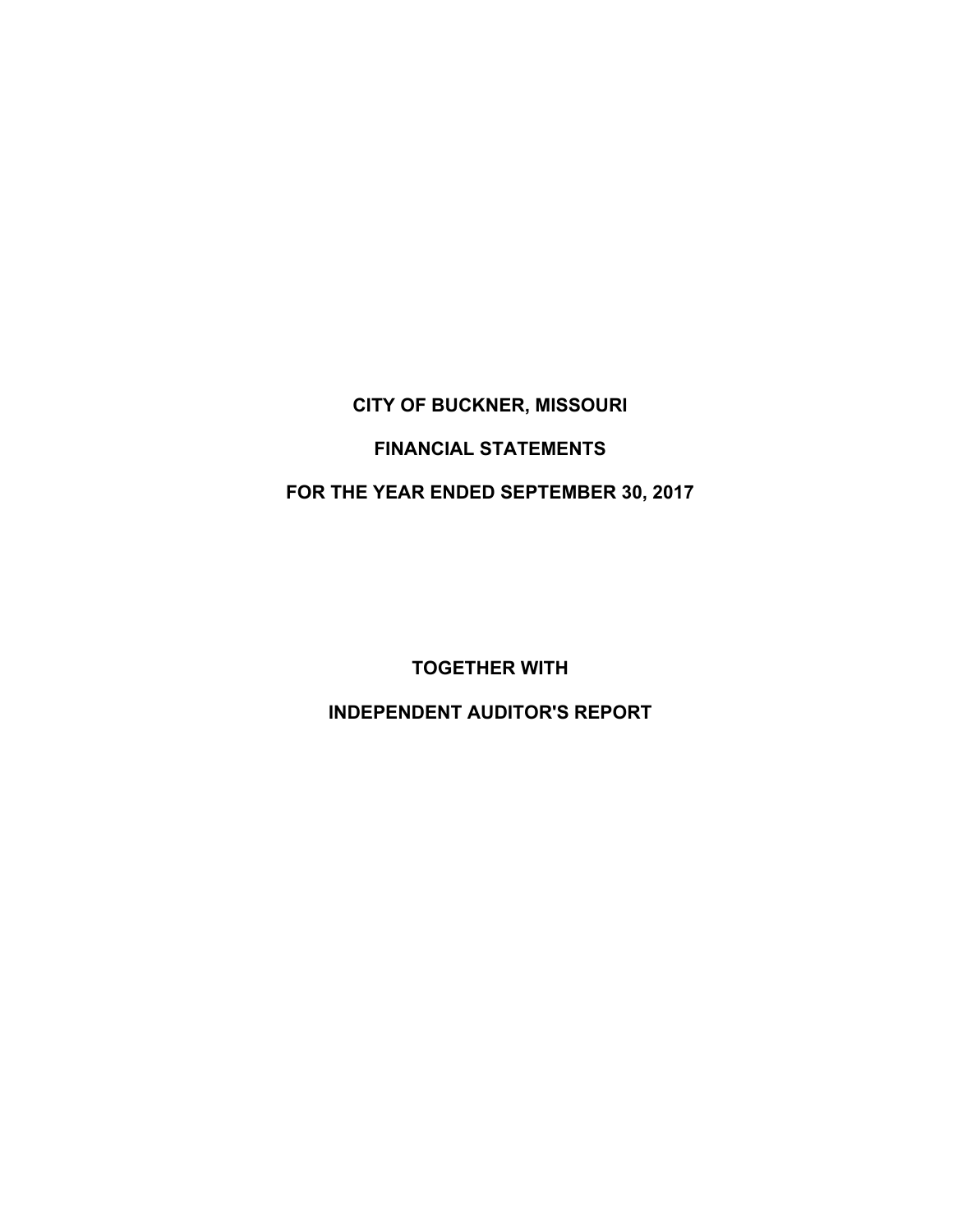## **TABLE OF CONTENTS**

| <b>BASIC FINANCIAL STATEMENTS:</b><br><b>Government-Wide Financial Statements:</b>                                     |                |
|------------------------------------------------------------------------------------------------------------------------|----------------|
|                                                                                                                        |                |
|                                                                                                                        |                |
|                                                                                                                        |                |
| <b>Governmental Fund Financial Statements:</b>                                                                         |                |
|                                                                                                                        |                |
| Reconciliation of the Governmental Funds Balance Sheet --                                                              |                |
| Modified Cash Basis -- To the Statement of Net Position -- Modified Cash Basis<br>Statement of Revenues, Expenditures, | 6              |
|                                                                                                                        | $\overline{7}$ |
| Reconciliation of the Statement of Revenues, Expenditures,                                                             |                |
| and Changes in Fund Balances of Governmental Funds                                                                     |                |
| -- Modified Cash Basis -- To the Statement of Activities -- Modified Cash Basis                                        | 8              |
|                                                                                                                        |                |
| <b>Proprietary Fund Financial Statements:</b>                                                                          |                |
|                                                                                                                        | 9              |
| Statement of Revenues, Expenses, and Changes in Fund Net Position                                                      |                |
|                                                                                                                        | 10<br>11       |
|                                                                                                                        |                |
|                                                                                                                        | 12             |
| SUPPLEMENTARY INFORMATION:                                                                                             |                |
|                                                                                                                        | 33             |
|                                                                                                                        |                |
|                                                                                                                        | 34             |
| <b>Combining Statement of Non-Major Governmental Funds:</b>                                                            |                |
|                                                                                                                        | 35             |
| Combining Statement of Revenues, Expenditures,                                                                         |                |
|                                                                                                                        | 36             |
| Budgetary Comparison Schedule -- Modified Cash Basis - Major Governmental Funds:                                       |                |
|                                                                                                                        | 37<br>38       |
|                                                                                                                        | 39             |
|                                                                                                                        |                |
| Budgetary Comparison Schedule -- Modified Cash Basis - Non-Major Governmental Funds:                                   |                |
|                                                                                                                        | 40             |
|                                                                                                                        | 41<br>42       |
|                                                                                                                        | 43             |
|                                                                                                                        |                |
| Budgetary Comparison Schedule -- Modified Cash Basis -- Proprietary Fund                                               | 44             |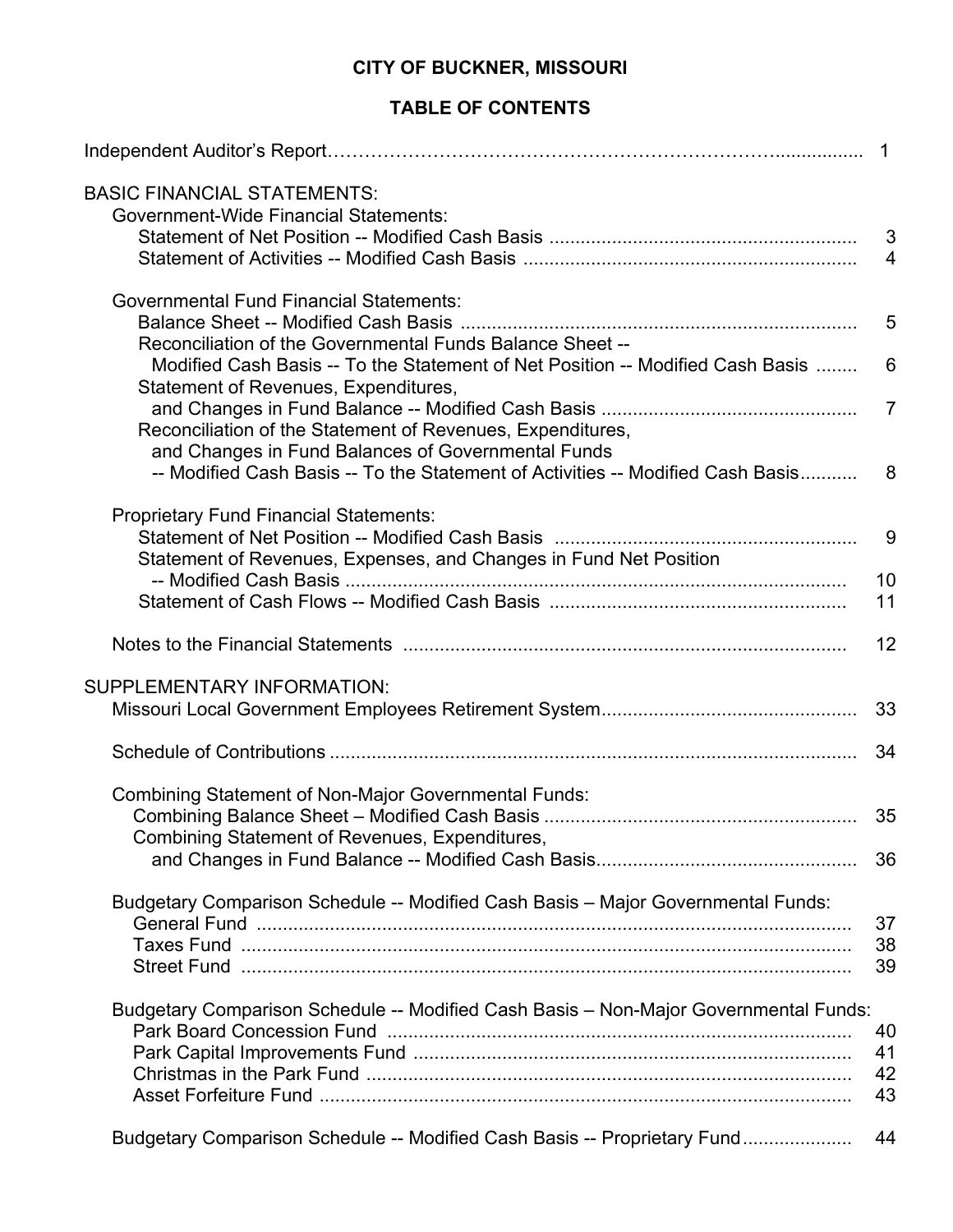

**TROUTT, BEEMAN & CO., P.C. CERTIFIED PUBLIC ACCOUNTANTS** 

## **INDEPENDENT AUDITOR'S REPORT**

To the Honorable Mayor and Members of the Board of Aldermen City of buckner, Missouri

## **Report on the Financial Statements**

We were engaged to audit the accompanying modified cash-basis financial statements of the governmental activities, business-type activities, and each major fund of the City of Buckner, Missouri (the City), as of and for the year ended September 30, 2017, and the related notes to the financial statements, which collectively comprise the City's basic financial statements as listed in the table of contents.

### **Management's Responsibility for the Financial Statements**

The City's management is responsible for the preparation and fair presentation of these financial statements in accordance with the modified cash-basis of accounting described in Note 1. This includes determining that the modified cash-basis of accounting is an acceptable basis for the presentation of the financial statement in the circumstances. Management is also responsible for the design, implementation, and maintenance of internal control relevant to the preparation and fair presentation of financial statements that are free from material misstatement, whether due to fraud or error.

### **Auditor's Responsibility**

Our responsibility is to express opinions on these financial statements based on our audit. We conducted our audit in accordance with auditing standards generally accepted in the United States of America. Those standards require that we plan and perform the audit to obtain reasonable assurance about whether the financial statements are free from material misstatement. Because of the matter described in the Basis for Disclaimer of Opinion paragraph, however, we were not able to obtain sufficient appropriate audit evidence to provide a basis for an audit opinion.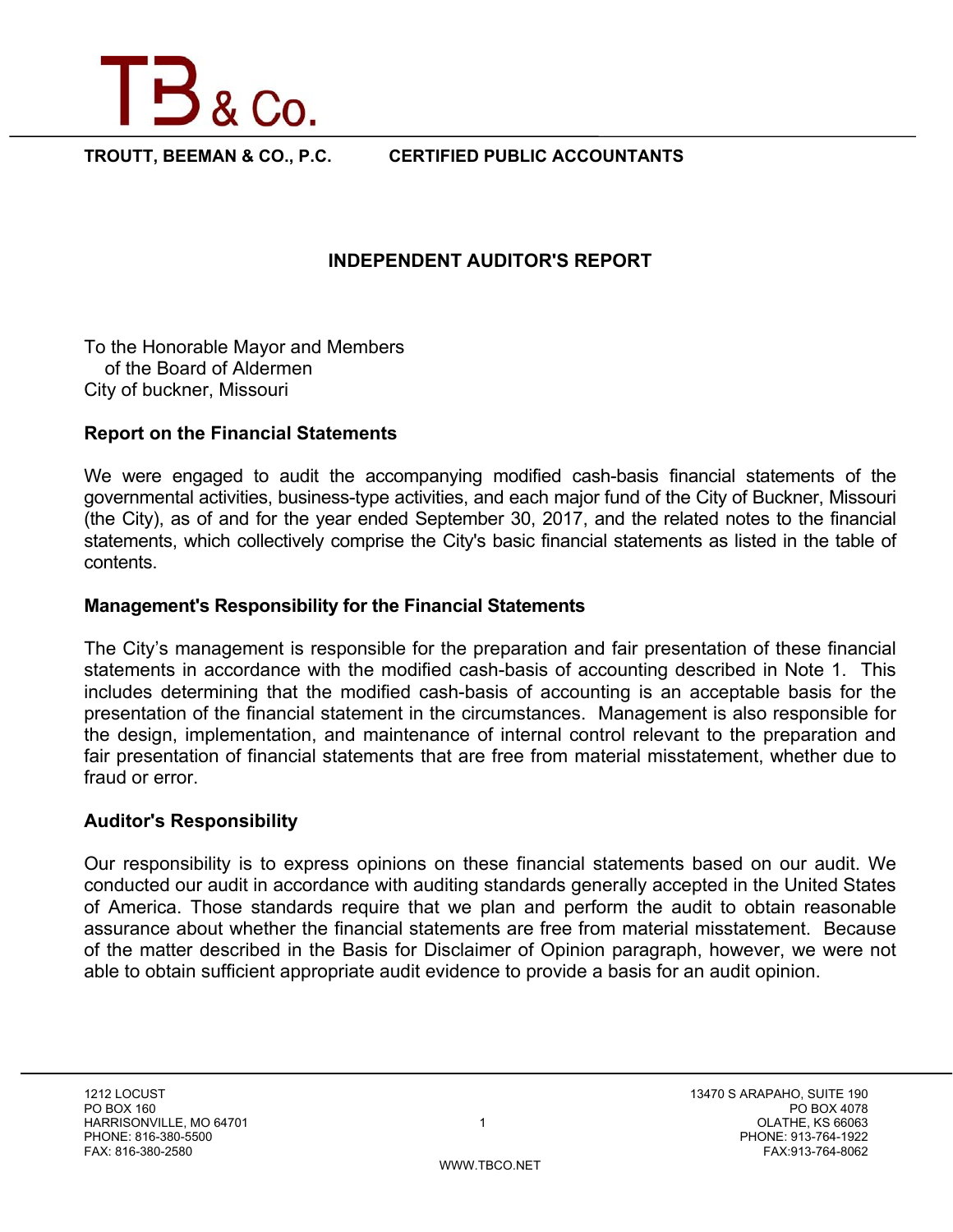## **Basis for Disclaimer of Opinion**

The City has not maintained or updated its fixed asset records for financial reporting purposes for the years 2005 through 2015. In addition, there were significant adjusting journal entries needed to balance the funds since the City's accounting software system has been recording entries across funds without recording the appropriate transfer or due to/from the corresponding fund. As a result of these matters, we were unable to determine whether any adjustments might have been found necessary in respect of recorded or unrecorded assets and the elements making up the statement of activities, the statements of revenue, expenditures, and changes in fund balance for governmental funds, nor the statement of revenues, expenses, and changes in the net position for the proprietary funds.

## **Disclaimer of Opinion**

Because of the significance of the matters described in the Basis for Disclaimer of Opinion paragraph, we have not been able to obtain sufficient appropriate audit evidence to provide a basis for an audit opinion. Accordingly we do not express an opinion on these financial statements.

### **Other Matters**

## *Supplementary Information*

Our audit was conducted for the purpose of forming opinions on the financial statements that collectively comprise the City of Buckner, Missouri's basic financial statements. The Missouri Local Government Employees Retirement System and budgetary comparison information are presented for purposes of additional analysis and is not a required part of the basic financial statements.

The Missouri Local Government Employees Retirement System presented on page 33 and 34 and budgetary comparison information on pages 37 through 44 is the responsibility of management and was derived from and relates directly to the underlying accounting and other records used to prepare the basic financial statements. This supplementary information has not been subjected to the auditing procedures applied in the audit of the basic financial statements, and accordingly, we do not express an opinion or provide any assurance on it.

### **Basis of Accounting**

We draw attention on Note 1 of the financial statements that describes the basis of accounting. The financial statements are prepared on the modified cash-basis of accounting, which is a basis of accounting other than accounting principles generally accepted in the United States of America. Our opinions are not modified with respect to this matter.

Troutt, Beeman & Co., P.C.

Harrisonville, Missouri July 5, 2018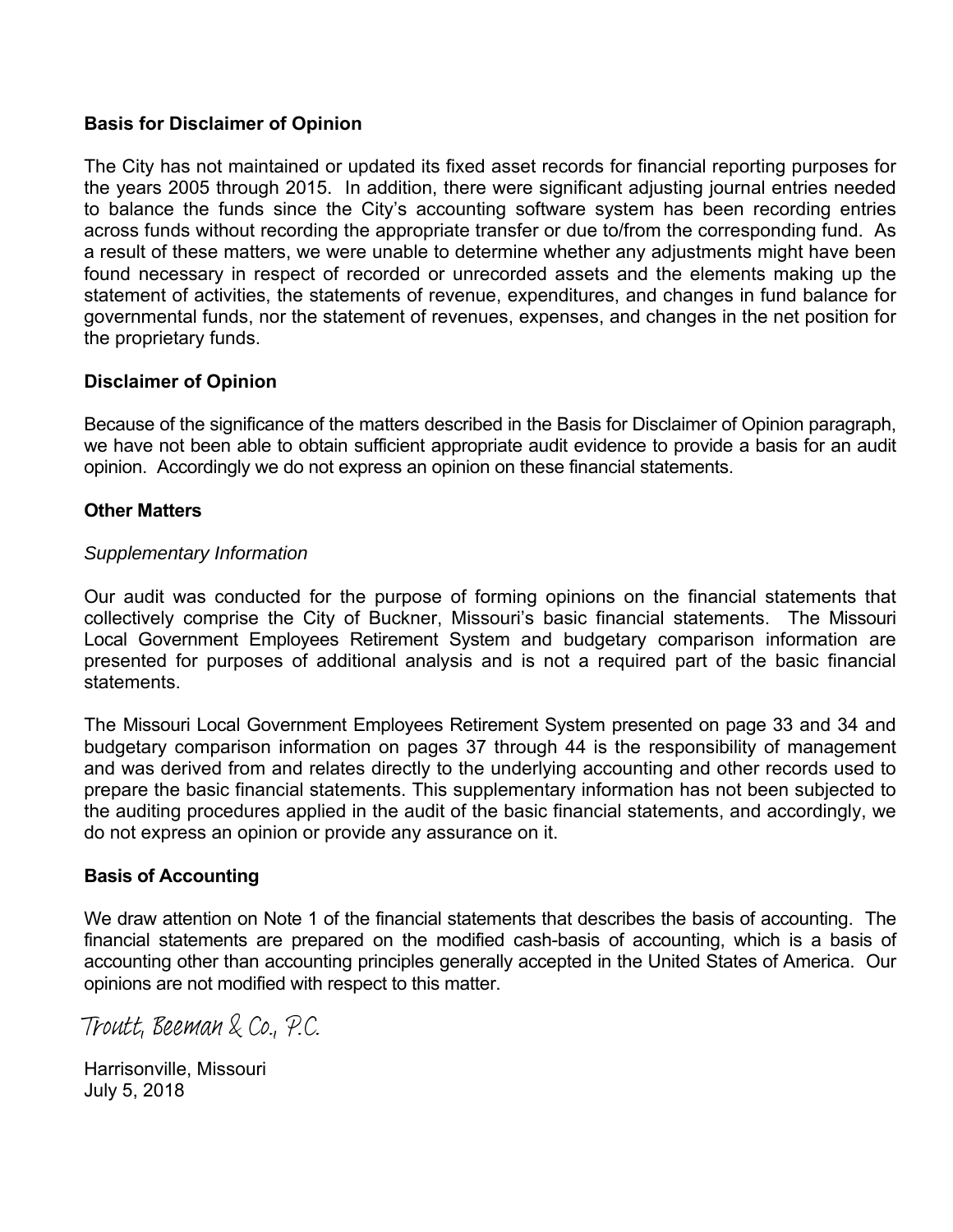#### **STATEMENT OF NET POSITION -- MODIFIED CASH BASIS SEPTEMBER 30, 2017**

|                                            | <b>Primary Government</b> |                   |                 |                      |                 |              |
|--------------------------------------------|---------------------------|-------------------|-----------------|----------------------|-----------------|--------------|
|                                            | Governmental              |                   |                 | <b>Business-type</b> |                 |              |
|                                            |                           | <b>Activities</b> |                 | <b>Activities</b>    |                 | <b>Total</b> |
| <b>ASSETS</b>                              |                           |                   |                 |                      |                 |              |
| Cash and equivalents                       | \$                        | 273,567           | \$              | 395,196              | \$              | 668,763      |
| Due from other funds                       |                           | 24,693            |                 |                      |                 | 24,693       |
| Capital assets:                            |                           |                   |                 |                      |                 |              |
| Land                                       |                           | 15,356            |                 | 212,438              |                 | 227,794      |
| Improvements                               |                           | 374,104           |                 | 1,010,109            |                 | 1,384,213    |
| <b>Buildings &amp; Equipment</b>           |                           | 2,150,127         |                 | 2,672,193            |                 | 4,822,320    |
| Machinery, equipment, and furniture        |                           | 434,302           |                 |                      |                 | 434,302      |
| Less: accumulated depreciation             |                           | (489, 832)        |                 | (3,435,022)          |                 | (3,924,854)  |
| Total capital assets                       |                           | 2,484,057         |                 | 459,718              |                 | 2,943,775    |
| <b>Total assets</b>                        | \$                        | 2,782,317         | $\overline{\$}$ | 854,914              | $\overline{\$}$ | 3,637,231    |
| <b>LIABILITIES</b>                         |                           |                   |                 |                      |                 |              |
| Due to other funds                         |                           | 10,506            |                 | 14,187               |                 | 24,693       |
| Liabilities payable from restricted assets |                           |                   |                 | 65,605               |                 | 65,605       |
| Long-term liabilities:                     |                           |                   |                 |                      |                 |              |
| Due within one year,                       |                           |                   |                 |                      |                 |              |
| Bonds, notes payable, and capital leases   |                           | 50,342            |                 | 36,969               |                 | 87,311       |
| Due in more than one year,                 |                           |                   |                 |                      |                 |              |
| Bonds, notes payable, and capital leases   |                           | 1,166,513         |                 | 247,422              |                 | 1,413,935    |
| <b>Total liabilities</b>                   |                           | 1,227,361         |                 | 364,183              |                 | 1,591,544    |
| <b>NET POSITION</b>                        |                           |                   |                 |                      |                 |              |
| Net investment in capital assets           |                           | 1,267,202         |                 | 175,327              |                 | 1,442,529    |
| Restricted for:                            |                           |                   |                 |                      |                 |              |
| Capital improvements                       |                           | 70,368            |                 |                      |                 | 70,368       |
| Parks                                      |                           | 21,586            |                 |                      |                 | 21,586       |
| Public safety                              |                           | 2,468             |                 |                      |                 | 2,468        |
| Road & streets                             |                           | 26,541            |                 |                      |                 | 26,541       |
| Court bonds                                |                           | 21,073            |                 |                      |                 | 21,073       |
| Unrestricted                               |                           | 145,718           |                 | 315,404              |                 | 461,122      |
| Total net position                         |                           | 1,554,956         |                 | 490,731              |                 | 2,045,687    |
| Total liabilities and net position         | \$                        | 2,782,317         | \$              | 854,914              | \$              | 3,637,231    |

See accompanying notes. 3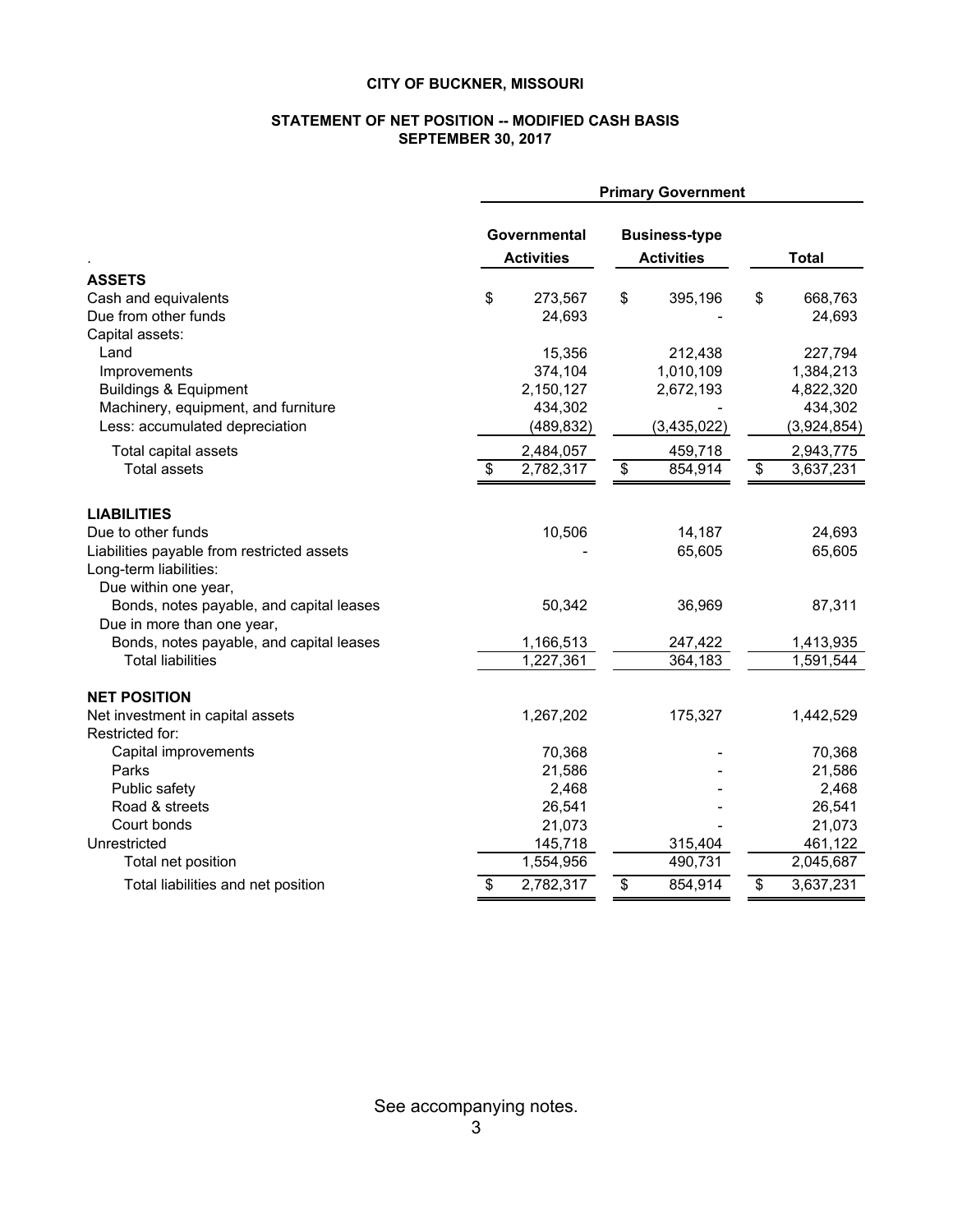#### **STATEMENT OF ACTIVITIES -- MODIFIED CASH BASIS FOR THE YEAR ENDED SEPTEMBER 30, 2017**

|                               |                                    |                                             |    |                         |    |                           |                           |              |                      | Net (Expenses) Revenues and Changes in Net Position |                   |  |              |
|-------------------------------|------------------------------------|---------------------------------------------|----|-------------------------|----|---------------------------|---------------------------|--------------|----------------------|-----------------------------------------------------|-------------------|--|--------------|
|                               |                                    | <b>Program Revenues</b>                     |    |                         |    |                           | <b>Primary Government</b> |              |                      |                                                     |                   |  |              |
|                               |                                    | <b>Charges for</b>                          |    | <b>Operating Grants</b> |    | <b>Capital Grants and</b> |                           | Governmental | <b>Business-type</b> |                                                     |                   |  |              |
| <b>Functions/Programs</b>     | <b>Expenses</b>                    | <b>Services</b>                             |    | and Contributions       |    | <b>Contributions</b>      |                           |              |                      | <b>Activities</b>                                   | <b>Activities</b> |  | <b>Total</b> |
| <b>Primary government:</b>    |                                    |                                             |    |                         |    |                           |                           |              |                      |                                                     |                   |  |              |
| Governmental activities:      |                                    |                                             |    |                         |    |                           |                           |              |                      |                                                     |                   |  |              |
| General government            | 559,432<br>\$                      | 56,870<br>\$                                | \$ | 1,471                   | \$ |                           | \$                        | (501,091)    | \$                   | \$                                                  | (501, 091)        |  |              |
| Police and court              | 678,701                            | 250,233                                     |    | 4,498                   |    |                           |                           | (423, 970)   |                      |                                                     | (423, 970)        |  |              |
| Road and street               | 134,519                            |                                             |    | 124,121                 |    |                           |                           | (10, 398)    |                      |                                                     | (10, 398)         |  |              |
| Parks                         |                                    |                                             |    |                         |    |                           |                           |              |                      |                                                     |                   |  |              |
| Interest on long-term debt    | 55,678                             |                                             |    |                         |    |                           |                           | (55, 678)    |                      |                                                     | (55, 678)         |  |              |
| Total governmental activities | 1,428,330                          | 307,103                                     |    | 130,090                 |    | $\overline{\phantom{a}}$  |                           | (991, 137)   | $\blacksquare$       |                                                     | (991, 137)        |  |              |
| Business-type activities,     |                                    |                                             |    |                         |    |                           |                           |              |                      |                                                     |                   |  |              |
| Water and sewer               | 652,604                            | 656,201                                     |    |                         |    |                           |                           |              | 3,597                |                                                     | 3,597             |  |              |
| Total primary government      | 2,080,934                          | 963,304<br>S                                | \$ | 130,090                 | \$ |                           | \$                        | (991, 137)   | \$<br>3,597          | S                                                   | (987, 540)        |  |              |
|                               | <b>General revenues:</b><br>Taxes: |                                             |    |                         |    |                           |                           |              |                      |                                                     |                   |  |              |
|                               |                                    | Property taxes, levied for general purposes |    |                         |    |                           |                           | 154,214      |                      |                                                     | 154,214           |  |              |
|                               | Franchise taxes                    |                                             |    |                         |    |                           |                           | 241,693      |                      |                                                     | 241,693           |  |              |
|                               | Sales taxes                        |                                             |    |                         |    |                           |                           | 466,973      |                      |                                                     | 466,973           |  |              |
|                               | Investment earnings                |                                             |    |                         |    |                           |                           | 983          | 344                  |                                                     | 1,327             |  |              |
|                               | Miscellaneous                      |                                             |    |                         |    |                           |                           | 3,096        | 75                   |                                                     | 3,171             |  |              |
|                               | Transfers in/(out)                 |                                             |    |                         |    |                           |                           | 256,702      | (251, 437)           |                                                     | 5,265             |  |              |
|                               |                                    | Total general revenues                      |    |                         |    |                           |                           | 1,123,661    | (251, 018)           |                                                     | 872,643           |  |              |
|                               |                                    | Change in net position                      |    |                         |    |                           |                           | 132,524      | (247, 421)           |                                                     | (114, 897)        |  |              |
|                               | Net position - beginning           |                                             |    |                         |    |                           |                           | 1,422,432    | 738,152              |                                                     | 2,160,584         |  |              |
|                               | Net position - ending              |                                             |    |                         |    |                           | S                         | 1,554,956    | \$<br>490,731        | \$                                                  | 2,045,687         |  |              |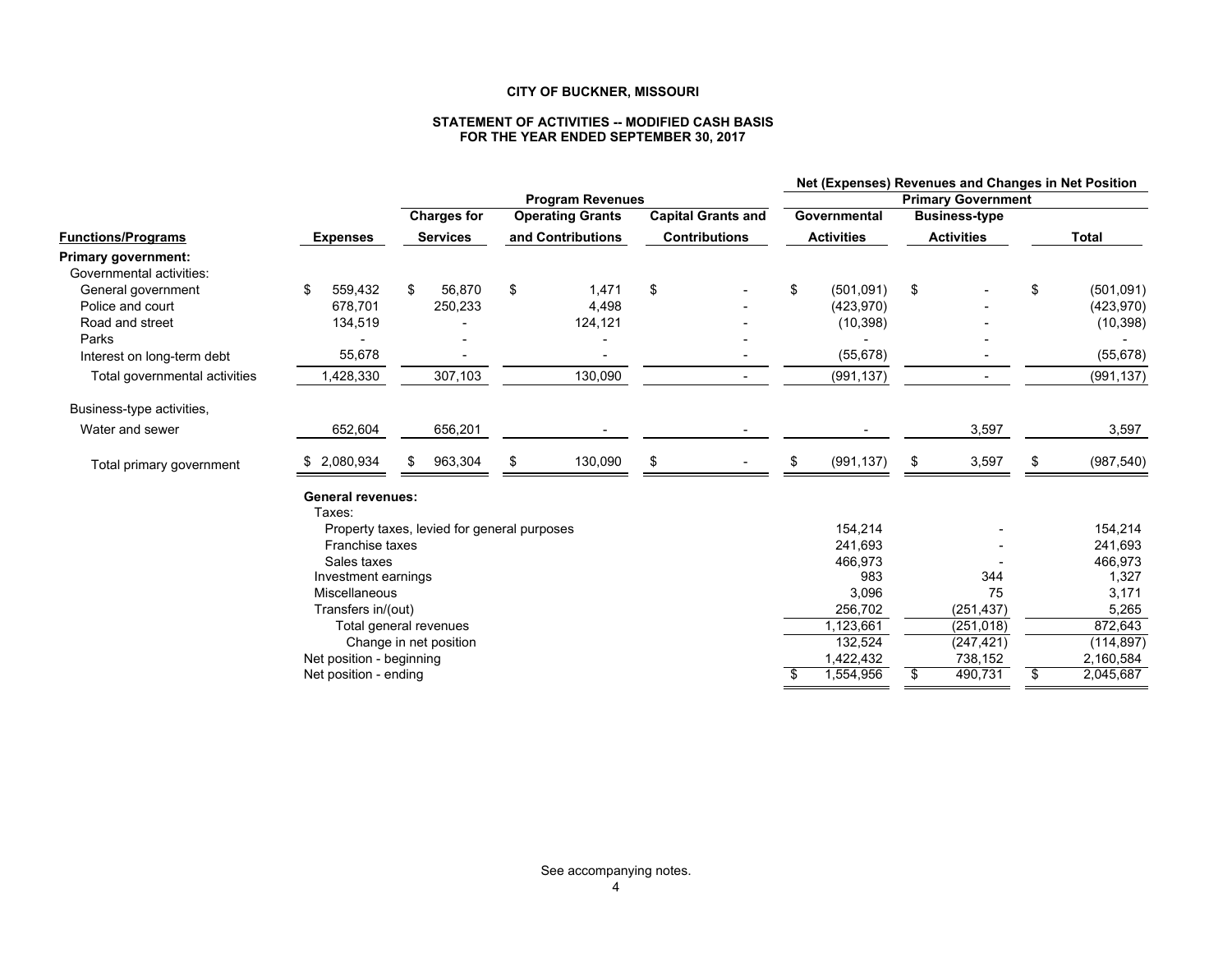#### **BALANCE SHEET-- MODIFIED CASH BASIS -- GOVERNMENTAL FUNDS SEPTEMBER 30, 2017**

|                                                | General<br><b>Fund</b> |                   | <b>Taxes</b><br><b>Fund</b> |                          | <b>Street</b><br><b>Fund</b> |                 |    |                           | NonMajor<br><b>Funds</b>    | <b>Total</b><br>Governmental<br><b>Funds</b> |
|------------------------------------------------|------------------------|-------------------|-----------------------------|--------------------------|------------------------------|-----------------|----|---------------------------|-----------------------------|----------------------------------------------|
| <b>ASSETS</b>                                  |                        |                   |                             |                          |                              |                 |    |                           |                             |                                              |
| ASSETS:<br>Cash<br>Due from other funds        | \$                     | 152,604<br>24,057 | \$                          | $\overline{\phantom{a}}$ | \$                           | 26,541<br>636   | \$ | 94,422                    | \$<br>273,567<br>24,693     |                                              |
| <b>Total assets</b>                            | S                      | 176,661           | \$                          |                          | \$                           | 27,177          | \$ | 94,422                    | \$<br>298,260               |                                              |
| LIABILITIES AND FUND BALANCES                  |                        |                   |                             |                          |                              |                 |    |                           |                             |                                              |
| LIABILITIES.<br>Due to other fund              | \$                     | 10,506            | \$                          |                          | \$                           |                 | \$ |                           | \$<br>10,506                |                                              |
| <b>FUND BALANCES:</b><br>Restricted:           |                        |                   |                             |                          |                              |                 |    |                           |                             |                                              |
| Parks<br>Capital improvements<br>Public safety |                        |                   |                             |                          |                              |                 |    | 21,586<br>70,368<br>2,468 | 21,586<br>70,368<br>2,468   |                                              |
| Road & street<br>Court Bonds<br>Unassigned     |                        | 21,073<br>145,082 |                             |                          |                              | 25,905<br>1,272 |    |                           | 25,905<br>21,073<br>146,354 |                                              |
| Total fund balances                            |                        | 166,155           |                             |                          |                              | 27,177          |    | 94,422                    | 287,754                     |                                              |
| Total liabilities and fund balances            | \$                     | 176,661           | \$                          |                          | \$                           | 27,177          | \$ | 94,422                    | \$<br>298,260               |                                              |

See accompanying notes.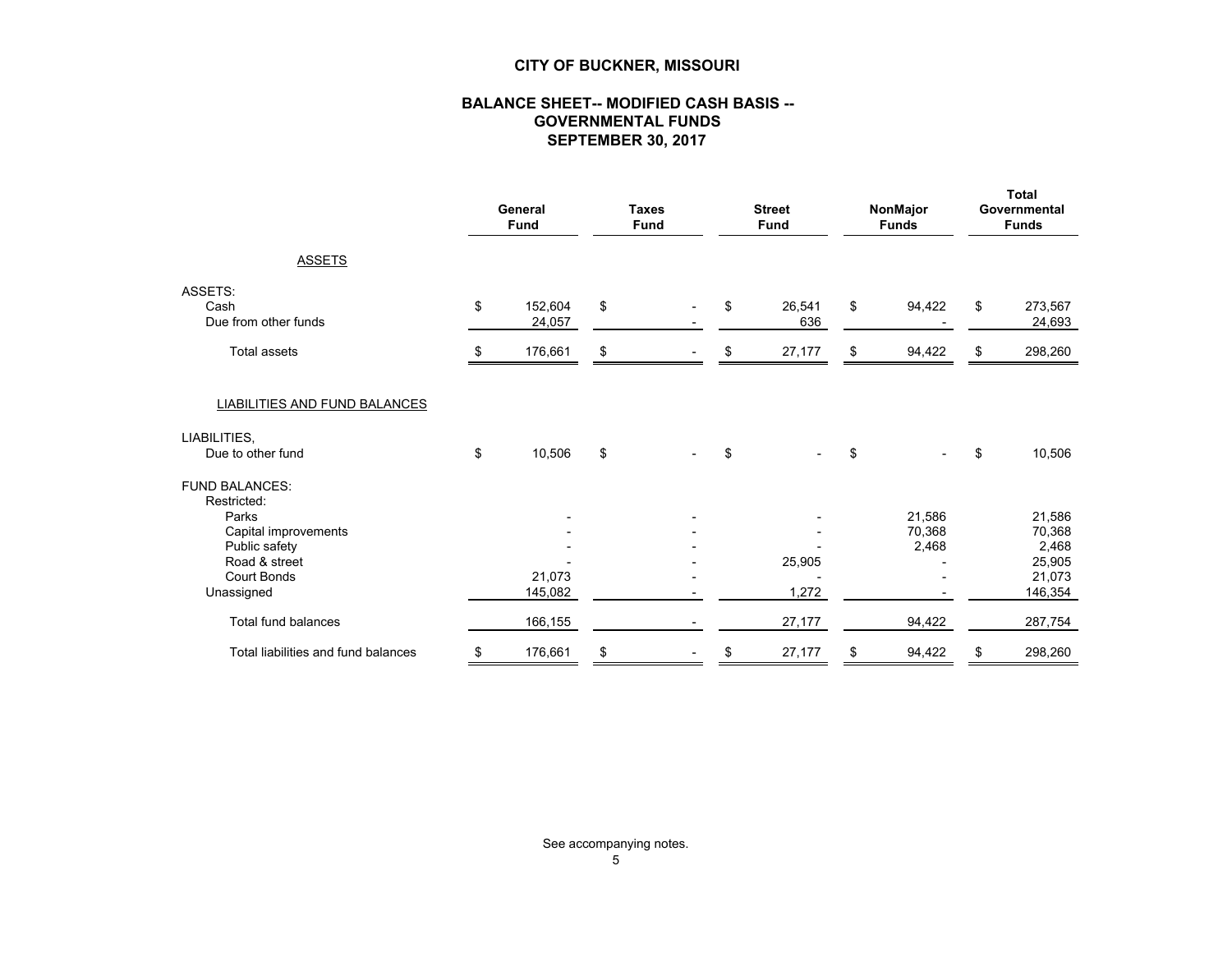#### **RECONCILIATION OF THE GOVERNMENTAL FUNDS BALANCE SHEET -- MODIFIED CASH BASIS -- TO THE STATEMENT OF NET POSITION -- MODIFIED CASH BASIS SEPTEMBER 30, 2017**

| Fund balances - total governmental funds                                                                                                                                                                                                                            | \$<br>287.754 |
|---------------------------------------------------------------------------------------------------------------------------------------------------------------------------------------------------------------------------------------------------------------------|---------------|
| Amounts reported for governmental activities in the Statement of Net Position are<br>different because:                                                                                                                                                             |               |
| Capital assets used in governmental activities are not current financial resources<br>and therefore are not reported in this fund financial statement, but are reported in<br>the governmental activities of the Statement of Net Position.                         | 2,484,057     |
| Long-term liabilities (such as Notes Payable, Capital Lease Contracts Payable,<br>and Bonds Payable), are not due and payable in the current period and are not<br>included in the fund financial statement, but are included in the government-wide<br>statements. | (1,216,855)   |
| Net Position of governmental activities in the Statement of Net Position                                                                                                                                                                                            | 1.554.956     |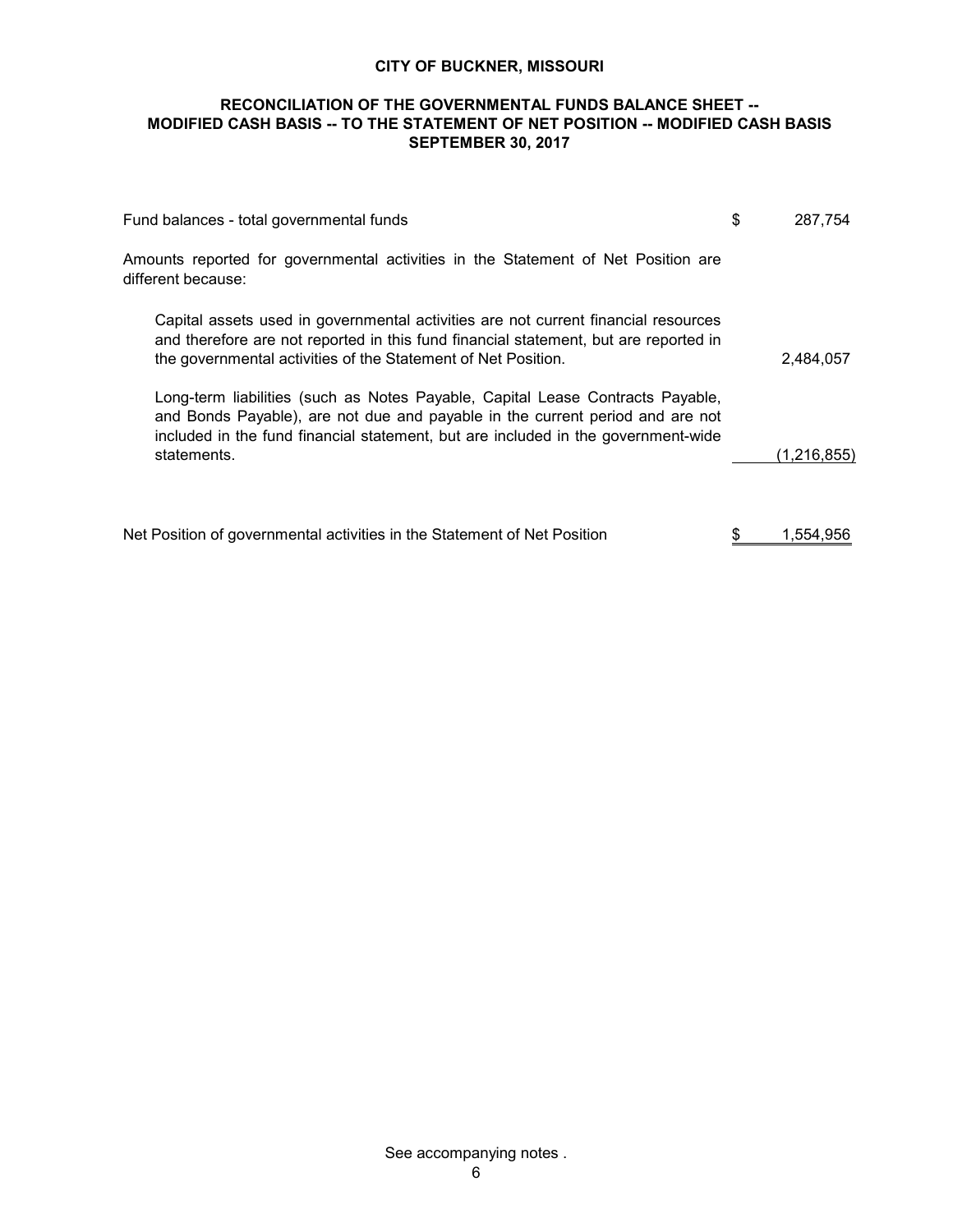#### **STATEMENT OF REVENUES, EXPENDITURES, AND CHANGES IN FUND BALANCE -- MODIFIED CASH BASIS -- GOVERNMENTAL FUNDS FOR THE YEAR ENDED SEPTEMBER 30, 2017**

|                                                           | General<br><b>Fund</b>           |    | Taxes<br><b>Fund</b> |    | <b>Street</b><br><b>Fund</b> |    | NonMajor<br><b>Funds</b> | <b>Total</b><br>Governmental<br><b>Funds</b> |
|-----------------------------------------------------------|----------------------------------|----|----------------------|----|------------------------------|----|--------------------------|----------------------------------------------|
| <b>REVENUES:</b>                                          |                                  |    |                      |    |                              |    |                          |                                              |
| Taxes<br>Intergovernmental<br>Licenses, fees, and permits | \$<br>378,187<br>4,498<br>32,065 | \$ | 104,596              | \$ | 93,454<br>124,121            | \$ | 44,950                   | \$<br>621,187<br>128,619<br>32,065           |
| <b>Franchise Fees</b><br><b>Fines and Forfetures</b>      | 241,693<br>250,233               |    |                      |    |                              |    |                          | 241,693<br>250,233                           |
| Charges for services<br>Interest                          | 22,950<br>825                    |    |                      |    |                              |    | 158                      | 22,950<br>983                                |
| Other                                                     | 3,395                            |    |                      |    | 26                           |    | 3,001                    | 6,422                                        |
|                                                           | 933,846                          |    | 104,596              |    | 217,601                      |    | 48,109                   | 1,304,152                                    |
| <b>EXPENDITURES:</b>                                      |                                  |    |                      |    |                              |    |                          |                                              |
| General government                                        | 459,621                          |    |                      |    |                              |    | 200                      | 459,821                                      |
| Parks<br>Police                                           | 32,659<br>542,233                |    |                      |    |                              |    | 3,398<br>3,599           | 36,057<br>545,832                            |
| Municipal court                                           | 132,359                          |    |                      |    |                              |    |                          | 132,359                                      |
| <b>Street</b>                                             |                                  |    |                      |    | 132,714                      |    |                          | 132,714                                      |
| Capital outlay<br>Debt service:                           | 6,675                            |    |                      |    | 54,806                       |    | 65,902                   | 127,383                                      |
| Principal                                                 | 25,360                           |    |                      |    | 21,069                       |    |                          | 46,429                                       |
| Interest and fiscal charges                               | 53,200                           |    |                      |    | 2,478                        |    |                          | 55,678                                       |
|                                                           | 1,252,107                        |    |                      |    | 211,067                      |    | 73,099                   | 1,536,273                                    |
| Excess of expenditures over revenues                      | (318, 261)                       |    | 104,596              |    | 6,534                        |    | (24,990)                 | (232, 121)                                   |
| OTHER FINANCING SOURCES (USES),<br>Transfers in (out)     | 382,229                          |    | (104, 596)           |    | (115, 440)                   |    | 94,510                   | 256,703                                      |
|                                                           |                                  |    |                      |    |                              |    |                          |                                              |
| Total other financing uses                                | 382,229                          |    | (104, 596)           |    | (115, 440)                   |    | 94,510                   | 256,703                                      |
| Net change in fund balance                                | 63,968                           |    |                      |    | (108, 906)                   |    | 69,520                   | 24,582                                       |
| FUND BALANCE - beginning                                  | 102,187                          |    |                      |    | 136,083                      |    | 24,902                   | 263,172                                      |
| FUND BALANCE - ending                                     | \$<br>166,155                    | \$ |                      | \$ | 27,177                       | \$ | 94,422                   | \$<br>287,754                                |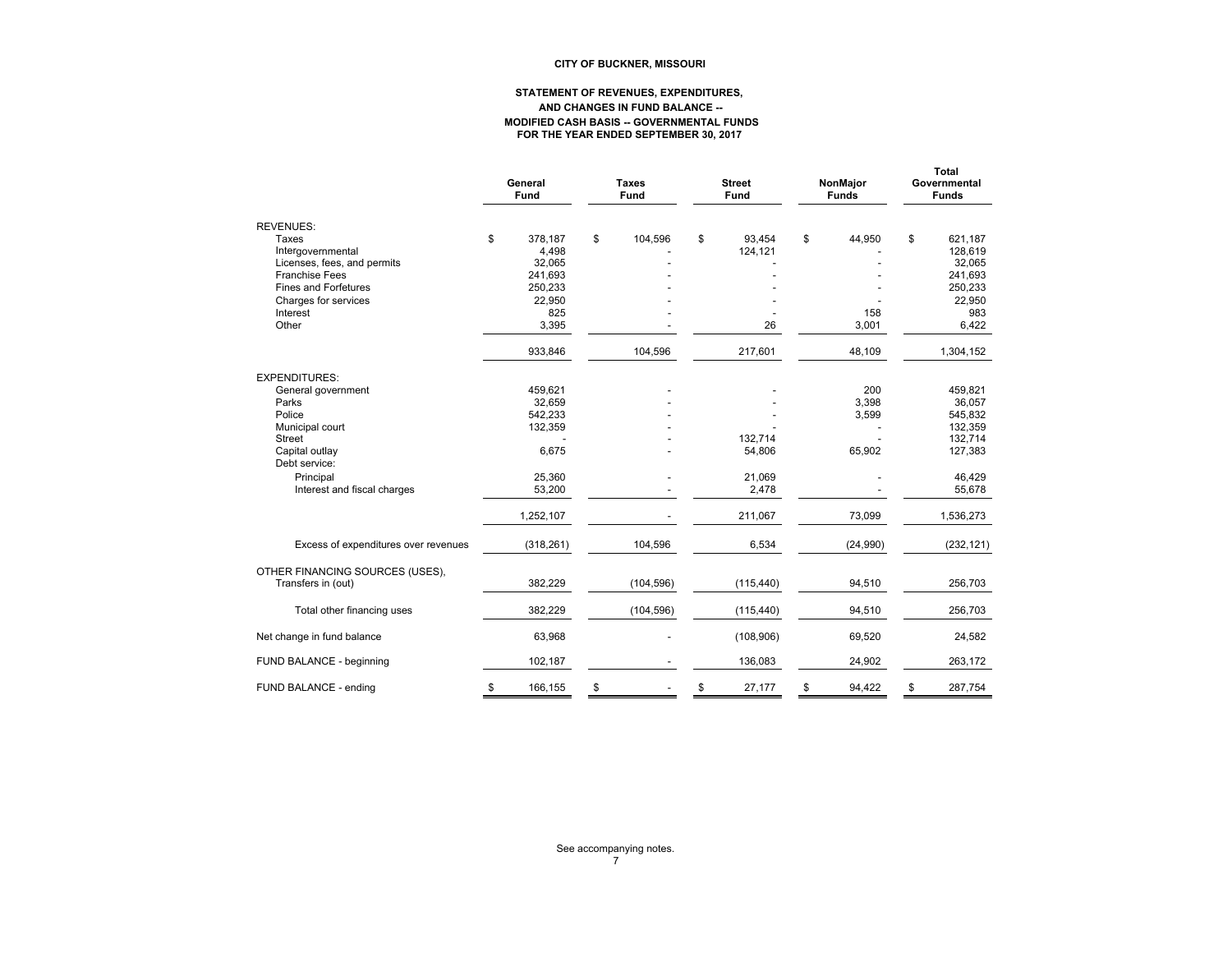#### **FOR THE YEAR ENDED SEPTEMBER 30, 2017 RECONCILIATION OF THE STATEMENT OF REVENUES, EXPENDITURES, AND CHANGES IN FUND BALANCES OF GOVERNMENTAL FUNDS -- MODIFIED CASH BASIS -- TO THE STATEMENT OF ACTIVITIES -- MODIFIED CASH BASIS**

| Net change in fund balances - total governmental funds |  | 24,582 |
|--------------------------------------------------------|--|--------|
|--------------------------------------------------------|--|--------|

Amounts reported for governmental activities in the Statement of Activities are different because:

Governmental funds report outlays for capital assets as expenditures because such outlays use current financial resources. In contrast, the Statement of Activities reports only a portion of the outlay as expense. This is the amount by which capital outlays, which are over the capitalization threshhold, exceeded depreciation in the current period:

| Capital outlay       | 127,383   |
|----------------------|-----------|
| Depreciation expense | (65, 870) |
|                      | 61.513    |

Governmental funds report bond proceeds as current financial resources. In contrast, the Statement of Activities treats such issuance of debt as a liability. Governmental funds report repayment of bond principal as an expenditure. In contrast, the Statement of Net Position reports repayment as a reduction to long-term liabilities. Also, governmental funds report the effect of issuance costs, premiums, discounts, and similar items when debt is first issued, whereas these amounts are deferred and amortized in the Statement of Activities. This amount is the net effect of these differences in the treatment of long-term debt and related items:

| Repayment of principal                                                           | 46.429  |
|----------------------------------------------------------------------------------|---------|
|                                                                                  | 46.429  |
|                                                                                  |         |
| Change in Net Position of governmental activities in the Statement of Activities | 132.524 |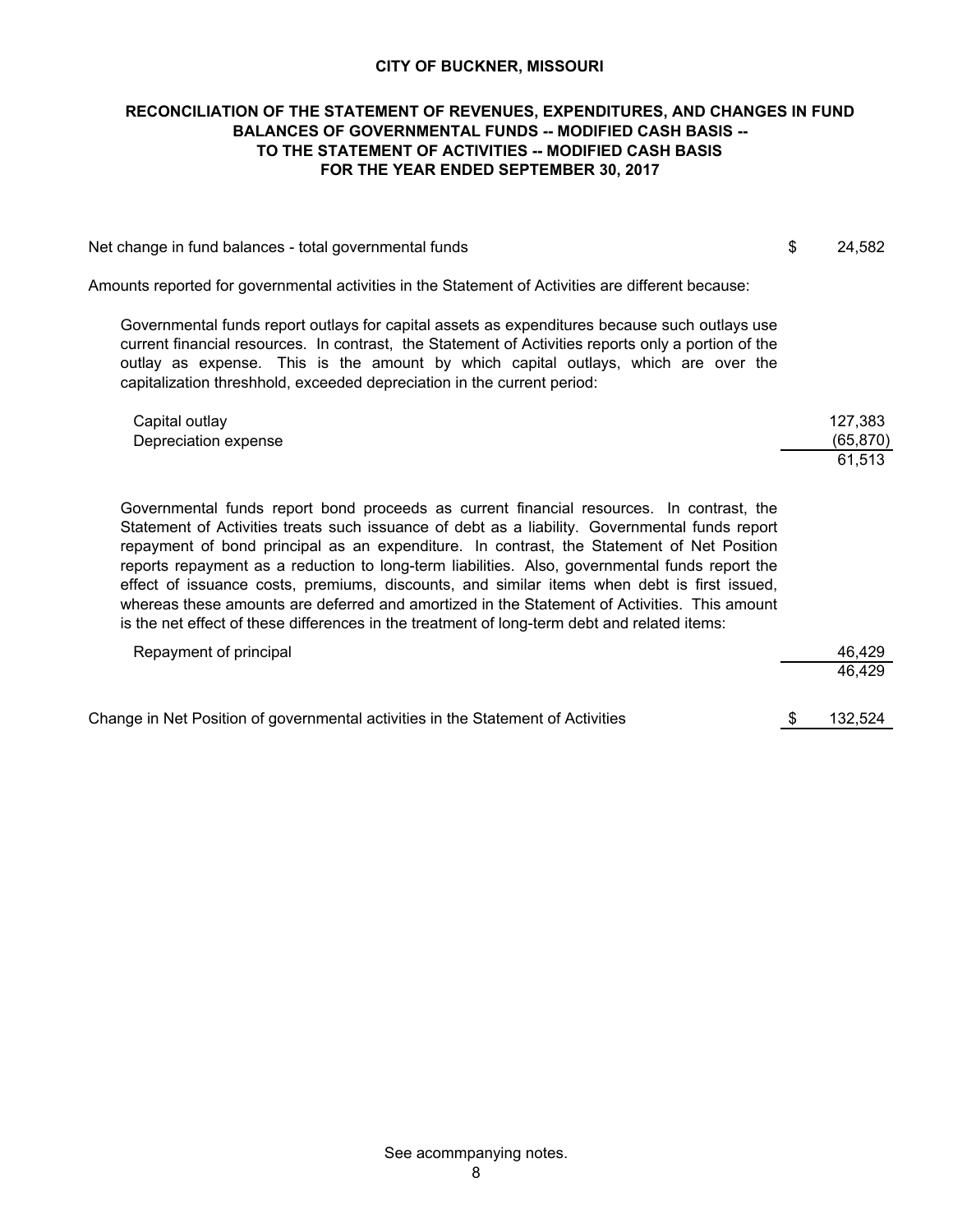#### **STATEMENT OF NET POSITION -- MODIFIED CASH BASIS -- PROPRIETARY FUND SEPTEMBER 30, 2017**

#### **ASSETS:**

| Current assets:                      |               |
|--------------------------------------|---------------|
| Cash                                 | \$<br>395,196 |
| <b>Total current assets</b>          | 395,196       |
| Non-current assets:                  |               |
| Capital assets:                      |               |
| Land                                 | 212,438       |
| <b>Buildings &amp; Equipment</b>     | 2,672,193     |
| Improvements                         | 1,010,109     |
|                                      |               |
| Total capital assets at cost         | 3,894,740     |
| Less: accumulated depreciation       | 3,435,022     |
| Capital assets, net                  | 459,718       |
| Total non-current assets             | 459,718       |
|                                      |               |
| Total assets                         | \$<br>854,914 |
|                                      |               |
| <b>LIABILITIES:</b>                  |               |
| <b>Current liabilities:</b>          |               |
| Due to other funds                   | \$<br>14,187  |
| Meter deposits                       | 65,605        |
| Capital lease obligation             | 36,969        |
| <b>Total current liabilities</b>     | 116,761       |
| Non-current liabilities,             |               |
| Capital lease obligation             | 247,422       |
| <b>Total non-current liabilities</b> | 247,422       |
| <b>Total liabilities</b>             | 364,183       |
|                                      |               |
| <b>NET POSITION:</b>                 |               |
| Net investment in capital assets     | 175,327       |
| Unrestricted                         | 315,404       |
| Total net position                   | 490,731       |
| Total liabilities and net position   | \$<br>854,914 |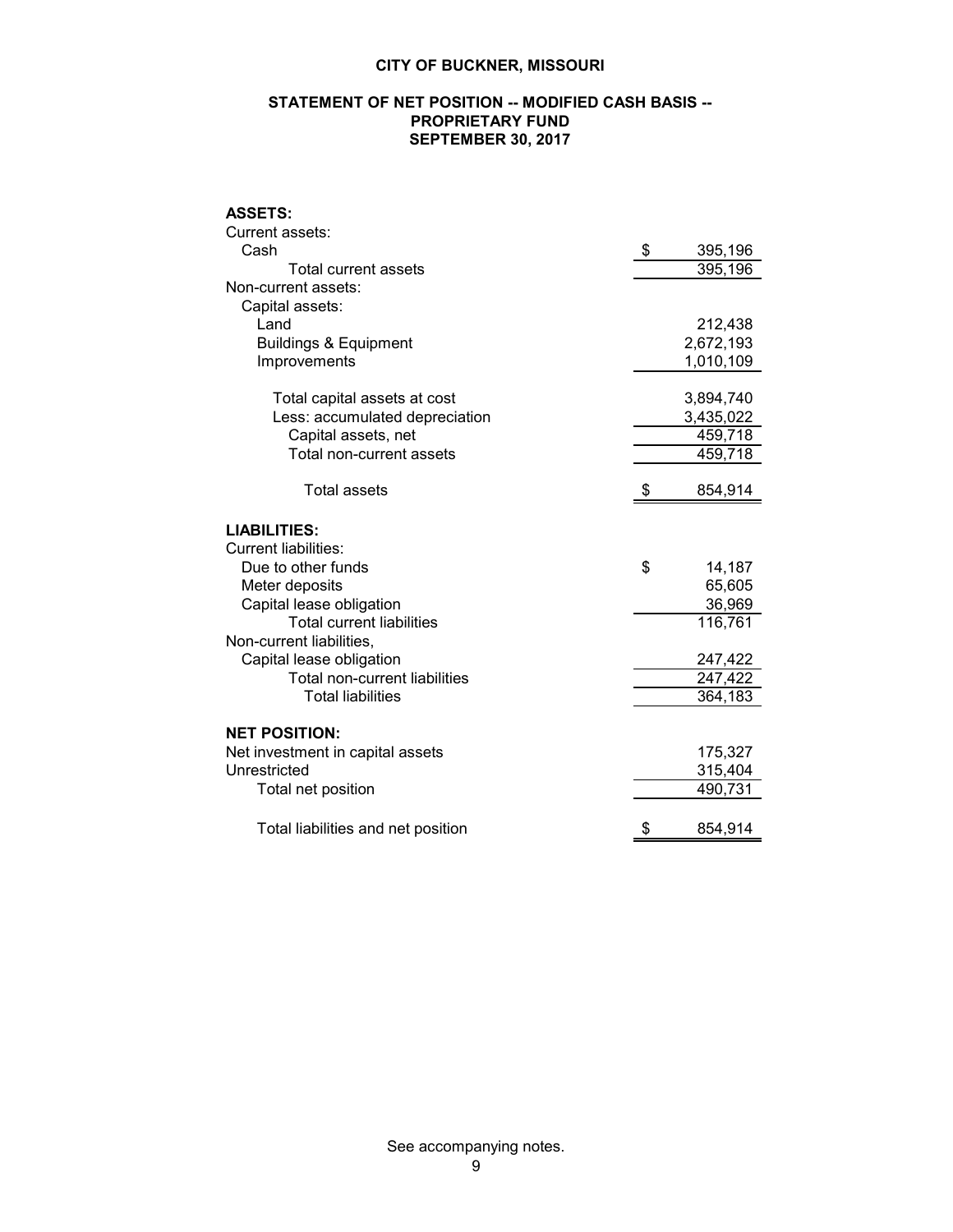#### **STATEMENT OF REVENUES, EXPENSES, AND CHANGES IN NET POSITION -- MODIFIED CASH BASIS -- PROPRIETARY FUND FOR THE YEAR ENDED SEPTEMBER 30, 2017**

| OPERATING REVENUES,                          |               |
|----------------------------------------------|---------------|
| Charges for services                         | \$<br>656,201 |
| <b>OPERATING EXPENSES:</b>                   |               |
| <b>Salaries</b>                              | 250,150       |
| Repairs and maintenance                      | 45,266        |
| Utilities                                    | 39,192        |
| Water purchases                              | 170,597       |
| <b>Contract services</b>                     | 31,749        |
| <b>Supplies</b>                              | 34,257        |
| Depreciation and amortization                | 56,384        |
| Administration                               | 25,009        |
|                                              |               |
| <b>Total Operating Expenses</b>              | 652,604       |
| Income from operations                       | 3,597         |
| NON-OPERATING REVENUES (EXPENSES):           |               |
| Interest income                              | 344           |
| Other                                        | 75            |
| <b>Transfers Out</b>                         | (251, 437)    |
|                                              |               |
| <b>Total Nonoperating Revenue/(Expenses)</b> | (251, 018)    |
| Decrease in net position                     | (247, 421)    |
| <b>TOTAL NET POSITION - beginning</b>        | 738,152       |
| <b>TOTAL NET POSITION - ending</b>           | \$<br>490,731 |

See accompanying notes.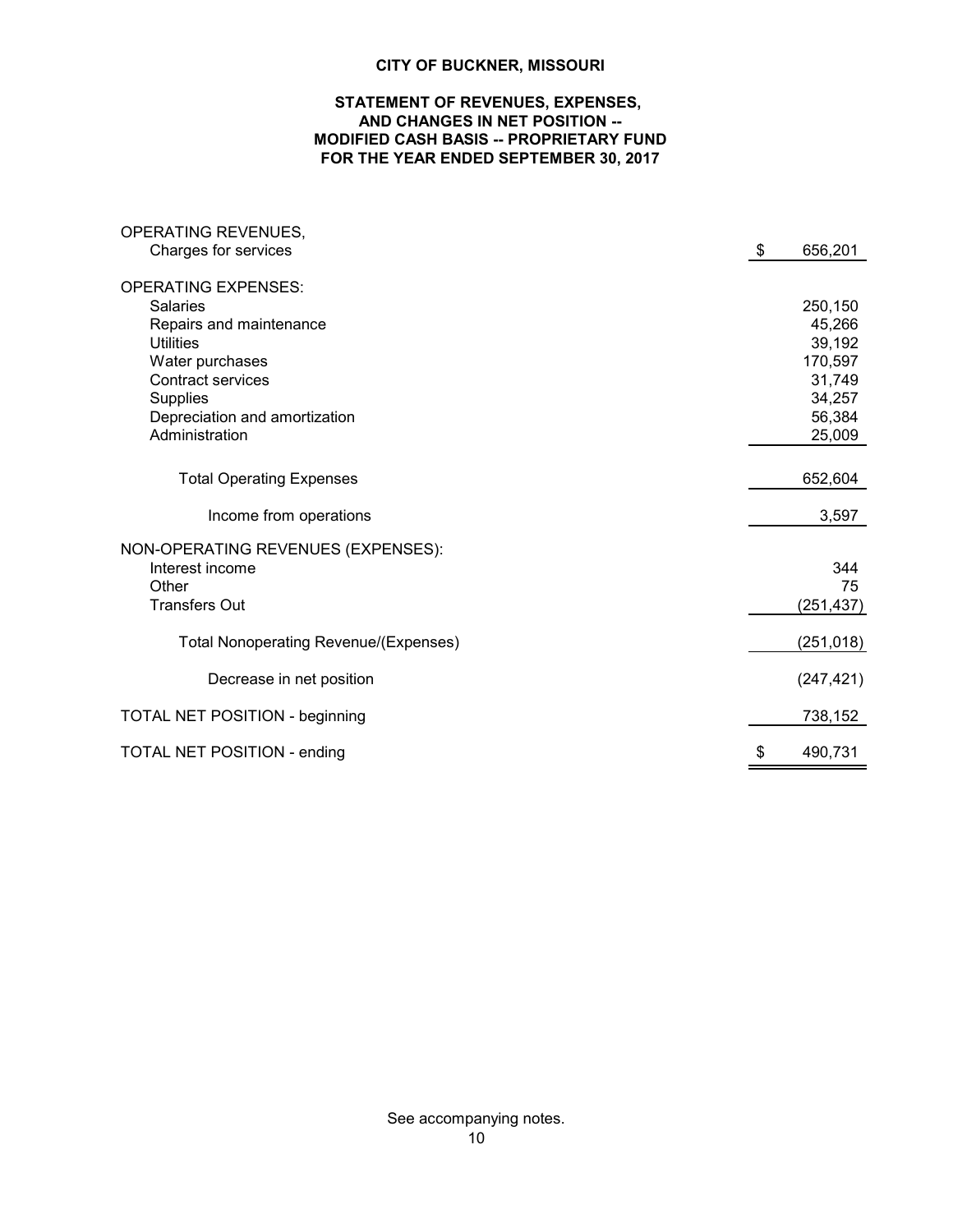#### **STATEMENT OF CASH FLOWS -- MODIFIED CASH BASIS -- FOR THE YEAR ENDED SEPTEMBER 30, 2017 PROPRIETARY FUND**

| CASH FLOWS FROM OPERATING ACTIVITIES:<br>Received from customers<br>Payments to employees and fringe benefits<br>Payments for operations                                 | \$<br>656,201<br>(250, 150)<br>(331, 502) |
|--------------------------------------------------------------------------------------------------------------------------------------------------------------------------|-------------------------------------------|
| Net cash provided by operating activities                                                                                                                                | 74,549                                    |
| CASH FLOWS FROM NONCAPITAL FINANCING ACTIVITIES:<br><b>Transfers</b>                                                                                                     | (251, 437)                                |
| Net cash provided by noncapital financing activities                                                                                                                     | (251, 362)                                |
| CASH FLOWS FROM CAPITAL AND RELATED FINANCING ACTIVITIES:                                                                                                                |                                           |
| Proceeds from capital debt                                                                                                                                               | 284,391                                   |
| Net cash used by capital and related financing activities                                                                                                                | 284,391                                   |
| CASH FLOWS FROM INVESTING ACTIVITIES,<br>Investment income                                                                                                               | 344                                       |
| Net cash provided by investing activities                                                                                                                                | 344                                       |
| Net increase in cash and cash equivalents                                                                                                                                | 107,922                                   |
| Cash and cash equivalents, beginning of the year                                                                                                                         | 287,274                                   |
| Cash and cash equivalents, end of the year                                                                                                                               | \$<br>395,196                             |
| Reconciliation of operating income to net cash provided<br>by operating activities,<br>Operating income                                                                  | \$<br>3,597                               |
| Adjustments to reconcile operating income to net cash<br>provided by operating activities:<br>Depreciation and amortization expense<br>Miscellaneous nonoperating income | 56,384                                    |
| Changes in assets and liabilities:<br>Accounts payable and accrued liabilities                                                                                           | 381                                       |
| Total adjustments                                                                                                                                                        | 70,952                                    |
| Net cash provided by operating activities                                                                                                                                | 74,549<br>\$                              |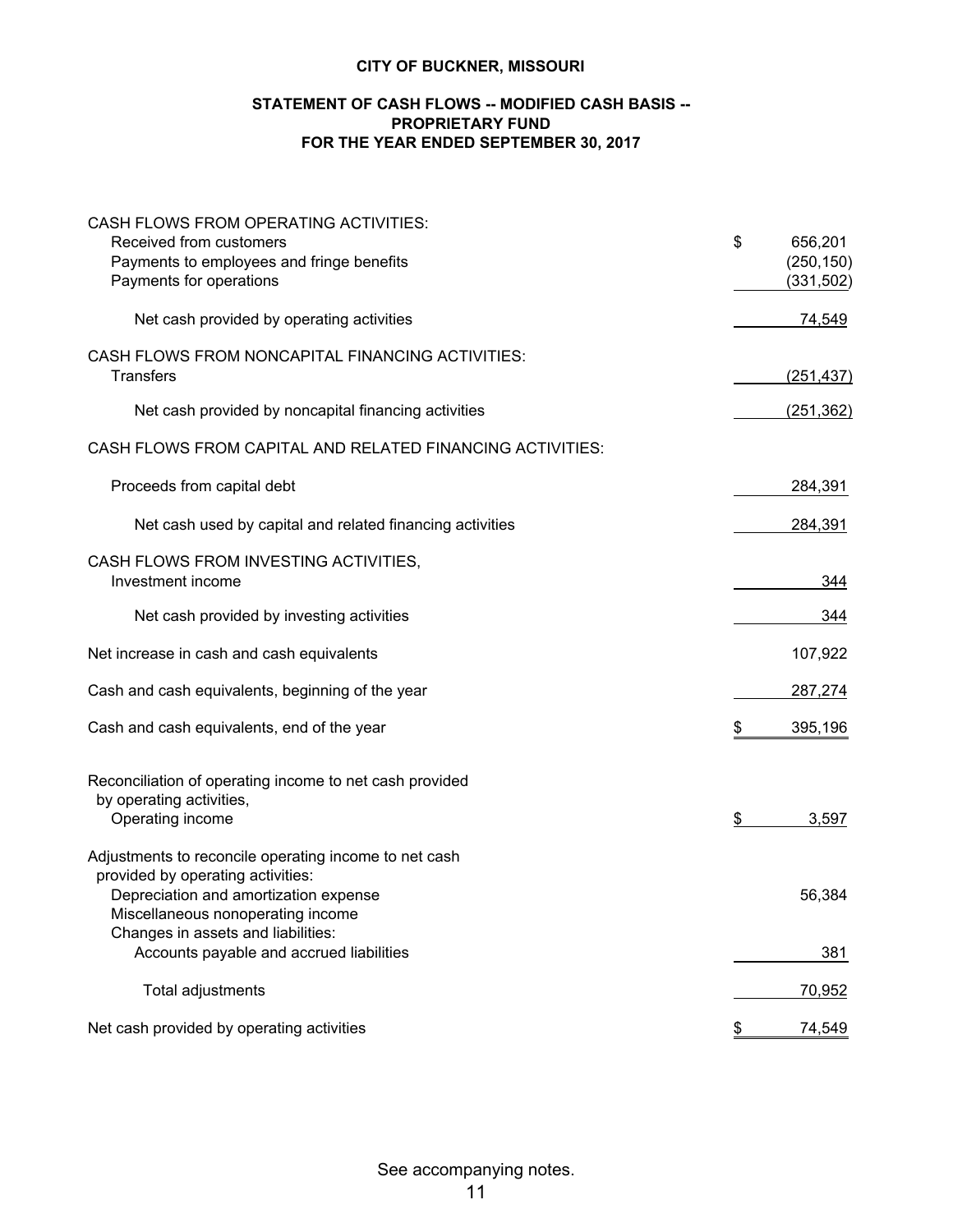#### **NOTES TO FINANCIAL STATEMENTS**

#### 1. SUMMARY OF SIGNIFICANT ACCOUNTING POLICIES:

 The financial statements of the City of Buckner, Missouri (the City), have been prepared on a modified cash basis of accounting. The Governmental Accounting Standards Board (GASB) is the accepted standard-setting body for establishing governmental accounting and financial reporting principles. The more significant of the City's accounting policies are described below:

Reporting Entity: Buckner, Missouri, is a fourth class city in which citizens elect the mayor and six board of aldermen members. The accompanying financial statements present the City's primary government and any component unit over which the City exercises significant influence. Significant influence or accountability is based primarily on operational or financial relationships with the City (as distinct from legal relationships). Management has considered all potential component units and has determined there are no entities outside of the primary government that should be blended into or discretely presented with the City's financial statements.

Government-Wide and Fund Financial Statements: The government-wide financial statements include the statement of net assets and the statement of activities. Governmentwide statements report information on all of the activities of the City. G*overnmental activities*, which are normally supported by taxes and governmental revenues, are reported separately from *business-type activities*, which rely on fees and charges for support.

As a general rule the effect of interfund activity has been eliminated from the government-wide financial statements. Exceptions to this general rule are payments in lieu of taxes where the amounts are reasonably equivalent in value to the interfund services provided and other charges between the government's water and sewer function and various other functions of the government. Elimination of these charges would distort the direct costs and program revenues reported for the various functions concerned.

 The statement of activities demonstrates the degree to which the direct expenses of a given function are offset by program revenues. Direct expenses are those that are clearly identifiable with a specific function. Program revenues include: 1) charges to customers or applicants who purchase, use, or directly benefit from goods, services, or privileges provided by a given function and 2) grants and contributions that are restricted to meeting the operational or capital requirements of a particular function or segment. Taxes and other items not properly included among program revenues are reported as general revenues.

 Separate fund financial statements are provided for governmental funds and proprietary funds. Major individual governmental funds and major individual enterprise funds are reported as separate columns in the fund financial statements. Non-major funds include other Special Revenue and Capital Projects funds. The combined amounts for these funds are reflected in a single column in the fund Balance Sheet and Statement of Revenues, Expenditures, and Changes in Fund Balances. Detailed statements for non-major funds are presented with Combining and Individual Fund Statements and Schedules.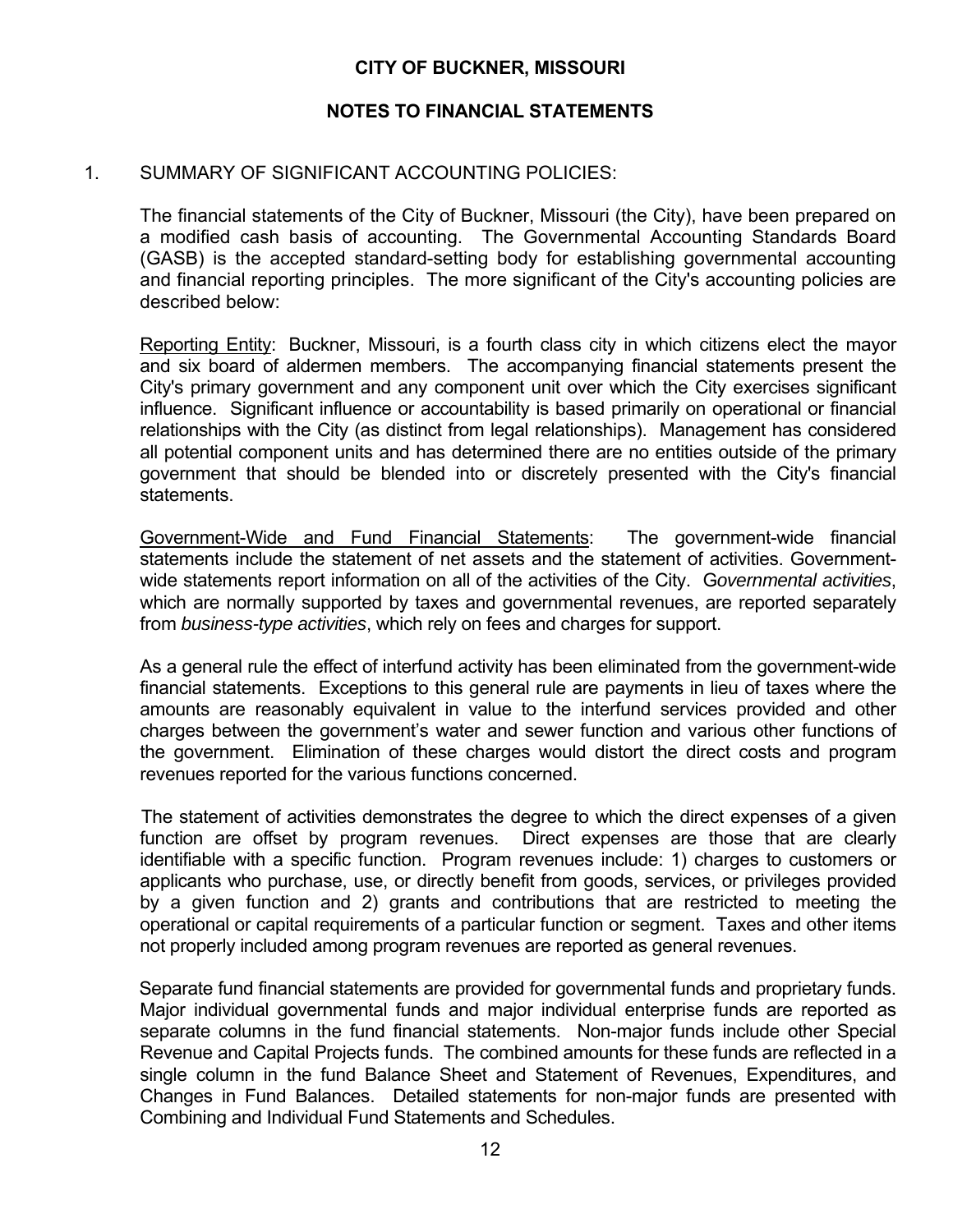## **NOTES TO FINANCIAL STATEMENTS**

#### 1. SUMMARY OF SIGNIFICANT ACCOUNTING POLICIES (Continued):

#### Measurement focus, Basis of accounting, and Basis of Presentation:

The government-wide Statement of Net Position and the Statement of Activities, both governmental and business-like activities are presented using the economic resources measurement focus, within the limitations of the modified cash basis of accounting. This basis recognizes assets, liabilities, net assets/fund equity, revenues, and expenditures/expenses when they result from cash transactions with a provision for depreciation in the government-wide statements and proprietary fund statements. This basis is a comprehensive basis of accounting other than accounting principles generally accepted in the United States of America.

Governmental funds utilize a "current financial resources" measurement focus. Only current financial assets and liabilities are generally included on their balance sheets. Their operating statements present sources and uses of available spendable financial resources during a given period. These funds use fund balance as their measure of available spendable financial resources at the end of the period.

As a result of the use of this modified cash basis of accounting, certain assets and their related revenues (such as accounts receivable and revenue for billed or provided services not yet collected), and certain liabilities and their related expense (such as accounts payable and expenses for goods and services received but not yet paid) are not recorded in these financial statements.

If the City utilized the basis of accounting recognized as generally accepted, the fund financial statements for governmental funds would use the modified accrual basis of accounting, while the fund financial statements for proprietary fund types would use the accrual basis of accounting. All government-wide financials would be presented on the accrual basis of accounting.

The City reports the following major governmental funds:

The General Fund is the primary operating fund. Expenditures from this fund provide basic City services, such as police protection, planning, inspection, engineering, municipal court, and basic services such as finance and data processing, personnel and general administration of the City.

The Street Fund accounts for the sales tax collected to be used for road and bridge projects within the City and operation and maintenance of the City's streets, curbs, etc.

The Tax Fund accumulates sales taxes to be used for debt service.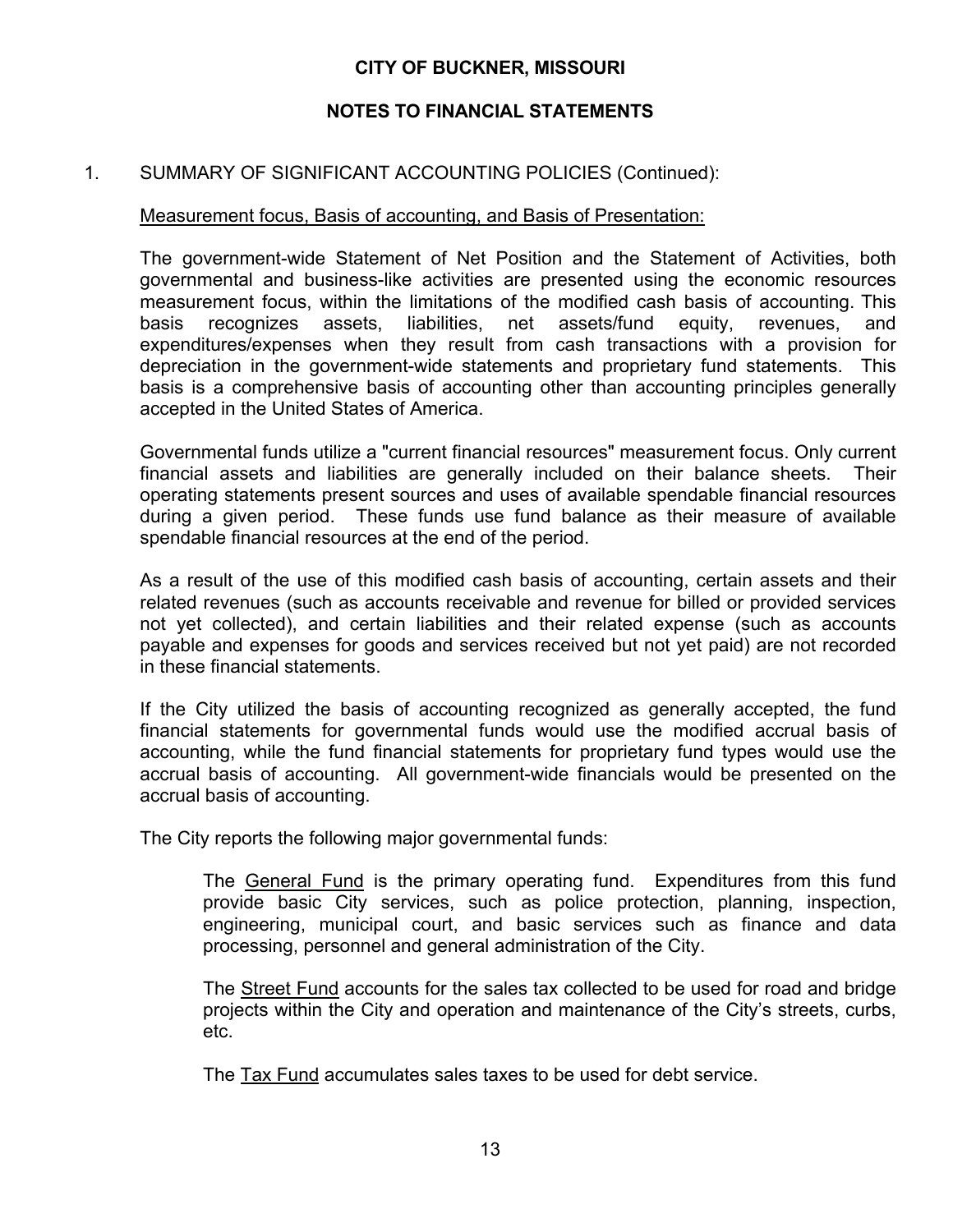## **NOTES TO FINANCIAL STATEMENTS**

## 1. SUMMARY OF SIGNIFICANT ACCOUNTING POLICIES (Continued):

Measurement focus, Basis of accounting, and Basis of Presentation (Continued):

The City reports the following non-major governmental funds:

The Park Board Concessions Fund accounts for park consession sales and expenses.

The Park Capital Improvements Fund accumulates sales tax to be used for capital projects for the parks.

The Christmas in the Park Fund accumulates donations from the holiday lighting display and expenses for the operation of the display.

The Asset Forfeiture Fund accounts for the sale of forfeited assets used to finance police expenditures.

Proprietary fund level financial statements are used to account for activities, which are similar to those found in the private-sector. The measurement focus is upon determination of net income, financial position, and cash flows. The City reports the following proprietary fund:

Water and Sewer Fund accounts for the provision of water and sewer services to the residents of the City. All activities necessary to provide such services are accounted for in this fund, including, but not limited to, administration, operations, maintenance, financing, billing, collection, and related debt service.

On the proprietary fund financial statements, operating revenues are those that flow directly from the operations of the activity, i.e., charges to customers or users who purchase or use the goods or services of that activity. Operating expenses are those that are incurred to provide those goods or services. Non-operating revenues and expenses are items such as investment income and interest expense that are not a result of the direct operations of the activity.

Private-sector standards of accounting and financial reporting issued prior to December 1, 1989, generally are followed in both the government-wide and proprietary fund financial statements to the extent that those standards do not conflict with or contradict guidance of the Governmental Accounting Standards Board.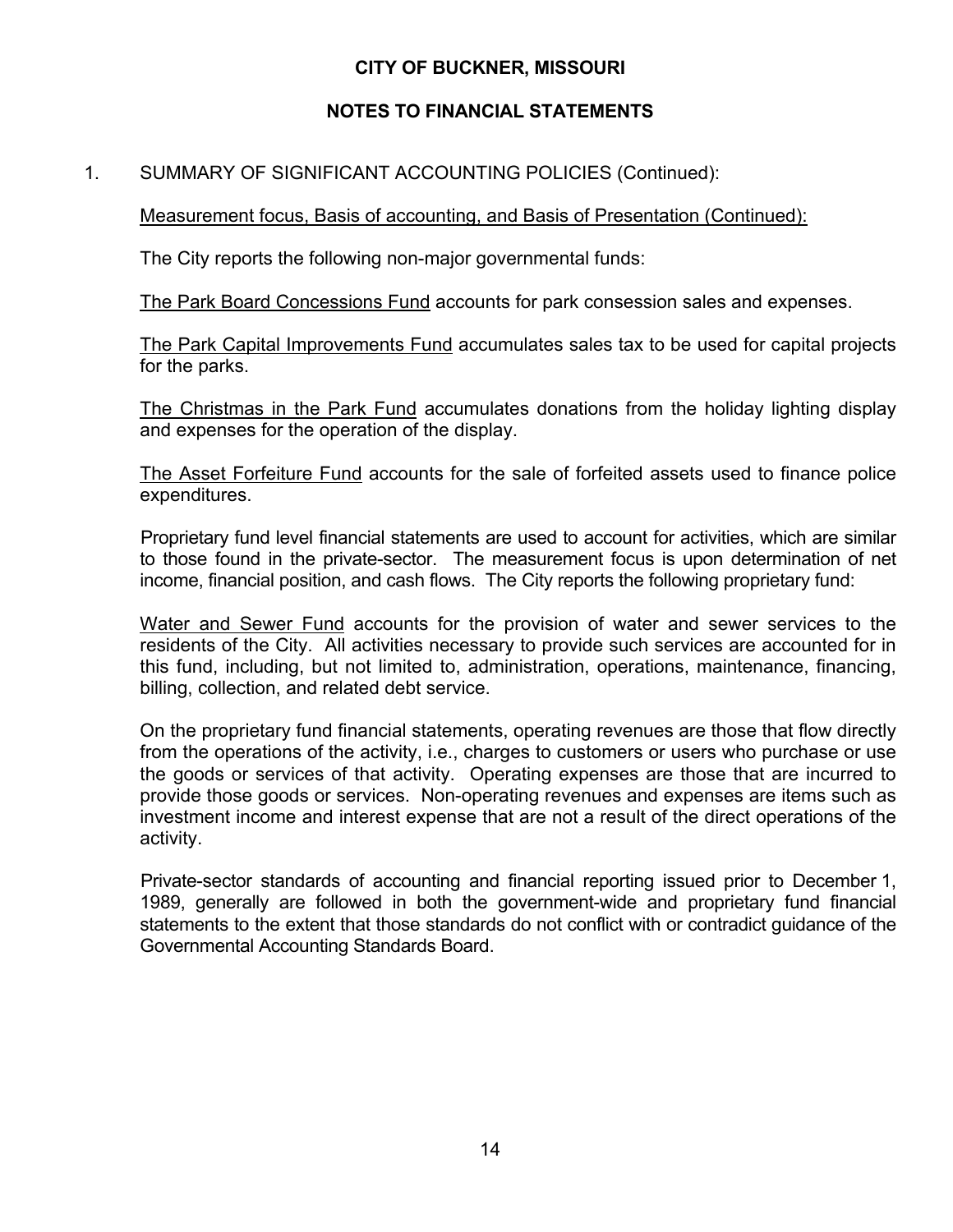#### **NOTES TO FINANCIAL STATEMENTS**

#### 1. SUMMARY OF SIGNIFICANT ACCOUNTING POLICIES (Continued):

Budgets: Budgets for the City are prepared and adopted on the modified cash basis (budget basis) for all governmental and proprietary funds. The City Clerk is authorized to transfer budgeted amounts between departments within any fund; however, any revisions that alter the total expenditures of any fund must be approved by the Board of Aldermen. The fund level constitutes the City's legal level of budgetary control. Reported budget amounts are as originally adopted or amended by Board resolution. Annual operating budgets are adopted for the General and Proprietary Funds. Appropriations lapse at fiscal year-end, but may be reappropriated in the following fiscal year.

The actual results of operations are presented in comparison to the budgets on the Budgetary Comparison Schedule -- Modified Cash Basis for Major Governmental funds, Non-Major Governmental funds and the Proprietary fund. The actual results are presented in accordance with the modified cash basis (budget basis) of accounting.

Pooled Cash and Temporary Investments: Cash resources of the individual funds are combined to form a pool of cash and temporary investments, which are managed by the City Clerk. Investments of the pooled accounts consist primarily of certificates of deposit carried at cost. Interest income earned is allocated to contributing funds based on cash and temporary investment balances. Missouri state law permits the City to invest in prime money market instruments and securities, such as U.S. Government obligations, repurchase agreements, Missouri bank certificates of deposit, demand accounts, and savings accounts. As of September 30, 2017, the City had cash in demand deposits, money market instruments, and savings accounts.

Statement of Cash Flows: A statement of cash flows has been presented in accordance with Governmental Accounting Standards Board Statement 9 for the Proprietary Fund. For purposes of the statement of cash flows, demand deposits, and all highly liquid investments with a maturity of three months or less when purchased are considered to be cash equivalent.

Capital Assets: The City's modified cash basis of accounting reports capital assets resulting from cash transactions and reports depreciation where appropriate. The accounting treatment over property, plant, and equipment (capital assets) depends on whether the assets are used in governmental fund operations or proprietary fund operations and whether they are reported in the government-wide or fund financial statements.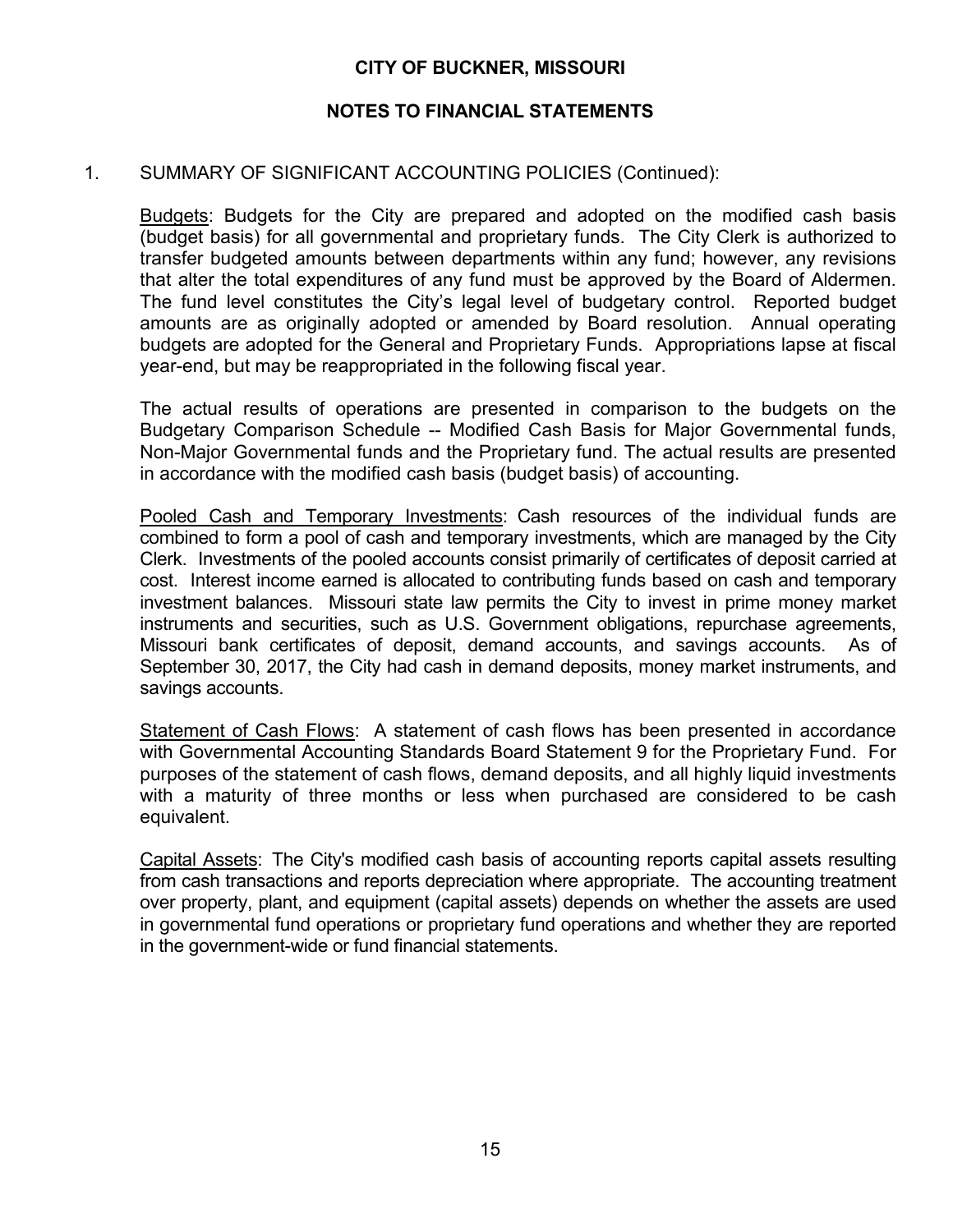#### **NOTES TO FINANCIAL STATEMENTS**

#### 1. SUMMARY OF SIGNIFICANT ACCOUNTING POLICIES (Continued):

Capital Assets (Continued): In the government-wide financial statements, capital assets arising from cash transactions are accounted for as assets in the Statement of Net Assets. All capital assets are valued at historical cost or estimated historical cost if actual cost is unavailable. The City did not record any capital asset activity from 2004 through 2015, which was one basis for the disclaimer of opinion. Historical cost was used to value the majority of the assets acquired prior to September 30, 2004 and those acquired since October 1, 2016.

Depreciation of all exhaustible capital assets arising from cash transactions is recorded as an allocated expense in the Statement of Activities, with accumulated depreciation reflected in the Statement of Net Assets. Depreciation is provided over the assets' estimated useful lives using the straight-line method of depreciation. A capitalization threshold of \$1,000 is used to report capital assets. The range of estimated useful lives by type of asset is as follows:

| Buildings and processing facilities | 30-40 years   |
|-------------------------------------|---------------|
| <i>Improvements</i>                 | $10-39$ years |
| Machinery and equipment             | 5-25 years    |
| Transmission lines and mains        | 30 years      |

Interest incurred during the construction phase of capital assets is included as part of the capitalized value of the assets constructed.

In the fund financial statements, capital assets arising from cash transactions acquired for use in the governmental fund operations are accounted for as capital outlay expenditures of the governmental fund upon acquisition. Capital assets acquired for use in the proprietary fund operations are accounted for the same as in the government-wide statements.

Long-Term Obligations: Long-term debt is recognized as a liability of a governmental fund when due. For other long-term obligations, only that portion expected to be financed from expendable available financial resources is reported as a fund liability of a governmental fund. Long-term liabilities expected to be financed from proprietary fund operations are accounted for in those funds..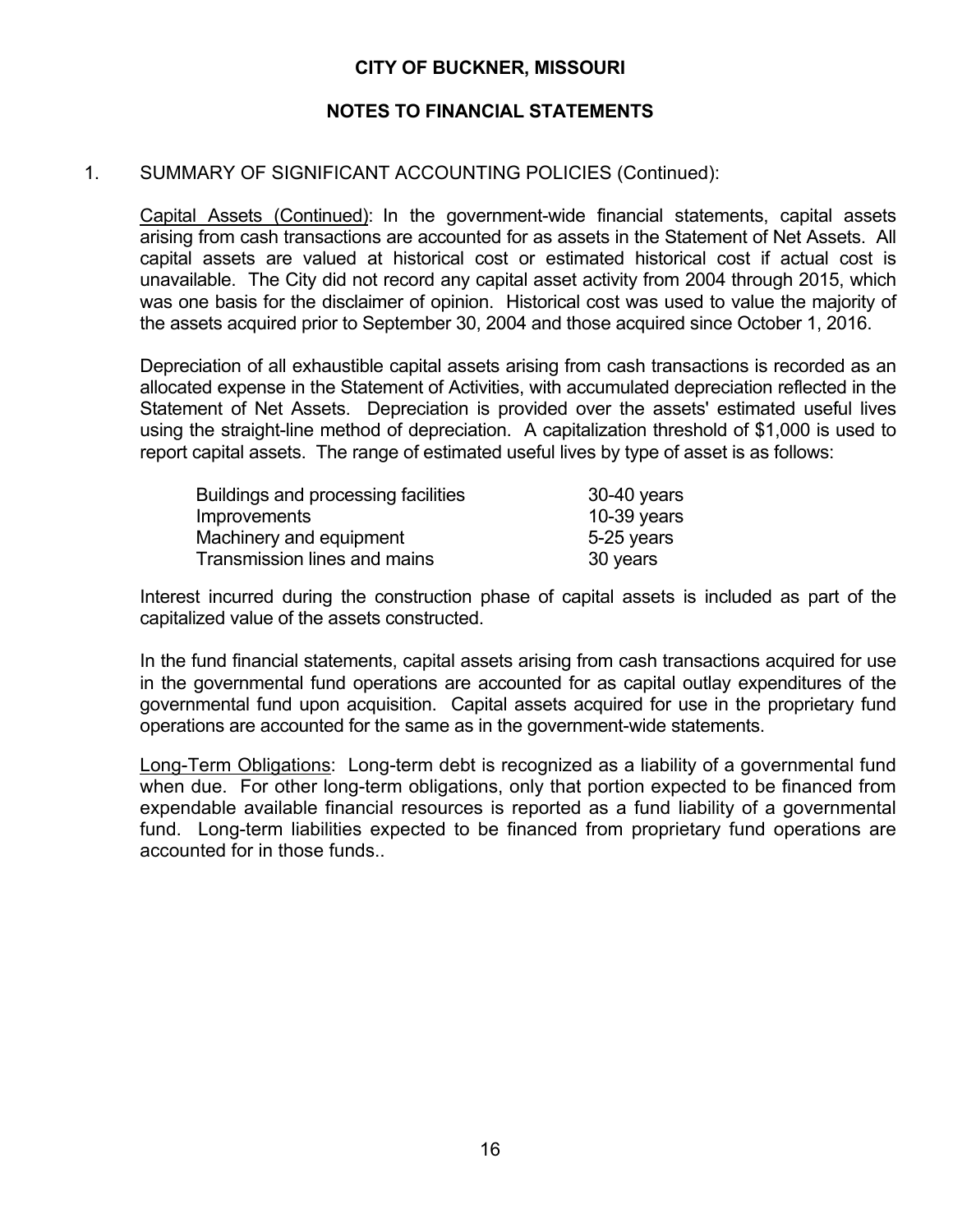## **NOTES TO FINANCIAL STATEMENTS**

#### 1. SUMMARY OF SIGNIFICANT ACCOUNTING POLICIES (Continued):

Net Position - Government-Wide Statements: Net Position is displayed in three components:

- 1. Net Investment in capital assets: Consists of capital assets including restricted capital assets, net of accumulated depreciation and reduced by the outstanding balances of any bonds, mortgages, notes, or other borrowings that are attributable to the acquisition, construction, or improvements of those assets.
- 2. Restricted: Consists of restricted assets with constraints placed on the use either by (a) external groups such as creditors, grantors, contributors, or laws and regulations of other governments; or (b) law through constitutional provisions or enabling legislation.
- 3. Unrestricted: Consists of the net amount of the assets that are not included in the determination of "net investment in capital assets" or the "restricted" component of net position.

It is the City's policy to first use restricted net position prior to the use of unrestricted net position when an expense is incurred for purposes for which both restricted and unrestricted net position are available.

Fund Equity: In the fund financial statements, governmental funds report aggregate amounts for five classifications of fund balances based on the constraints imposed on the use of these resources. The nonspendable fund balance classification includes amounts that cannot be spent because they are either (a) not in spendable form – prepaid items or inventories; or (b) legally or contractually required to be maintained intact.

The spendable portion of the fund balance comprises the remaining four classifications: restricted, committed, assigned, and unassigned.

*Restricted fund balance -* This classification reflects the constraints imposed on resources either (a) externally by creditors, grantors, contributors, or laws or regulations of other governments; or (b) imposed by law through constitutional provisions or enabling legislation.

*Committed fund balance -* These amounts can only be used for specific purposes pursuant to constraints imposed by formal resolutions or ordinances of the Board of Aldermen-the government's highest level of decision making authority. Those committed amounts cannot be used for any other purpose unless the Board of Aldermen removes the specified use by taking the same type of action imposing the commitment. This classification also includes contractual obligations to the extent that existing resources in the fund have been specifically committed for use in satisfying those contractual requirements.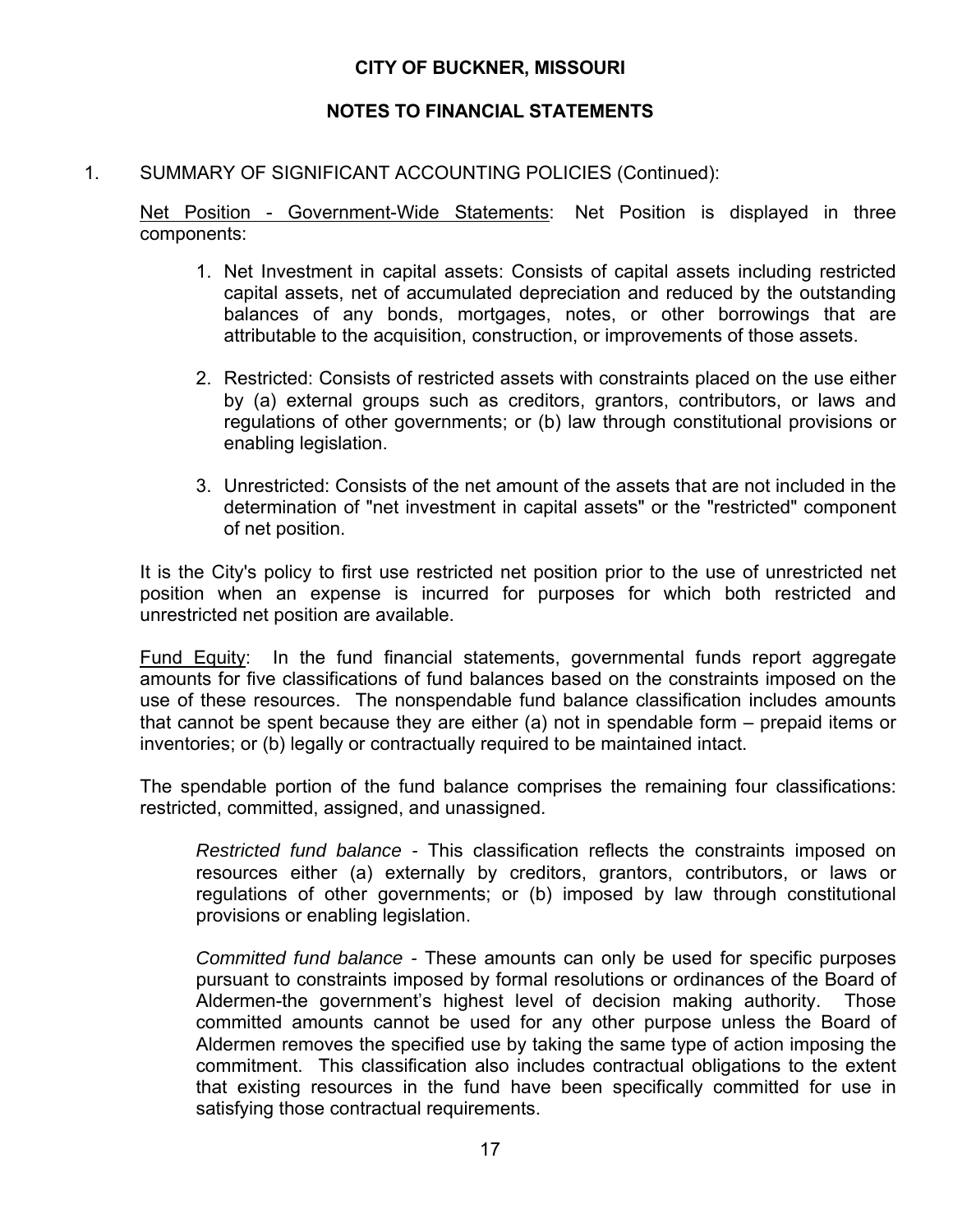### **NOTES TO FINANCIAL STATEMENTS**

#### 1. SUMMARY OF SIGNIFICANT ACCOUNTING POLICIES (Continued):

#### Fund Equity (Continued):

*Assigned fund balance -* This classification reflects the amounts constrained by the City's "intent" to be used for specific purposes, but are neither restricted nor committed. The Board of Aldermen and the City Administrator have the authority to assign amounts to be used for specific purposes. Assigned fund balance include all remaining amounts (except negative balances) that are reported in the governmental funds, other than the General Fund, that are not classified as nonspendable and are neither restricted nor committed.

*Unassigned fund balance -* This fund balance is the residual classification for the General Fund. It is also used to report negative fund balances in other governmental funds.

When both restricted and unrestricted resources are available for specific expenditures, restricted resources are considered spent before unrestricted resources. Within unrestricted resources, committed and assigned are considered spent (if available) before unassigned amounts.

Operating Revenues and Expenses: Operating revenues and expenses for proprietary funds result from providing services and producing and delivering goods and/or services. They also include all revenues and expenses not related to capital and related financing, noncapital financing, or investing activities.

Use of Estimates: The preparation of financial statements in conformity with the modified cash basis of accounting used by the City requires management to make estimates and assumptions that affect certain reported amounts and disclosures (such as estimated useful lives in determining depreciation expense); accordingly, actual results could differ from those estimates.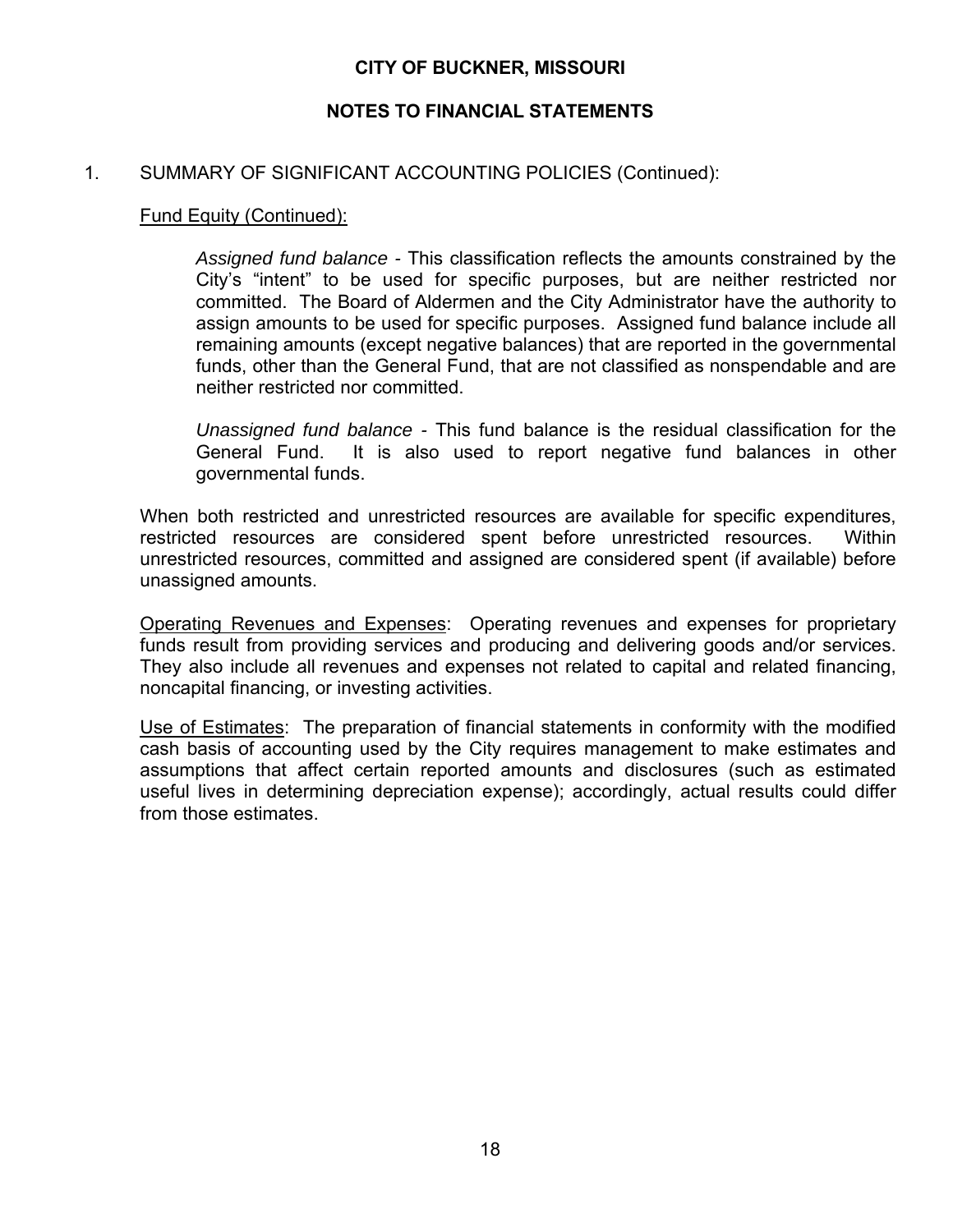#### **NOTES TO FINANCIAL STATEMENTS**

#### 2. DEPOSITS AND INVESTMENTS:

At September 30, 2017, the carrying amount of the City's demand deposits in financial institutions was \$387,102. The bank balances of demand deposits were fully insured.

#### Interest Rate Risk:

Interest rate risk is the risk that the fair value of investments will be adversely affected by a change in interest rates. The City generally intends to buy and hold the securities in its portfolios, and to sell only when a gain is present or when a swap that offers substantial economic gain is available. During the next fiscal year, the City does not intend to sell any securities at a loss in order to meet cash requirements.

#### Credit Risk:

Credit risk is the risk that an issuer or other counterparty to an investment will not fulfill its obligations. Credit risk is measured using credit quality ratings of investments in debt securities as described by nationally recognized rating agencies such as Standard & Poor's and Moody's. Concentration of credit risk is the risk of loss attributed to the magnitude of investment in a single issuer.

Missouri State Statutes authorize the City, with certain restrictions, to deposit funds in open accounts, time deposits, and certificates of deposit. Statutes also require that collateral pledged have a fair market value equal to 100% of the funds on deposit, less insured amounts. Collateral securities must be held by the City or a disinterested third party and must be of the kind prescribed by statutes and approved by the State. The City may purchase any investments allowed by the State Treasurer. These include (a) obligations of the United States government or any agency or instrumentality thereof maturing and becoming payable not more than three years from the date of purchase, or (b) repurchase agreements maturing and becoming payable within 90 days secured by U.S. Treasury obligations or obligations of U.S. government agencies or instrumentalities of any maturity, as provided by law.

The City's general credit risk policy is to apply to prudent person rule: Investments shall be made with the exercise of that judgment and care, under circumstances then prevailing, which individuals of prudence, discretion, and intelligence exercise in the management of their own affairs, not for speculation, but for investment, considering the probability safety of their capital, as well as the probable income to be derived.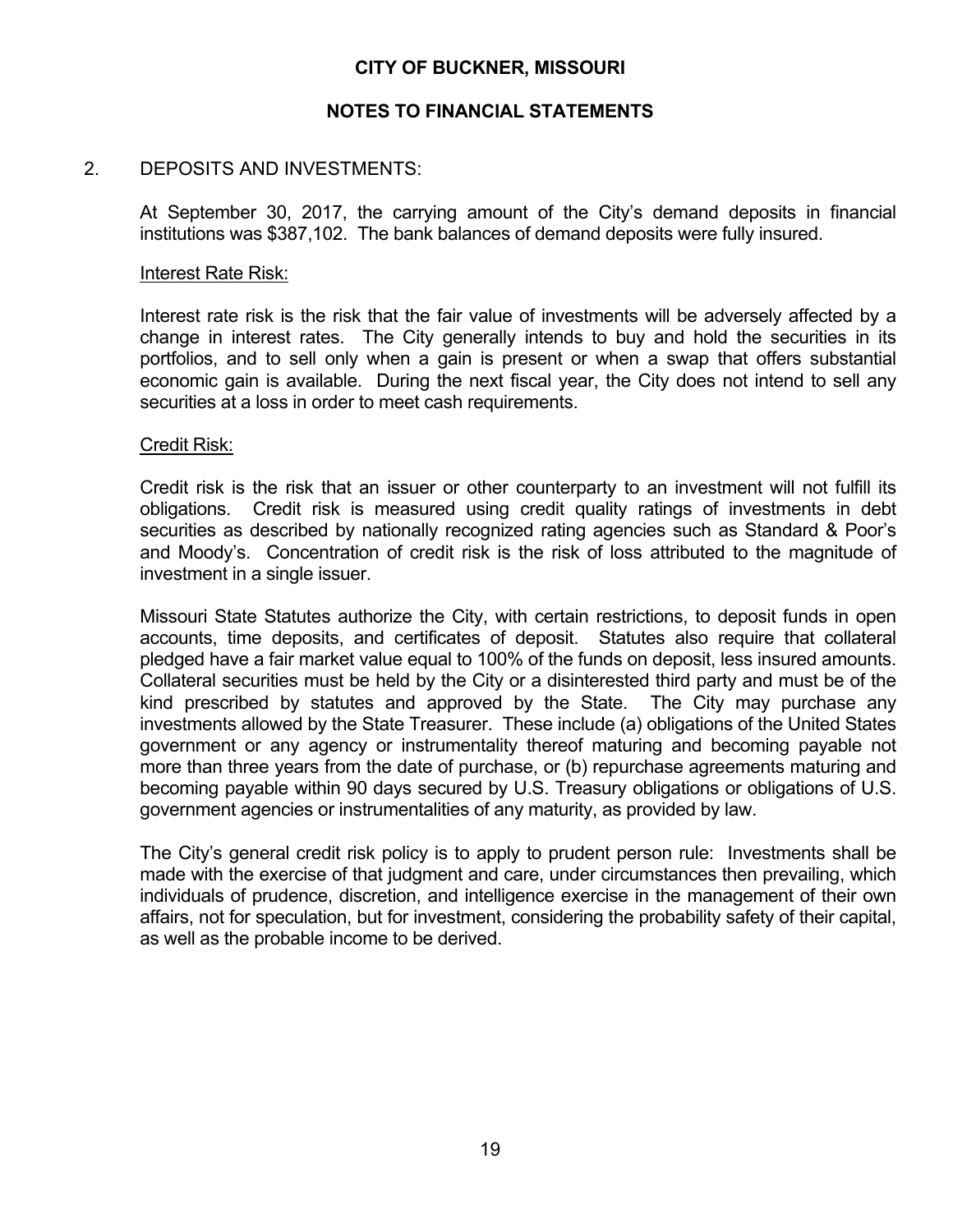## **NOTES TO FINANCIAL STATEMENTS**

## 2. DEPOSITS AND INVESTMENTS (Continued):

#### Custodial Credit Risk:

The custodial credit risk for deposits is the risk that, in the event of the failure of a depository financial institution, the City will not be able to recover deposits or will not be able to recover collateral securities that are in the possession of an outside party. The custodial credit risk of investments is the risk that, in the event of the failure of the counterparty to a transaction, the City will not be able to recover the value of investment or collateral securities that are in the possession of an outside party. The City's policy is to collateralize demand deposits with securities held by the financial institution's agent and in the City's name.

#### Concentration of Credit Risk:

A reconciliation of cash and cash equivalents is as follows:

| Cash on hand<br>Demand deposits<br>Money markets | \$ | 1,421<br>386,454<br>280,888 |
|--------------------------------------------------|----|-----------------------------|
| Total                                            | S  | 668,763                     |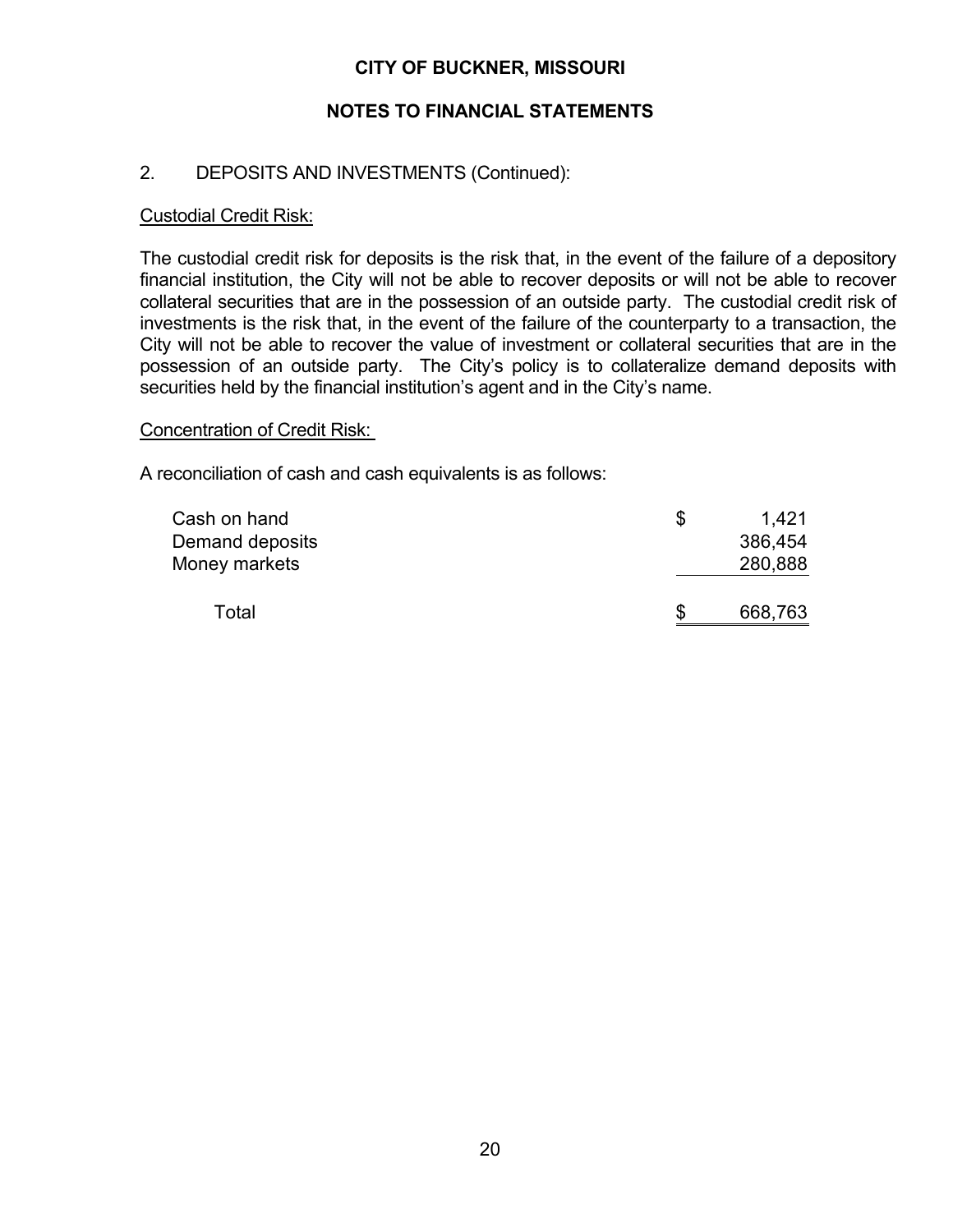#### **NOTES TO FINANCIAL STATEMENTS**

## 3. PROPERTY AND EQUIPMENT:

Capital asset activity, resulting from modified cash basis transactions, for the year ended September 30, 2017:

|                                       | <b>Balance</b> at |              |            | <b>Balance</b> at |
|---------------------------------------|-------------------|--------------|------------|-------------------|
|                                       | 10/1/2016         | Additions    | Deductions | 9/30/2017         |
| Governmental activities:              |                   |              |            |                   |
| Capital assets not being depreciated, |                   |              |            |                   |
| Land                                  | \$<br>15,356      | \$           | \$         | 15,356<br>\$      |
| Total not being depreciated           | 15,356            |              |            | 15,356            |
| Capital assets being depreciated:     |                   |              |            |                   |
| Improvements                          | 345,696           | 28,408       |            | 374,104           |
| <b>Buildings</b>                      | 2,147,927         | 2,200        |            | 2, 150, 127       |
| Machinery, equipment, and furniture   | 337,527           | 96,775       |            | 434,302           |
| Total being depreciated               | 2,831,150         | 127,383      |            | 2,958,533         |
| Less accumulated depreciation for:    |                   |              |            |                   |
| Improvements                          | 23,183            | 8,725        |            | 31,908            |
| <b>Buildings</b>                      | 63,252            | 54,363       |            | 117,615           |
| Machinery, equipment, and furniture   | 337,527           | 2,782        |            | 340,309           |
| Total accumulated depreciation        | 423,962           | 65,870       |            | 489,832           |
| Capital assets being depreciated, net | 2,407,188         | 61,513       |            | 2,468,701         |
| Governmental capital assets, net      | 2,422,544<br>\$   | 61,513<br>\$ | \$         | 2,484,057<br>\$   |

Depreciation expense was charged to functions as follows in the Statement of Activities:

| Governmental activities: |    |        |
|--------------------------|----|--------|
| General government       | \$ | 63,033 |
| Parks                    |    | 522    |
| Police                   |    | 510    |
| Road and street          |    | 1,805  |
|                          | S  | 65,870 |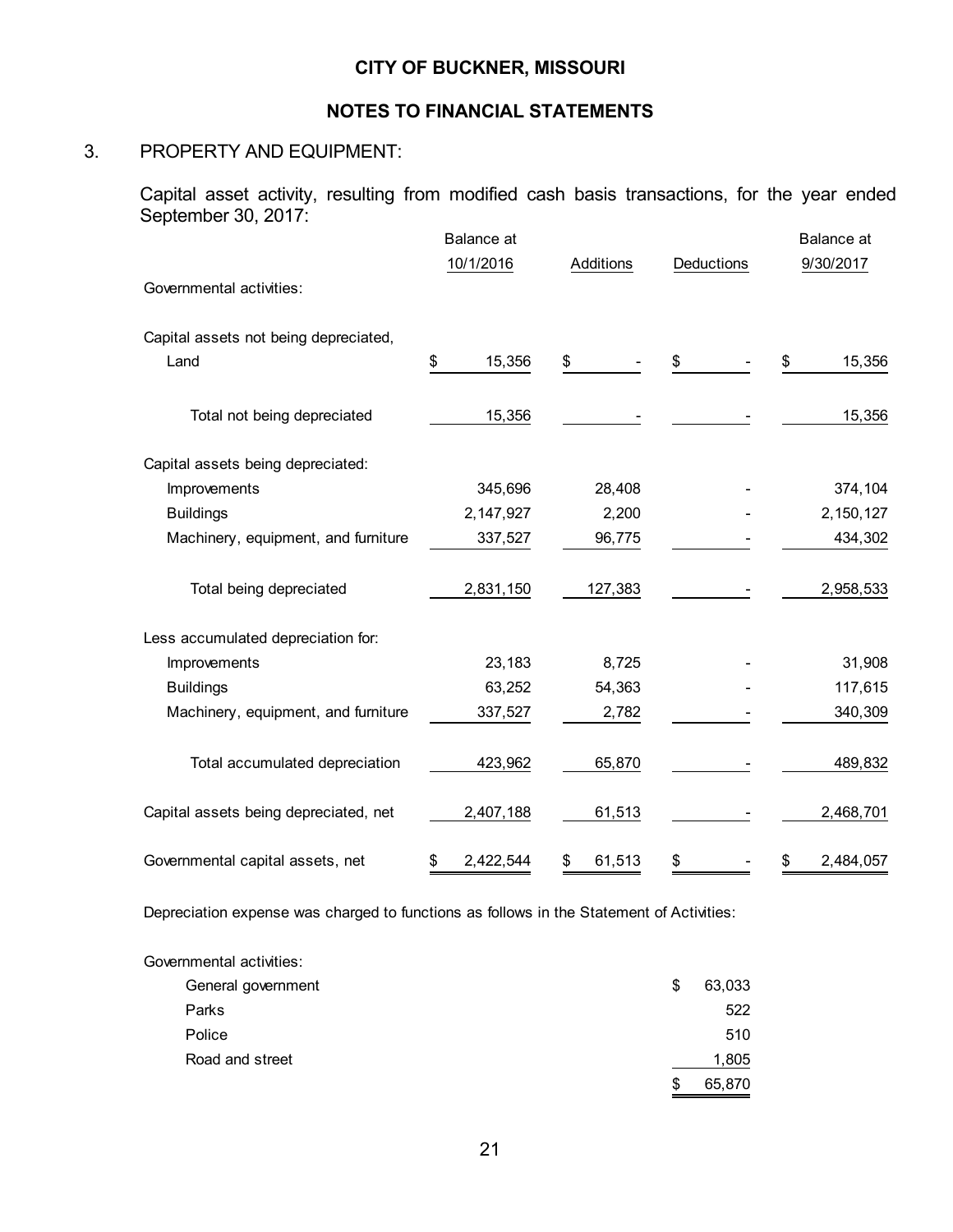## **NOTES TO FINANCIAL STATEMENTS**

## 3. PROPERTY AND EQUIPMENT (Continued):

Capital asset activity, resulting from modified cash basis transactions, for the year ended September 30, 2017:

|                                       | <b>Balance</b> at |           |            | <b>Balance</b> at |
|---------------------------------------|-------------------|-----------|------------|-------------------|
|                                       | 10/1/2016         | Additions | Deductions | 9/30/2017         |
| Business-type activities:             |                   |           |            |                   |
| Capital assets not being depreciated, |                   |           |            |                   |
| Land                                  | 212,438<br>\$     | \$        | \$         | 212,438<br>\$     |
| Total not being depreciated           | 212,438           |           |            | 212,438           |
| Capital assets being depreciated:     |                   |           |            |                   |
| Improvements                          | 1,010,109         |           |            | 1,010,109         |
| <b>Buildings</b>                      | 2,147,480         |           |            | 2,147,480         |
| Machinery, equipment, and furniture   | 524,713           |           |            | 524,713           |
| Total being depreciated               | 3,682,302         |           |            | 3,682,302         |
| Less accumulated depreciation for:    |                   |           |            |                   |
| Improvements                          | 981,248           | 10,898    |            | 992, 146          |
| <b>Buildings</b>                      | 1,921,240         | 45,257    |            | 1,966,497         |
| Machinery, equipment, and furniture   | 476,150           | 229       |            | 476,379           |
| Total accumulated depreciation        | 3,378,638         | 56,384    |            | 3,435,022         |
| Capital assets being depreciated, net | 303,664           | (56, 384) |            | 247,280           |
| Business-type capital assets, net     | 516,102<br>S      | (56, 384) | \$         | 459,718<br>\$     |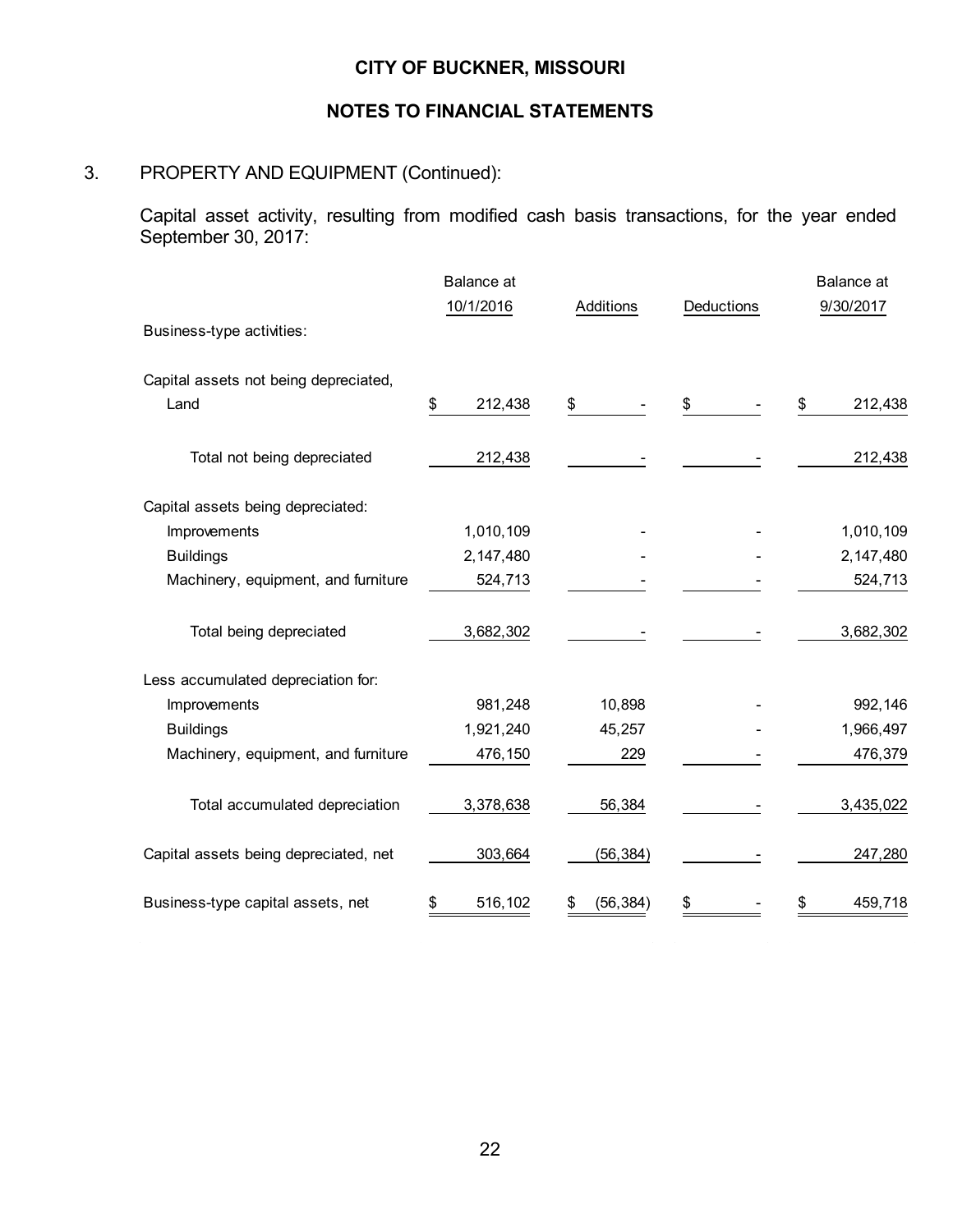#### **NOTES TO FINANCIAL STATEMENTS**

#### 4. DEFERRED COMPENSATION PLAN:

 The City offers its employees a deferred compensation plan created in accordance with Internal Revenue Code Section 457. The plan, available to all City employees, permits them to defer a portion of their salary until future years. Participation in the plan is optional. The deferred compensation is not available to employees until termination, retirement, death, or unforeseeable emergency. All amounts of compensation deferred under the plan, all property and rights purchased with those amounts, and all income attributable to those amounts, property or rights, are solely the property of the participants. Investments are managed by the plan's trustee under several investment options. The choice of the investment option(s) is made by the participants.

#### 5. PENSION PLAN:

Summary of Significant Accounting Polices For purposes of measuring the net pension liability, deferred outflows of resources and deferred inflows of resources related to pensions, and pension expense, information about the fiduciary net position of the Missouri Local Government Employees Retirement System (LAGERS) and additions to/deductions from LAGERS fiduciary net position have been determined on the same basis as they are reported by LAGERS. For this purpose, benefit payments (including refunds of employee contributions) are recognized when due and payable in accordance with the benefit terms. Investments are reported at fair value.

#### General Information about the Pension Plan:

Plan description - The City of Buckner defined benefit pension plan provides certain retirement, disability and death benefits to plan members and beneficiaries. The City participates in the Missouri Local Government Employees Retirement System (LAGERS). LAGERS is an agent multiple-employer, statewide public employee pension plan established in 1967 and administered in accordance with RSMo. 70.600-70.755. As such, it is LAGERS responsibility to administer the law in accordance with the expressed intent of the General Assembly. The plan is qualified under the Internal Revenue Code Section 401(a) and is tax exempt. The responsibility for the operations and administration of LAGERS is vested in the LAGERS Board of Trustees consisting of seven persons. LAGERS issues a publicly available financial report that includes financial statements and required supplementary information. This report may be obtained by accessing the LAGERS website at www.molagers.org.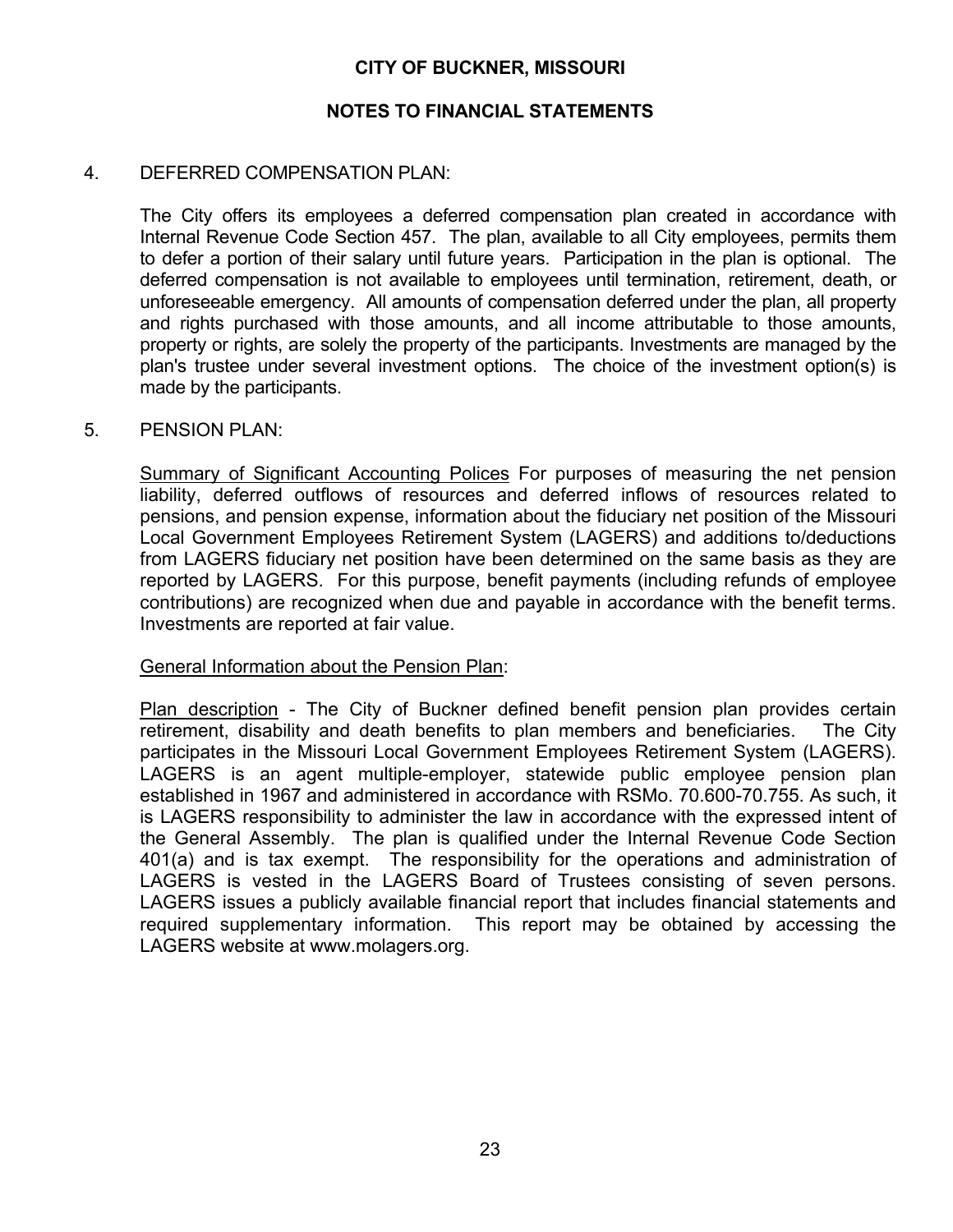#### **NOTES TO FINANCIAL STATEMENTS**

#### 5. PENSION PLAN (Continued):

Benefits provided - LAGERS provides retirement, death and disability benefits. Benefit provisions are adopted by the governing body of the employer, within the options available in the state statutes governing LAGERS. All benefits vest after 5 years of credited service. Employees who retire on or after age 60 (55 for police and fire) with 5 or more years of service are entitled to an allowance for life based upon the benefit program information provided below. Employees may retire with an early retirement benefit with a minimum of 5 years of credited service and after attaining age 55 (50 for police and fire) and receive a reduced allowance.

|                              | 2017 Valuation |
|------------------------------|----------------|
| Benefit Multiplier:          | 1%             |
| Final Average Salary:        | 5 years        |
| <b>Member Contributions:</b> | 4%             |

Benefit terms provide for annual post retirement adjustments to each member's retirement allowance subsequent to the member's retirement date. The annual adjustment is based on the increase in the Consumer Price Index and is limited to 4% per year.

Employees covered by benefit terms - At September 30, 2017, the following employees were covered by the benefit terms:

| Inactive employees or beneficiaries currently receiving benefits | 18 |
|------------------------------------------------------------------|----|
| Inactive employees entitled to but not yet receiving benefits    | 20 |
| Active employees                                                 | 15 |
|                                                                  | 53 |

Contributions - The employer is required to contribute amounts at least equal to the actuarially determined rate, as established by LAGERS. The actuarially determined rate is the estimated amount necessary to finance the cost of benefits earned by employees during the year, with an additional amount to finance an unfunded accrued liability. Fulltime employees of the employer contribute 4% of their gross pay to the pension plan. Employer contribution rates are 11.5% General and .7% Police of annual covered payroll.

Net Pension Liability -The employer's net pension liability was measured as of September 30, 2017, and the total pension liability used to calculate the net pension liability was determined by an actuarial valuation as of February 28, 2017.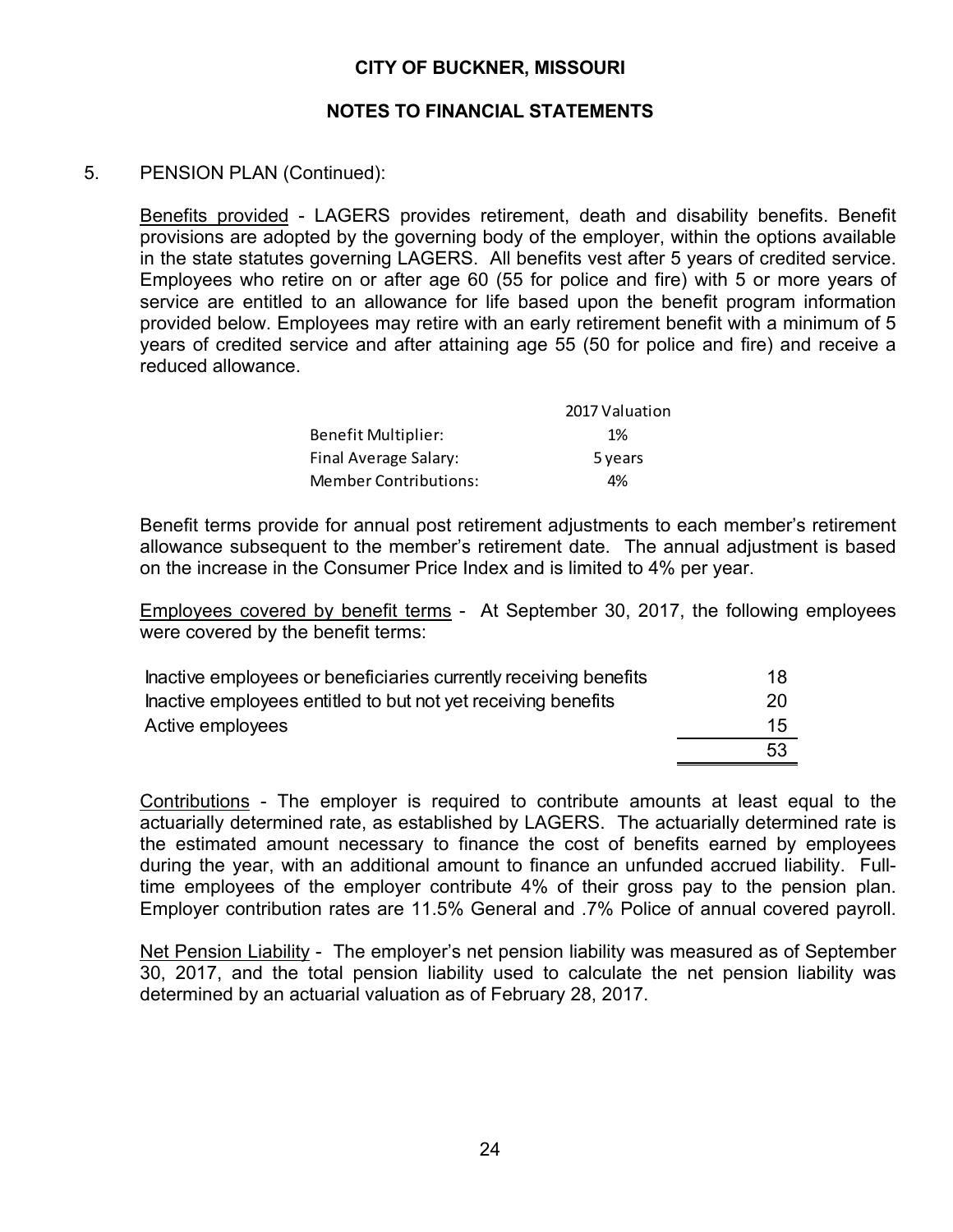#### **NOTES TO FINANCIAL STATEMENTS**

#### 5. PENSION PLAN (Continued):

Actuarial assumptions - The total pension liability in the February 28, 2017 actuarial valuation was determined using the following actuarial assumptions, applied to all periods included in the measurement:

| Inflation                 | 3.5% wage 2.5% price |
|---------------------------|----------------------|
| Salary Increase           | 3.25% to 6.55%       |
| Investment rate of return | 7.25%                |

Mortality rates were based on the 1994 Group Annuity Mortality Table set back 3 years for both males and females.

The actuarial assumptions used in the February 28, 2017, valuation were based on the results of an actuarial experience study for the period March 1, 2010 through February 28, 2015.

The long-term expected rate of return on pension plan investments was determined using a model method in which the best-estimate ranges of expected future real rates of return (expected returns, net of investment expenses and inflation) are developed for each major asset class. These ranges are combined to produce the long-term expected rate of return by weighting the expected future real rates of return by the target asset allocation percentage and by adding expected inflation. The target allocation and best estimates of arithmetic real rates of return for each major asset class are summarized in the following table:

|                         | <b>Target</b>     | <b>Long-Term Expected</b>  |  |
|-------------------------|-------------------|----------------------------|--|
| <b>Asset Class</b>      | <b>Allocation</b> | <b>Real Rate of Return</b> |  |
| Equity                  | 48.00%            | 4.81%                      |  |
| <b>Fixed Income</b>     | 28.50%            | 1.72%                      |  |
| <b>Strategic Assets</b> | 23.5%             | 3.42%                      |  |

Discount rate - The discount rate used to measure the total pension liability is 7.25%. The projection of cash flows used to determine the discount rate assumes that employer and employee contributions will be made at the rates agreed upon for employees and the actuarially determined rates for employers. Based on these assumptions, the pension plan's fiduciary net position was projected to be available to pay all projected future benefit payments of current active and inactive employees. Therefore, the long-term expected rate of return on pension plan investments was applied to all periods of projected benefit payment to determine the total pension liability.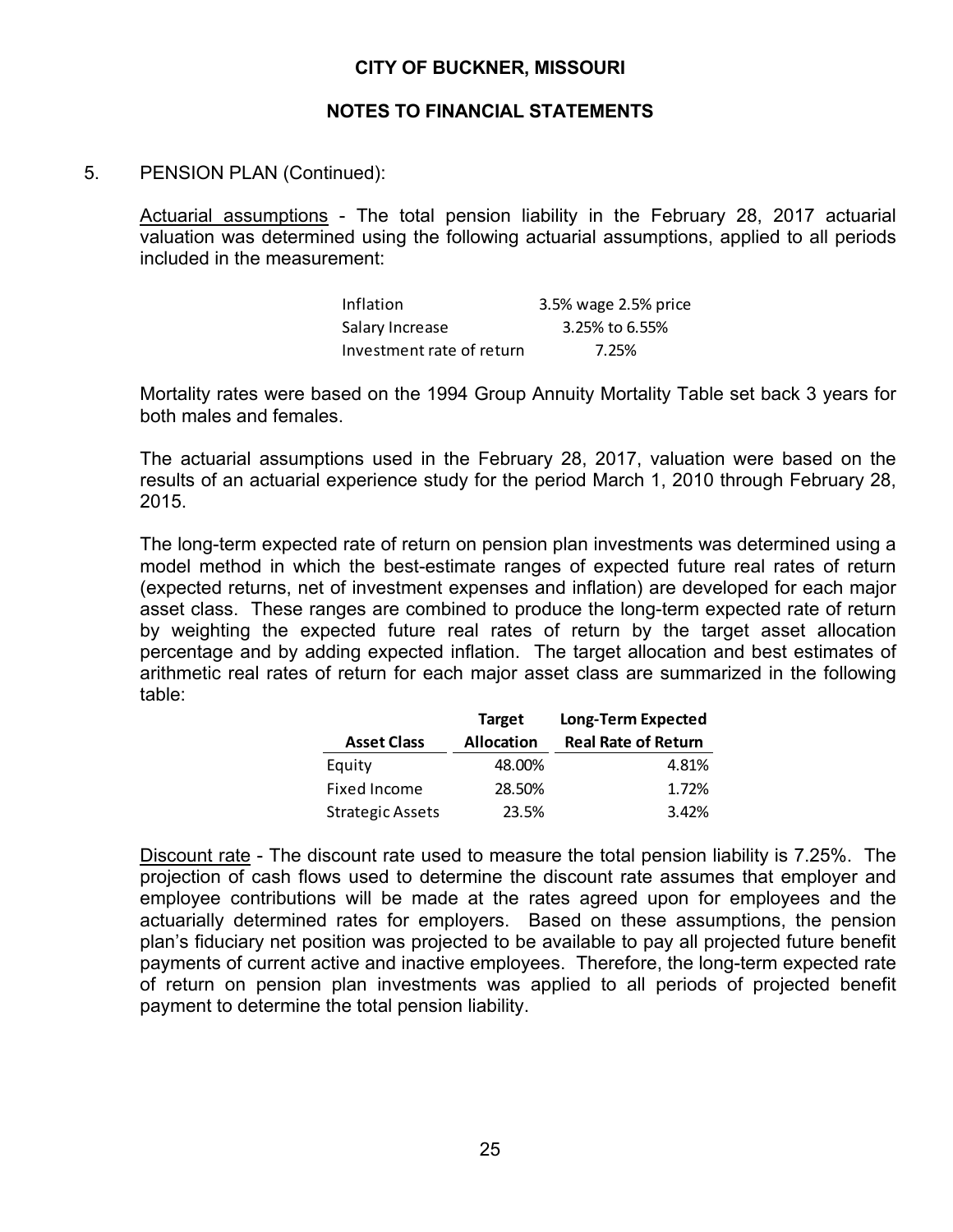#### **NOTES TO FINANCIAL STATEMENTS**

### 5. PENSION PLAN (Continued):

#### Changes in the Net Pension Liability

|                                                   | Increase (Decrease)                                   |                     |                 |  |
|---------------------------------------------------|-------------------------------------------------------|---------------------|-----------------|--|
|                                                   | <b>Total Pension</b><br>Plan Fiduciary<br>Net Pension |                     |                 |  |
|                                                   | Liability                                             | <b>Net Position</b> | Liability       |  |
|                                                   | (a)                                                   | (b)                 | (a) - (b)       |  |
| Balances at 6/30/2016                             | 1,518,000<br>\$                                       | 1,457,678<br>\$     | \$<br>60,322    |  |
| Changes for the year:                             |                                                       |                     |                 |  |
| Service Cost                                      | 33,945                                                |                     | 33,945          |  |
| Interest                                          | 107,535                                               |                     | 107,535         |  |
| Difference between expected and actual experience | 47,658                                                |                     | 47,658          |  |
| Changes of assumptions                            | (19, 884)                                             |                     | (19, 884)       |  |
| Contributions - employer                          |                                                       | 35,565              | (35, 565)       |  |
| Contributions - employee                          |                                                       | 24,295              | (24, 295)       |  |
| Net investment income                             |                                                       | 180,964             | (180, 964)      |  |
| Benefit payments, including refunds               | (84, 811)                                             | (104, 695)          | 19,884          |  |
| Administrative expense                            |                                                       | (2,949)             | 2,949           |  |
| Other changes                                     |                                                       | 28,051              | (28,051)        |  |
| Net changes                                       | 84,443                                                | 161,231             | (76, 788)       |  |
| Balances at 6/30/2017                             | 1,602,443                                             | 1,618,909<br>S      | (16, 466)<br>\$ |  |

Sensitivity of the net pension liability to changes in the discount rate - The following presents the Net Pension Liability of the employer, calculated using the discount rate of 7.25%, as well as what the employer's Net Pension Liability would be using a discount rate that is 1 percentage point lower (6.25%) or one percentage point higher (8.25%) than the current rate.

|                                      | <b>Current Single Discount</b>        |           |             |  |  |
|--------------------------------------|---------------------------------------|-----------|-------------|--|--|
|                                      | <b>Rate Assumption</b><br>1% Decrease |           | 1% Increase |  |  |
|                                      | 6.25%                                 | 7.25%     | 8.25%       |  |  |
| Total Pension Liability (TPL)        | 1,805,676                             | 1,602,443 | 1,435,966   |  |  |
| Plan Fiduciary Net Position          | 1,618,909                             | 1,618,909 | 1,618,909   |  |  |
| Net Position Liability/(Asset) (NPL) | 186,767                               | (16,466)  | (182,943)   |  |  |

Pension Expense and Deferred Outflows of Resources and Deferred Inflows of Resources Related to Pensions - For the year ended September 30, 2017, the employer recognized pension expense of \$11,591. The employer reported deferred outflows and inflows of resources related to pensions from the following sources:

|                                     | <b>Deferred</b><br><b>Outflows</b> |              | <b>Deferred</b> |                                |
|-------------------------------------|------------------------------------|--------------|-----------------|--------------------------------|
|                                     |                                    |              |                 | <b>Inflows</b><br>of Resources |
|                                     |                                    | of Resources |                 |                                |
| Differences in experience           |                                    | 29.975       |                 | (28,999)                       |
| Differences in assumptions          |                                    | 15,236       |                 |                                |
| Excess (deficit) investment returns |                                    | 37,729       |                 |                                |
| Total                               |                                    | 82.940       |                 | (28,999)                       |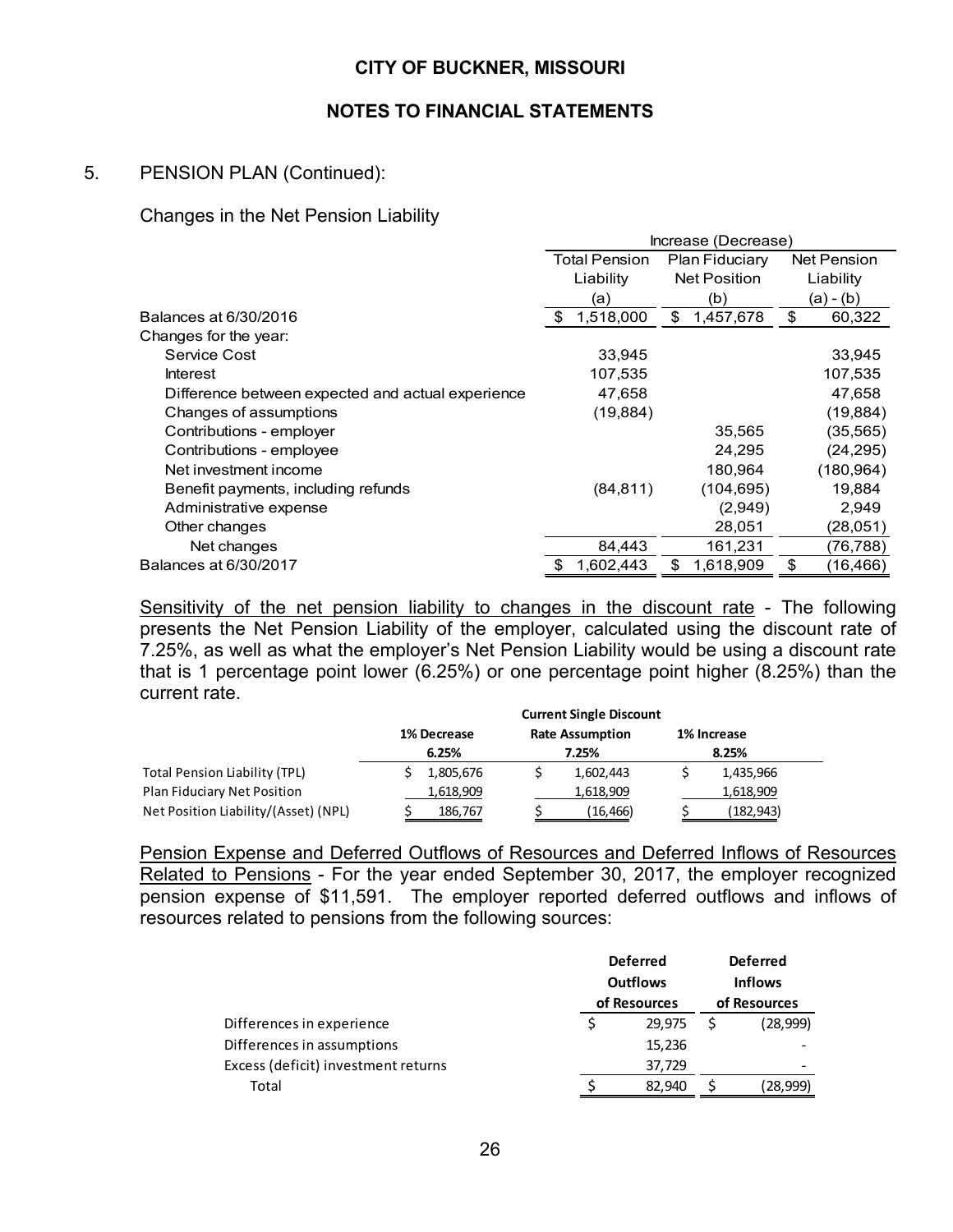## **NOTES TO FINANCIAL STATEMENTS**

5. PENSION PLAN (Continued):

Amounts reported as deferred outflows and inflows of resources related to pensions will be recognized in pension expense as follows:

|                    |    | <b>Net Deferred Outflows</b> |  |  |  |  |
|--------------------|----|------------------------------|--|--|--|--|
| <b>Year Ending</b> |    | of Resources                 |  |  |  |  |
| 2018               | S. | 37,641                       |  |  |  |  |
| 2019               |    | 26,357                       |  |  |  |  |
| 2020               |    | 5,140                        |  |  |  |  |
| 2021               |    | (15, 197)                    |  |  |  |  |
| 2022               |    |                              |  |  |  |  |
| Thereafter         |    |                              |  |  |  |  |
|                    |    | 53,941                       |  |  |  |  |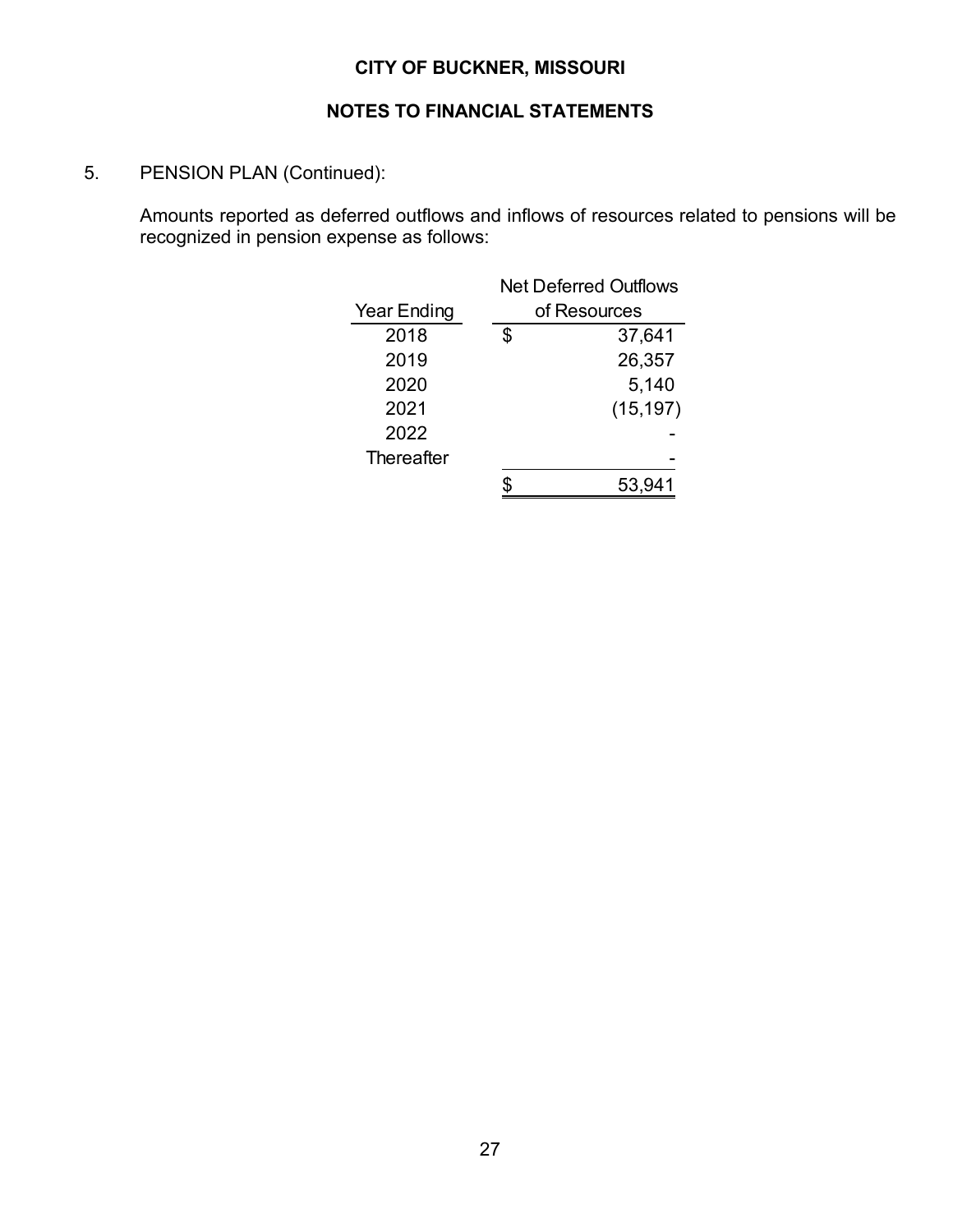#### **NOTES TO FINANCIAL STATEMENTS**

#### 6. LONG-TERM DEBT:

Changes in the City's governmental activities long-term liability balances for the year ended September 30, 2017, were as follows:

|                                                    |                                        |                  |  | <b>Governmental Activities</b> |                                         |                                                 |                  |
|----------------------------------------------------|----------------------------------------|------------------|--|--------------------------------|-----------------------------------------|-------------------------------------------------|------------------|
|                                                    | <b>Balance</b><br>September 1,<br>2016 | <b>Additions</b> |  | <b>Retirements</b>             | <b>Balance</b><br>September 30,<br>2017 | <b>Amounts Due</b><br><b>Within One</b><br>Year |                  |
| Certificates of<br>participation<br>Capital leases | \$1,175,379<br>87,905                  | \$               |  | \$<br>25,360<br>21,069         | \$1,150,019<br>66,836                   | \$                                              | 28,679<br>21,663 |
|                                                    | 1,263,284                              | \$               |  | \$<br>46,429                   | \$1,216,855                             | \$                                              | 50,342           |

Changes in the City's business-type activities long-term liability balances for the year ended September 30, 2017, were as follows:

| <b>Business-Type Activities</b> |                                        |                  |             |                                         |                                                |  |  |  |
|---------------------------------|----------------------------------------|------------------|-------------|-----------------------------------------|------------------------------------------------|--|--|--|
|                                 | <b>Balance</b><br>September 1,<br>2016 | <b>Additions</b> | Retirements | <b>Balance</b><br>September 30,<br>2017 | <b>Amount Due</b><br><b>Within One</b><br>Year |  |  |  |
| Capital leases                  | S                                      | \$284,391        |             | 284,391                                 | 36,969<br>\$                                   |  |  |  |

Total City debt at September 30, 2017, consisted of the following:

Governmental fund certificates of participation,

\$1,200,000 Series 2014, tax-exempt certificates of participation, due in annual installments of \$25,000 to \$119,000, through June 1, 2034, interest at 4.55%. 1,150,019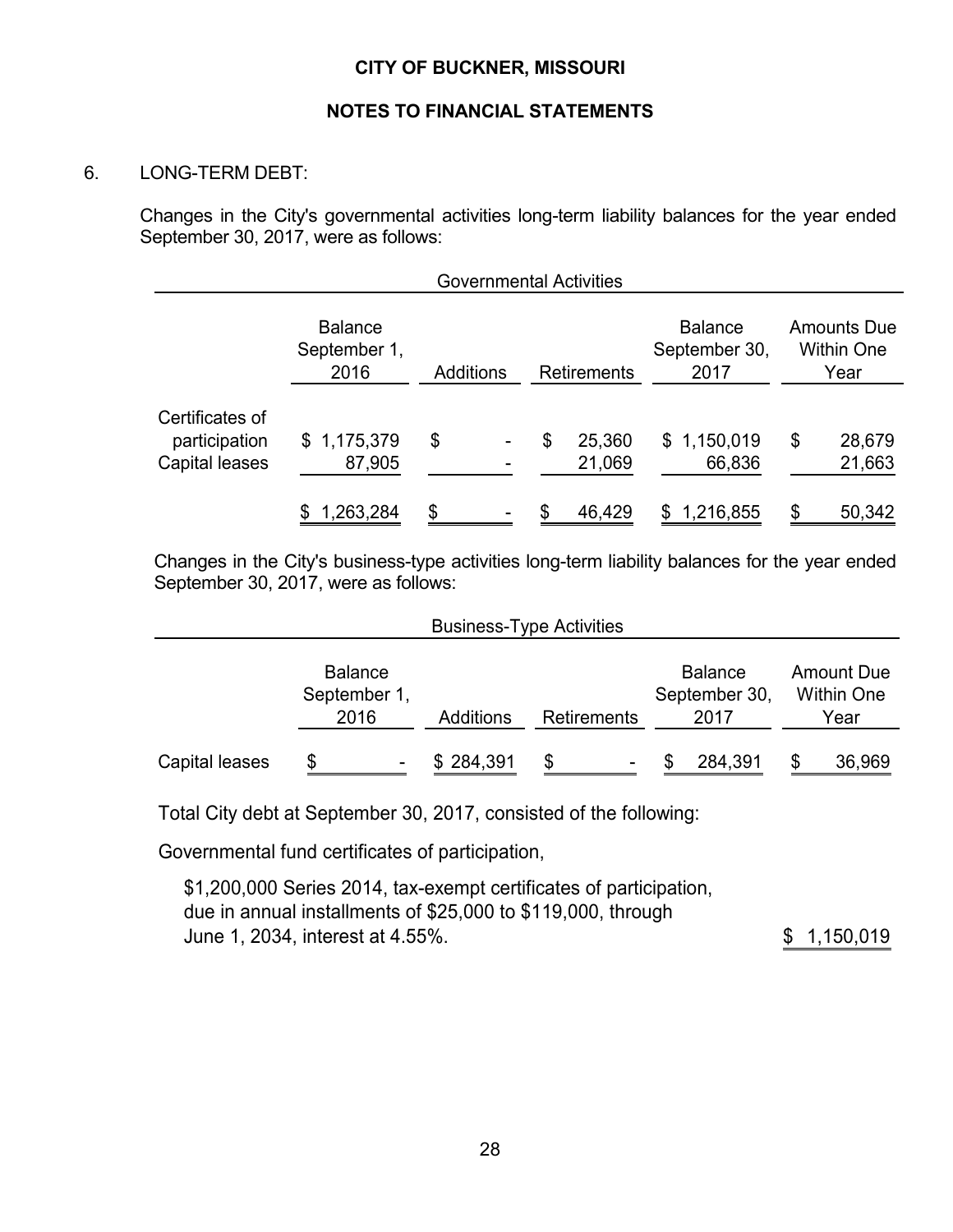### **NOTES TO FINANCIAL STATEMENTS**

## 6. LONG-TERM DEBT (Continued):

Aggregate annual principal and interest payments applicable to long-term debt are:

| <b>Years Ending</b><br>September 30, | Principal | Interest | Certificates of<br>Participation |
|--------------------------------------|-----------|----------|----------------------------------|
|                                      |           |          |                                  |
| 2018                                 | 28,679    | 52,009   | 80,688                           |
| 2019                                 | 32,208    | 50,665   | 82,873                           |
| 2020                                 | 35,960    | 49,157   | 85,117                           |
| 2021                                 | 39,946    | 47,477   | 87,423                           |
| 2022                                 | 44,178    | 45,612   | 89,790                           |
| 2023-2027                            | 293,958   | 192,809  | 486,767                          |
| 2028-2032                            | 445,071   | 111,273  | 556,344                          |
| 2033-2034                            | 230,019   | 13,292   | 243,311                          |
|                                      |           |          |                                  |
|                                      | 1,150,019 | 562,294  | \$<br><u>1.712.313</u>           |

The certificates of participation debt agreement requires the City to submit its annual financial statements to the Electronic Municipal Market Access System within 180 days after year end. For the year ended September 30, 2017 the City had not complied with this requirement.

#### 7. PROPERTY TAXES:

 The assessed valuation of the tangible property for the purpose of local taxation as of July 12, 2016, was as follows:

Real estate 25,837,716 \$25,837,716

 The tax levy per \$100 of assessed valuation of tangible real and personal property for the calendar year 2017, was as follows:

General Fund 5 .6172

 Property taxes may attach as an enforceable lien on property as of January 1. Taxes are levied no later than October 31 and are due and payable at that time. All unpaid taxes levied by October 31 become delinquent January 1 of the following year.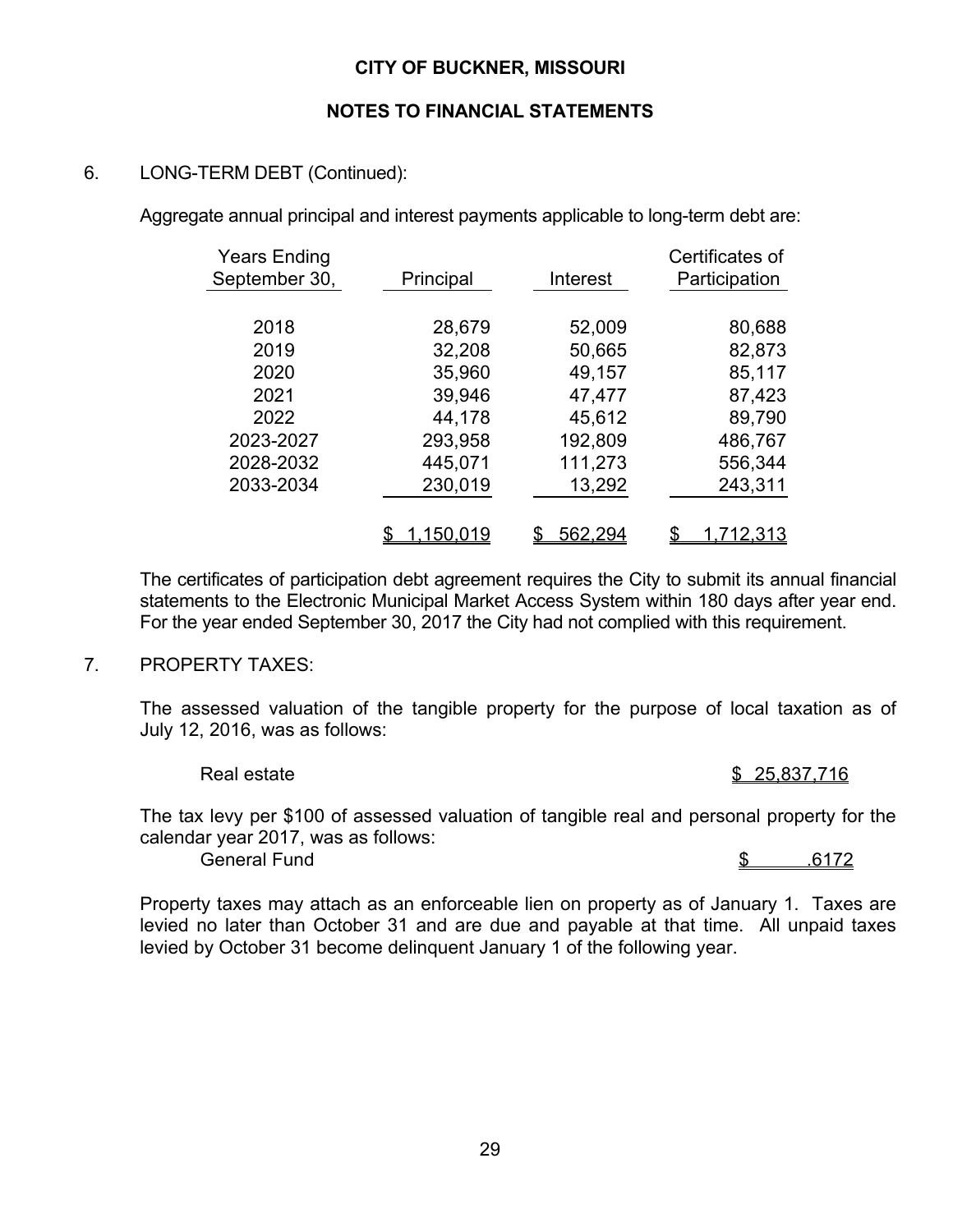#### **NOTES TO FINANCIAL STATEMENTS**

#### 8. SELF-INSURANCE:

The City is a member of MPR (formerly MARCIT), a not-for-profit corporation consisting of governmental entities incorporated in 1984 to acquire insurance for its members. MPR operates as a purchasing pool and is not a joint venture activity of the City. The City has no control over budgeting, financing, management selection, or the governing body. MPR provides both conventional and self-insurance coverage for its members including medical, dental, property, casualty, general liability, and workers' compensation. The City participates in medical, dental, property, casualty, general liability, and workers' compensation insurance coverages. MPR manages the cash and investment pool, funded by insurance premiums, on behalf of its members. MPR's investment pool consists of interest-bearing deposits, U.S. Treasury strips, U.S. governmental agency obligations, and collateralized mortgage obligations.

In the event that a deficit occurs with respect to any fiscal year of MPR for which the City was a participant at any time during such year; and in the event that MPR determines that an assessment is required in order to provide additional funds for the obligations of MPR for such year; and further, in the event that the City was covered by the types of benefits requiring the assessment during the time period in which the assessment arose, the City is obligated to pay its pro rata share of any such assessment, irrespective of whether or not the City is a member of MPR at the time of such assessment. MPR was not in a deficit situation during the past year. MPR's financial statements are presented in its Comprehensive Annual Financial Report.

#### 9. RISK MANAGEMENT:

 The City is exposed to various risks of loss related to torts; theft of, damage to, and destruction of assets; errors and omissions; workers' compensation, and natural disasters for which the City carries commercial insurance. There have been no significant reductions in insurance coverage from the prior year and no significant losses in the past three fiscal years.

#### 10. ENTERPRISE FUND SEGMENT INFORMATION:

Water and sewer services are primarily financed by user charges and are accounted for in the Enterprise Fund. Working capital for the year ended September 30, 2017, was \$278,435.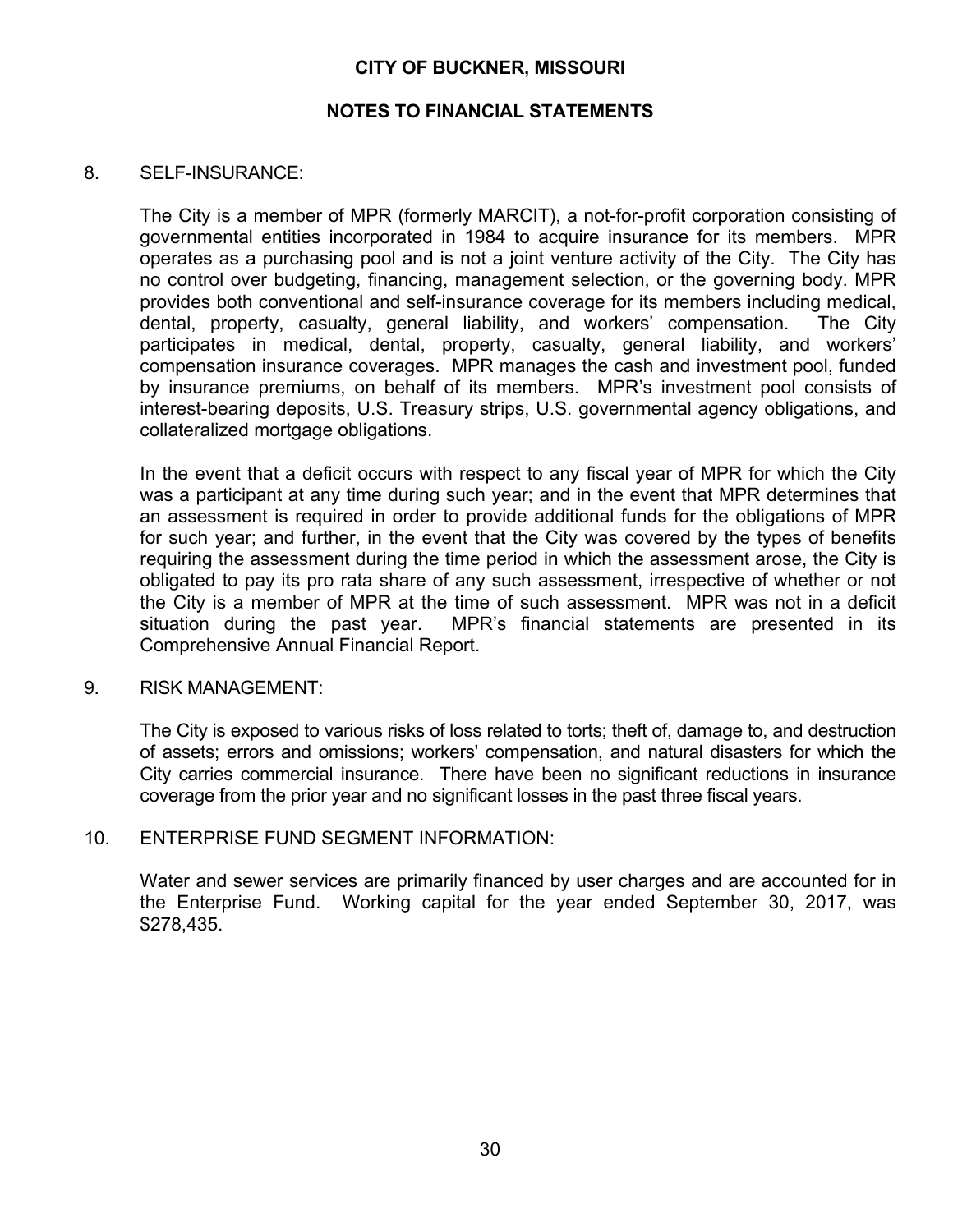## **NOTES TO FINANCIAL STATEMENTS**

## 11. RECONCILIATION OF INVESTED IN CAPITAL ASSETS, NET OF RELATED DEBT:

|   | <b>Activities</b> | Business-type<br><b>Activities</b> |                      |  |
|---|-------------------|------------------------------------|----------------------|--|
| S | 2,484,057         | \$.                                | 459,718              |  |
|   | 1,267,202         | S                                  | (284,391)<br>175,327 |  |
|   |                   | Governmental<br>(1,216,855)        |                      |  |

#### 12. CAPITAL LEASE:

Capital Lease Obligations: The City has entered into lease agreements for financing capital equipment. The lease agreements qualify as capital leases for accounting purposes, therefore have been recorded at the present value of their future minimum lease payments as of the inception date.

The assets acquired through capital leases are as follows:

| Asset                 |   |         |
|-----------------------|---|---------|
| Governmental,         |   |         |
| 2 trucks              | S | 108,388 |
| Business type,        |   |         |
| water meters          |   | 284,391 |
| Total assets acquired |   | 392.779 |

Future minimum lease payments under the capital leases together with the present value of net minimum lease payments consist of the following:

| Years ending September 30,                     |              |                      |
|------------------------------------------------|--------------|----------------------|
|                                                | Governmental | <b>Business Type</b> |
| 2018                                           | 23,547       | 45,879               |
| 2019                                           | 23,547       | 45,879               |
| 2020                                           | 23,546       | 45,879               |
| 2021                                           |              | 45,879               |
| 2022                                           |              | 45,878               |
| 2023-2024                                      |              | 91,756               |
|                                                | 70,640       | 321,150              |
| Less: amount representing interest             | 3,804        | 36,759               |
| Present value of future minimum lease payments | \$<br>66,836 | \$<br>284,391        |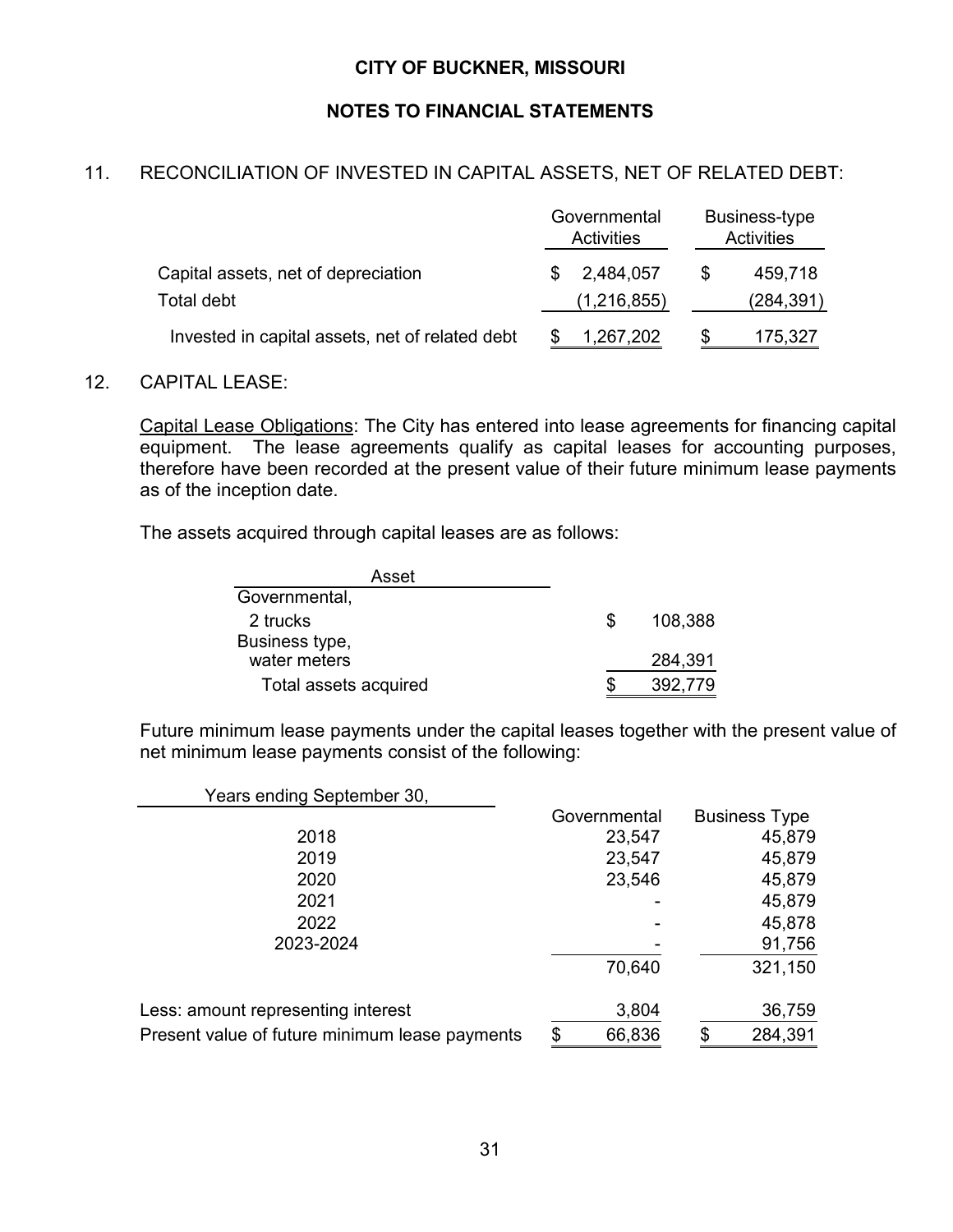## **NOTES TO FINANCIAL STATEMENTS**

## 13. STEWARDSHIP, COMPLIANCE, AND ACCOUNTABILITY:

For the year ended September 30, 2017, in violation of Missouri state statutes and the City's budgetary process, the City had actual expenditures in excess of budget in the following funds:

| <b>General Fund</b>     | S | 15,091 |
|-------------------------|---|--------|
| <b>Street Fund</b>      |   | 274    |
| <b>Proprietary Fund</b> |   | 1,501  |
|                         | S | 16,866 |

For the year ended September 30, 2017, in violation of Missouri state statutes and the City's budgetary process, the City had a budgeted a deficit without adequate fund balance in the following funds:

| <b>General Fund</b>      | 187,272 |
|--------------------------|---------|
| Capital Improvement Fund | 20,794  |
|                          | 208,066 |

### 14. TAX ABATEMENTS:

The City of Buckner enters into property tax abatement agreement with a local business under Article VI, Sections 27 and 27(b), Missouri Constitution; Sections 100.10 to 100.200 RSMo. Industrial development bonds may be issued to finance the land, buildings, fixtures, and machinery for warehouses, distribution facilities, research and development facilities, office industries, service industries engaged in interstate commerce, industrial plants, and certain types of commercial development. Retail and service industries in intrastate commerce are not eligible. Under this agreement the assets of the project have to be held by the City.

For the year ended September 31, 2017, the City abated property taxes totaling \$3,766 under this program. The City was paid \$2,953 in PILOTS for a net abatement of \$813.

### 15. EVALUATION OF SUBSEQUENT EVENTS:

The City has evaluated subsequent events through July 5, 2018, the date which the financial statements were available to be issued.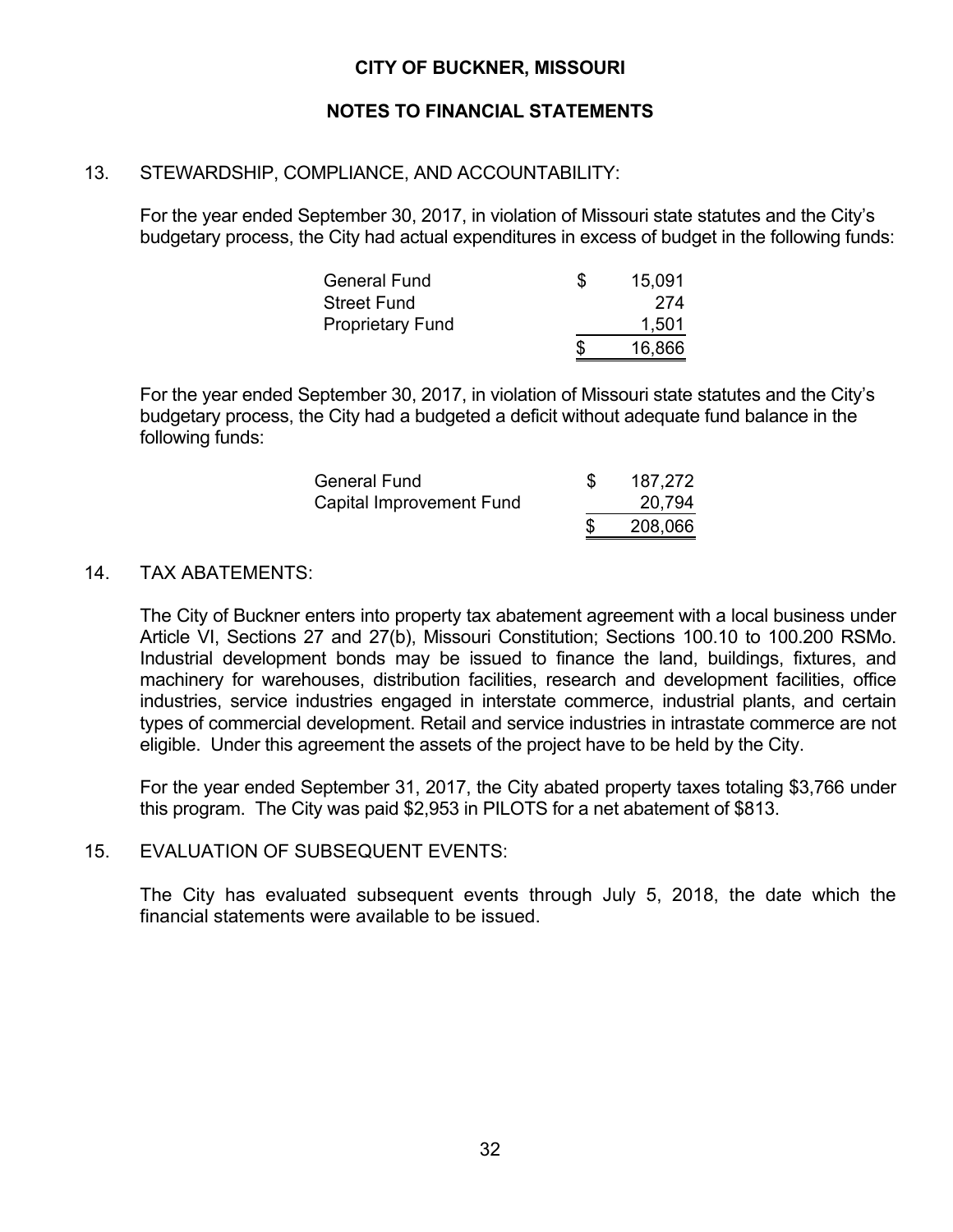#### **SUPPLEMENTARY INFORMATION**

#### **MISSOURI LOCAL GOVERNMENT EMPLOYEES RETIREMENT SYSTEM**

#### **Schedule of Changes in Net Pension Liability and Related Ratios Last 3 Fiscal Years**

| Fiscal year ending June 30,                                                                | 2017            | 2016            | 2015            |
|--------------------------------------------------------------------------------------------|-----------------|-----------------|-----------------|
| <b>Total Pension Liability</b>                                                             |                 |                 |                 |
| Service Cost                                                                               | \$<br>33,945    | \$<br>35,982    | \$<br>31,973    |
| Interest on the Total Pension Liability                                                    | 107,535         | 105,170         | 105,634         |
| <b>Benefit Changes</b>                                                                     |                 |                 |                 |
| Difference between expected and actual experience                                          | 47,658          | (64, 477)       | (60, 934)       |
| <b>Assumption Changes</b>                                                                  | (19, 884)       | 52,276          |                 |
| <b>Benefit Payments</b>                                                                    | (84, 811)       | (86, 265)       | (83, 886)       |
| Refunds                                                                                    |                 |                 |                 |
| Net Change in Total Pension Liability                                                      | 84,443          | 42,686          | (7, 213)        |
| <b>Total Pension Liability beginning</b>                                                   | 1,518,000       | 1,475,314       | 1,482,527       |
| <b>Total Pension Liability ending</b>                                                      | \$<br>1,602,443 | \$<br>1,518,000 | \$<br>1,475,314 |
|                                                                                            |                 |                 |                 |
| <b>Plan Fiduciary Net Position</b>                                                         |                 |                 |                 |
| Contributions-employer                                                                     | \$<br>35,565    | \$<br>35,843    | \$<br>50,314    |
| Contributions-employee                                                                     | 24,295          | 18,999          | 23,441          |
| Pension Plan Net Investment income                                                         | 180,964         | (3,895)         | 28,035          |
| <b>Benefit Payments</b>                                                                    | (104, 695)      | (86, 265)       | (83, 886)       |
| Refunds                                                                                    |                 |                 |                 |
| Pension Plan Administrative expense                                                        | (2,949)         | (3, 196)        | (3, 355)        |
| Other                                                                                      | 28,051          | 21,965          | (94, 527)       |
| Net Change in Plan Fiduciary Net Position                                                  | 161,231         | (16, 549)       | (79, 978)       |
| <b>Plan Fiduciary Net Position beginning</b>                                               | 1,457,678       | 1,474,227       | 1,554,205       |
| <b>Plan Fiduciary Net Position ending</b>                                                  | \$<br>1,618,909 | \$<br>1,457,678 | \$<br>1,474,227 |
| <b>Employer Net Pension Liability</b>                                                      | \$<br>(16, 466) | \$<br>60,322    | \$<br>1,087     |
| Plan Fiduciary Net Position as a percentage of the                                         |                 |                 |                 |
| <b>Total Pension Liability</b>                                                             | 101.03%         | 96.03%          | 99.93%          |
| <b>Covered Employee Payroll</b><br><b>Employer's Net Pension Liability as a percentage</b> | \$588,583       | \$494,698       | \$550,191       |
| of covered employee payroll                                                                | $-2.80%$        | 12.19%          | 0.20%           |

#### **Notes to schedule:**

Additional years will be added until 10 years are shown.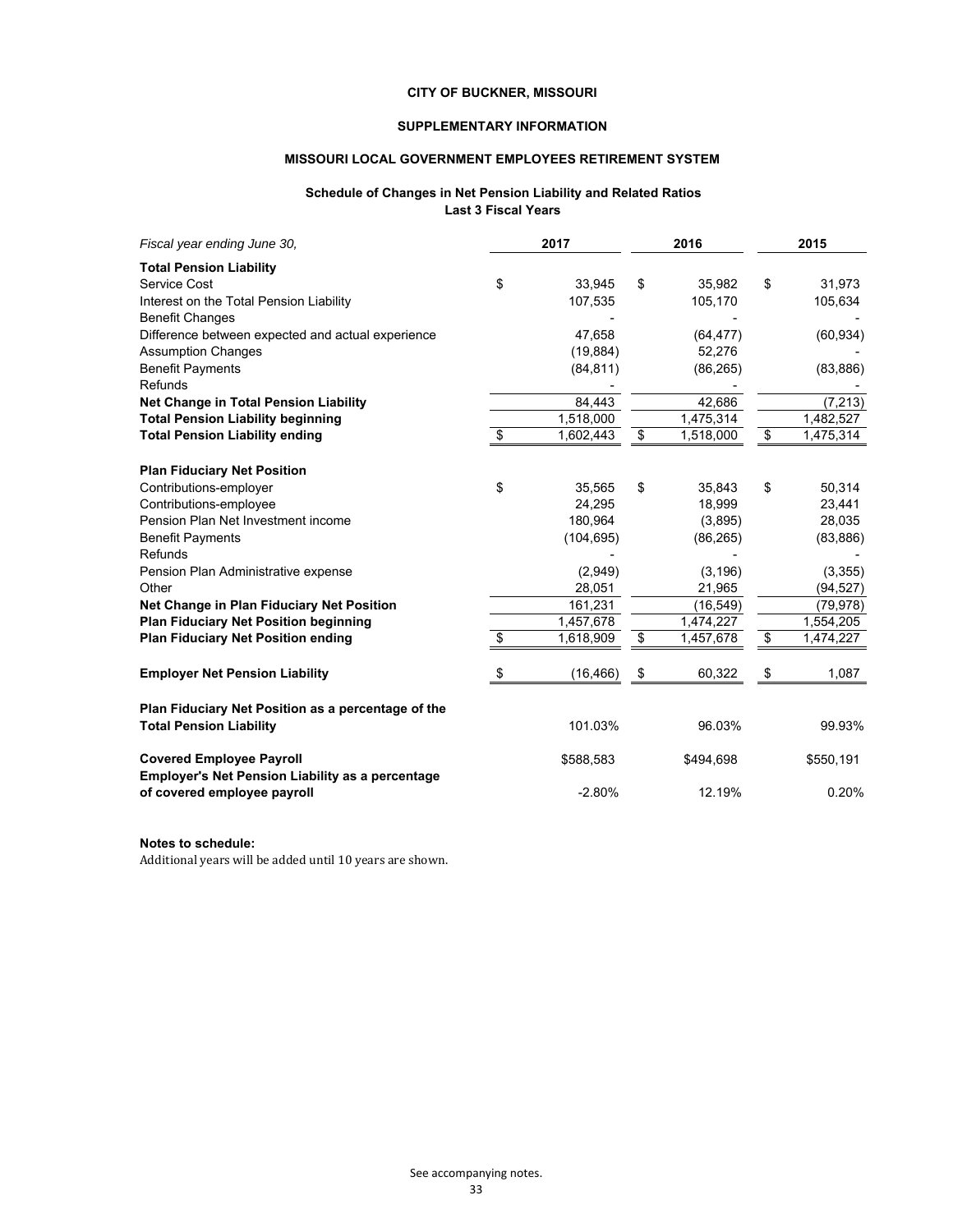#### **SUPPLEMENTARY INFORMATION**

#### **MISSOURI LOCAL GOVERNMENT EMPLOYEES RETIREMENT SYSTEM**

#### **SCHEDULE OF CONTRIBUTIONSLast 10 Fiscal Years**

|                                                                                                                                                                                                                                                                                                                                                                                                                                                                                                                                                                                                                                                                                                                                                                                                                                                                                                                                                                                                                                                                  | 2017                                                                                                                                                                | 2016               | 2015              | 2014               | 2013                            | 2012                | 2011                | 2010                | 2009                | 2008                |
|------------------------------------------------------------------------------------------------------------------------------------------------------------------------------------------------------------------------------------------------------------------------------------------------------------------------------------------------------------------------------------------------------------------------------------------------------------------------------------------------------------------------------------------------------------------------------------------------------------------------------------------------------------------------------------------------------------------------------------------------------------------------------------------------------------------------------------------------------------------------------------------------------------------------------------------------------------------------------------------------------------------------------------------------------------------|---------------------------------------------------------------------------------------------------------------------------------------------------------------------|--------------------|-------------------|--------------------|---------------------------------|---------------------|---------------------|---------------------|---------------------|---------------------|
| Actuarially determined contribution<br>Contributions in relation to the                                                                                                                                                                                                                                                                                                                                                                                                                                                                                                                                                                                                                                                                                                                                                                                                                                                                                                                                                                                          | \$34,331                                                                                                                                                            | \$34,275           | \$46,020          | \$58,096           | \$54,003                        | \$57,290            | \$68,111            | \$89,983            | \$138,606           | \$89,152            |
| actuarially determined contribution                                                                                                                                                                                                                                                                                                                                                                                                                                                                                                                                                                                                                                                                                                                                                                                                                                                                                                                                                                                                                              | 34,331                                                                                                                                                              | 34,275             | 44,415            | 53,329             | 54,003                          | 57,290              | 68,111              | 89,983              | 103,722             | 85,449              |
| Contribution deficiency (excess)                                                                                                                                                                                                                                                                                                                                                                                                                                                                                                                                                                                                                                                                                                                                                                                                                                                                                                                                                                                                                                 | $^{\circ}$<br>$\sim$                                                                                                                                                | -\$<br>$\sim$      | 1,605.00 \$       | 4,767.00 \$        | -\$<br>$\mathcal{L}_{\rm{max}}$ | - \$<br>$\sim$      | - \$<br>$\sim$      | \$<br>$\sim$        | 34,884.00 \$        | 3,703.00            |
| Covered-employee payroll<br>Contributions as a percentage of<br>covered-employee payroll                                                                                                                                                                                                                                                                                                                                                                                                                                                                                                                                                                                                                                                                                                                                                                                                                                                                                                                                                                         | \$588,583<br>5.83%                                                                                                                                                  | \$494,698<br>6.93% | \$550,191<br>8.1% | \$511,709<br>10.4% | \$517,520<br>10.43%             | \$518,151<br>11.06% | \$404,397<br>16.84% | \$482,573<br>18.65% | \$526,424<br>19.70% | \$430,449<br>19.85% |
| <b>Notes to Schedule</b>                                                                                                                                                                                                                                                                                                                                                                                                                                                                                                                                                                                                                                                                                                                                                                                                                                                                                                                                                                                                                                         |                                                                                                                                                                     |                    |                   |                    |                                 |                     |                     |                     |                     |                     |
| Valuation date                                                                                                                                                                                                                                                                                                                                                                                                                                                                                                                                                                                                                                                                                                                                                                                                                                                                                                                                                                                                                                                   | February 28, 2017                                                                                                                                                   |                    |                   |                    |                                 |                     |                     |                     |                     |                     |
| Notes                                                                                                                                                                                                                                                                                                                                                                                                                                                                                                                                                                                                                                                                                                                                                                                                                                                                                                                                                                                                                                                            | The roll-forward of total pension liability from February 28, 2017 to June 30, 2017 reflects expected service cost and interest reduced by actual benefit payments. |                    |                   |                    |                                 |                     |                     |                     |                     |                     |
|                                                                                                                                                                                                                                                                                                                                                                                                                                                                                                                                                                                                                                                                                                                                                                                                                                                                                                                                                                                                                                                                  |                                                                                                                                                                     |                    |                   |                    |                                 |                     |                     |                     |                     |                     |
| Methods and assumption used to determine contribution rates:<br>Actuarial cost method<br>Entry age normal and modified terminal funding<br>Amortization method<br>A level percentage of payroll amortization method is used to amortize the UAAL over a closed period of years.<br>Multiple bases from 12 to 24 years<br>Remaining amortization period<br>Asset valuation method<br>5 year smoothed market; 20% corridor<br>Inflation<br>3.25% wage inflation; 2.5% price inflation<br>3.25% to 6.55% including wage inflation<br>Salary increases<br>Investment rate of return<br>7.25%, net of investment expenses<br>Experience-based table of rate that are specific to the type of eligibility condition<br>Retirement age<br>RP-2014 mortality tables for males and females, adjusted for improvement back to the observation period base year of 2006. The base year for males and females was established to be 2017.<br>Mortality<br>Mortality rates for a particular calendar year are determined by applying the MP-2015 mortality improvement scale. |                                                                                                                                                                     |                    |                   |                    |                                 |                     |                     |                     |                     |                     |

Other information None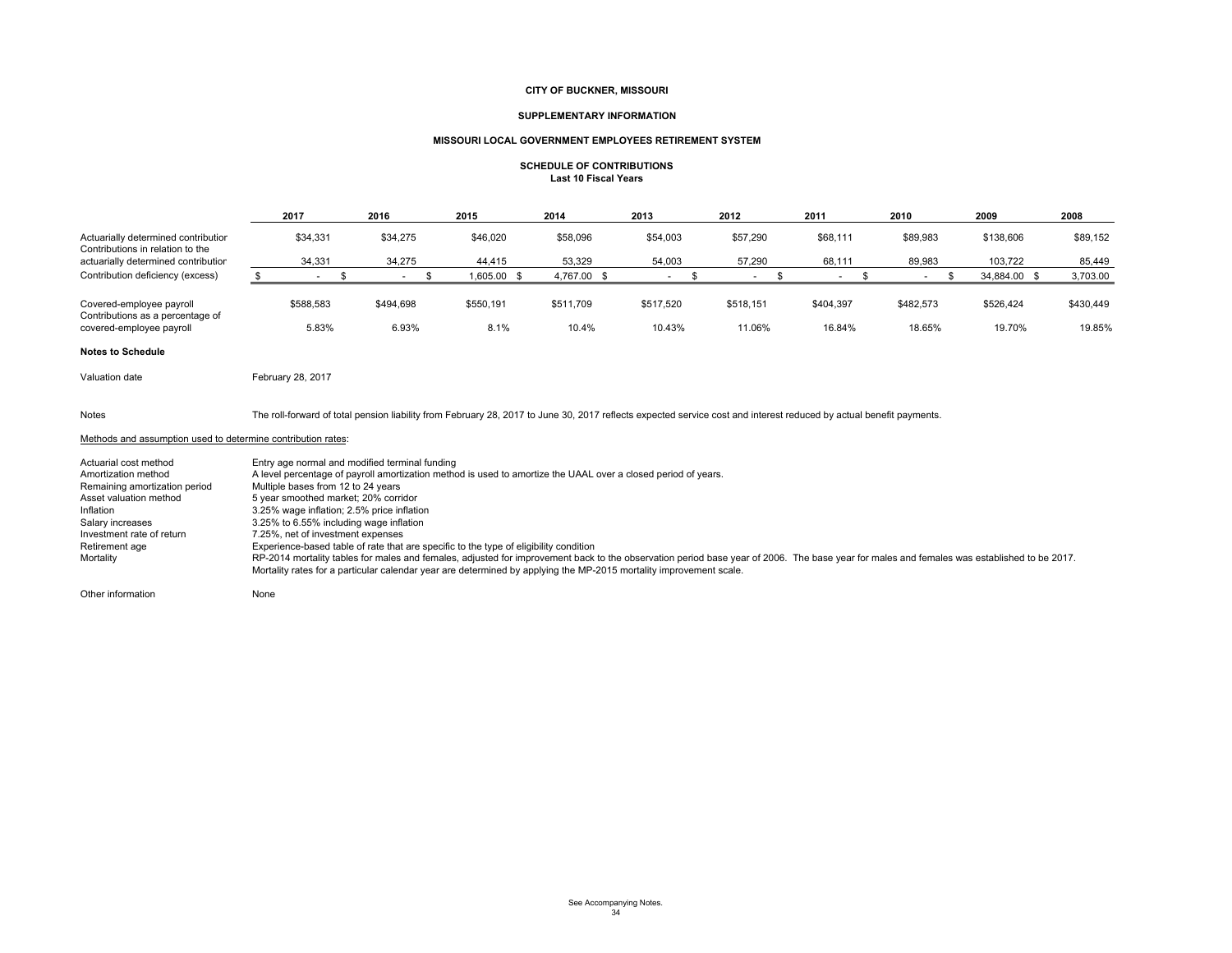## **BALANCE SHEET-- MODIFIED CASH BASIS -- OTHER GOVERNMENTAL FUNDS SEPTEMBER 30, 2017**

|                                     | <b>Park Board</b><br><b>Park Capital</b><br><b>Improvements</b><br><b>Concession</b> |        |               | <b>Christmas</b><br>in the Park |    | <b>Asset</b><br><b>Forfeiture Fund</b> |    | <b>Total</b><br>Governmental<br><b>Funds</b> |    |        |
|-------------------------------------|--------------------------------------------------------------------------------------|--------|---------------|---------------------------------|----|----------------------------------------|----|----------------------------------------------|----|--------|
| ASSETS,                             |                                                                                      |        |               |                                 |    |                                        |    |                                              |    |        |
| Cash                                | \$                                                                                   | 16,171 | $\frac{1}{2}$ | 70,368                          | \$ | 5,415                                  | \$ | 2,468                                        | \$ | 94,422 |
| <b>FUND BALANCES:</b>               |                                                                                      |        |               |                                 |    |                                        |    |                                              |    |        |
| Restricted:                         |                                                                                      |        |               |                                 |    |                                        |    |                                              |    |        |
| Parks                               |                                                                                      | 16,171 |               |                                 |    | 5,415                                  |    |                                              |    | 21,586 |
| Capital improvements                |                                                                                      |        |               | 70,368                          |    | $\overline{\phantom{0}}$               |    |                                              |    | 70,368 |
| Public safety                       |                                                                                      |        |               |                                 |    |                                        |    | 2,468                                        |    | 2,468  |
| <b>Total fund balances</b>          |                                                                                      | 16,171 |               | 70,368                          |    | 5,415                                  |    | 2,468                                        |    | 94,422 |
| Total liabilities and fund balances | \$                                                                                   | 16,171 | \$            | 70,368                          | \$ | 5,415                                  | \$ | 2,468                                        | \$ | 94,422 |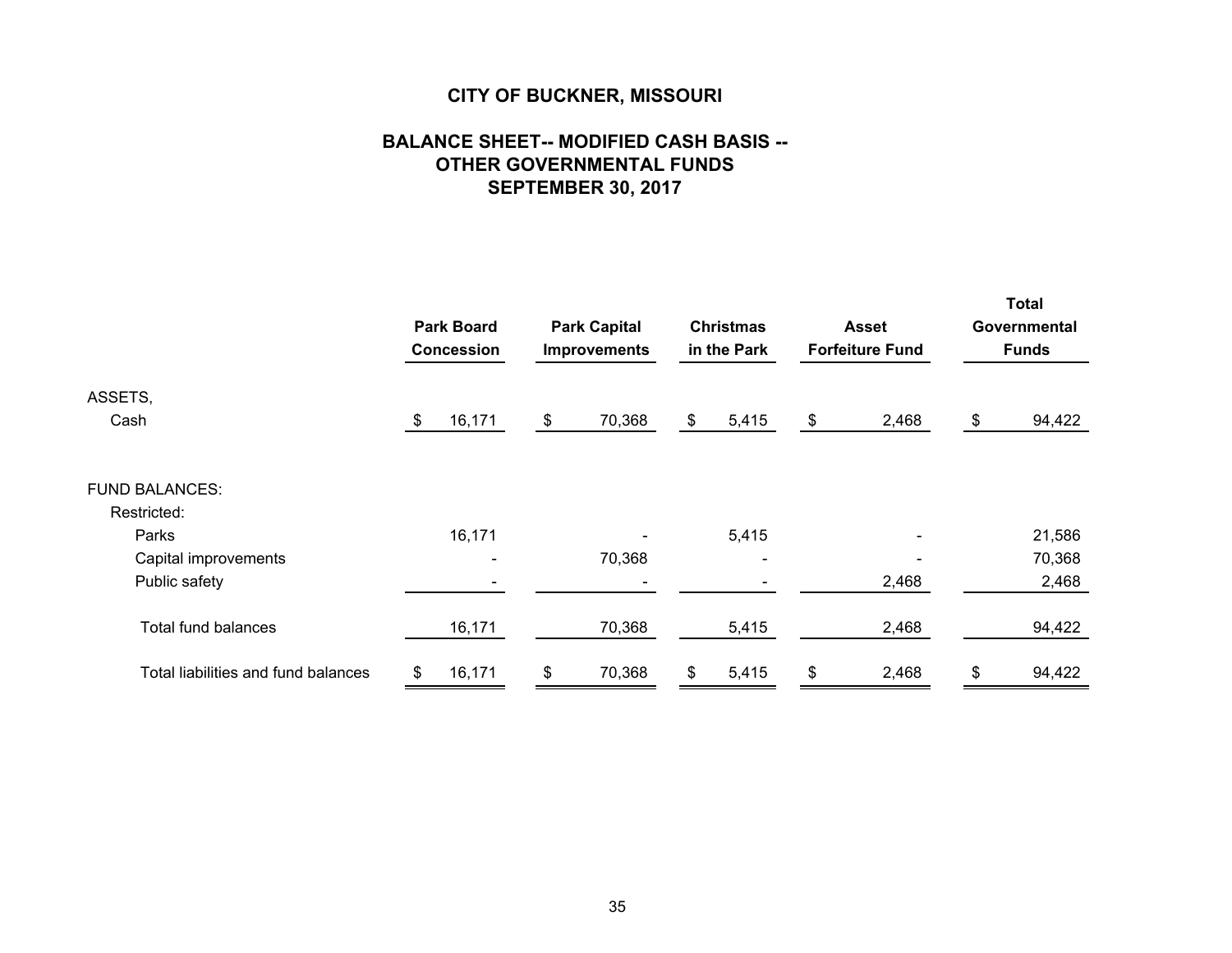#### **STATEMENT OF REVENUES, EXPENDITURES, AND CHANGES IN FUND BALANCE -- MODIFIED CASH BASIS -- OTHER GOVERNMENTAL FUNDS FOR THE YEAR ENDED SEPTEMBER 30, 2017**

|                                      | <b>Park Board</b><br>Concession | <b>Park Capital</b><br><b>Improvements</b> | <b>Christmas</b><br>in the Park | <b>Asset</b><br><b>Forfeiture Fund</b> | <b>Total</b><br>Governmental<br><b>Funds</b> |
|--------------------------------------|---------------------------------|--------------------------------------------|---------------------------------|----------------------------------------|----------------------------------------------|
| <b>REVENUES:</b>                     |                                 |                                            |                                 |                                        |                                              |
| Taxes                                | \$                              | \$<br>44,950                               | \$                              | \$                                     | \$<br>44,950                                 |
| Interest                             |                                 | 158                                        |                                 |                                        | 158                                          |
| Other                                | 1,855                           |                                            | 1,146                           |                                        | 3,001                                        |
|                                      | 1,855                           | 45,108                                     | 1,146                           |                                        | 48,109                                       |
| <b>EXPENDITURES:</b>                 |                                 |                                            |                                 |                                        |                                              |
| General government                   | 200                             |                                            |                                 |                                        | 200                                          |
| Police                               |                                 |                                            |                                 | 3,599                                  | 3,599                                        |
| Park                                 |                                 |                                            | 3,398                           |                                        | 3,398                                        |
| Capital outlay                       |                                 | 65,902                                     |                                 |                                        | 65,902                                       |
|                                      | 200                             | 65,902                                     | 3,398                           | 3,599                                  | 73,099                                       |
| Excess of expenditures over revenues | 1,655                           | (20, 794)                                  | (2, 252)                        | (3,599)                                | (24, 990)                                    |
| OTHER FINANCING SOURCES,             |                                 |                                            |                                 |                                        |                                              |
| Transfers in                         | 192                             | 91,162                                     | 3,156                           |                                        | 94,510                                       |
| Net change in fund balance           | 1,847                           | 70,368                                     | 904                             | (3,599)                                | 69,520                                       |
| FUND BALANCE - beginning             | 14,324                          |                                            | 4,511                           | 6,067                                  | 24,902                                       |
| FUND BALANCE - ending                | \$<br>16,171                    | \$<br>70,368                               | \$<br>5,415                     | \$<br>2,468                            | \$<br>94,422                                 |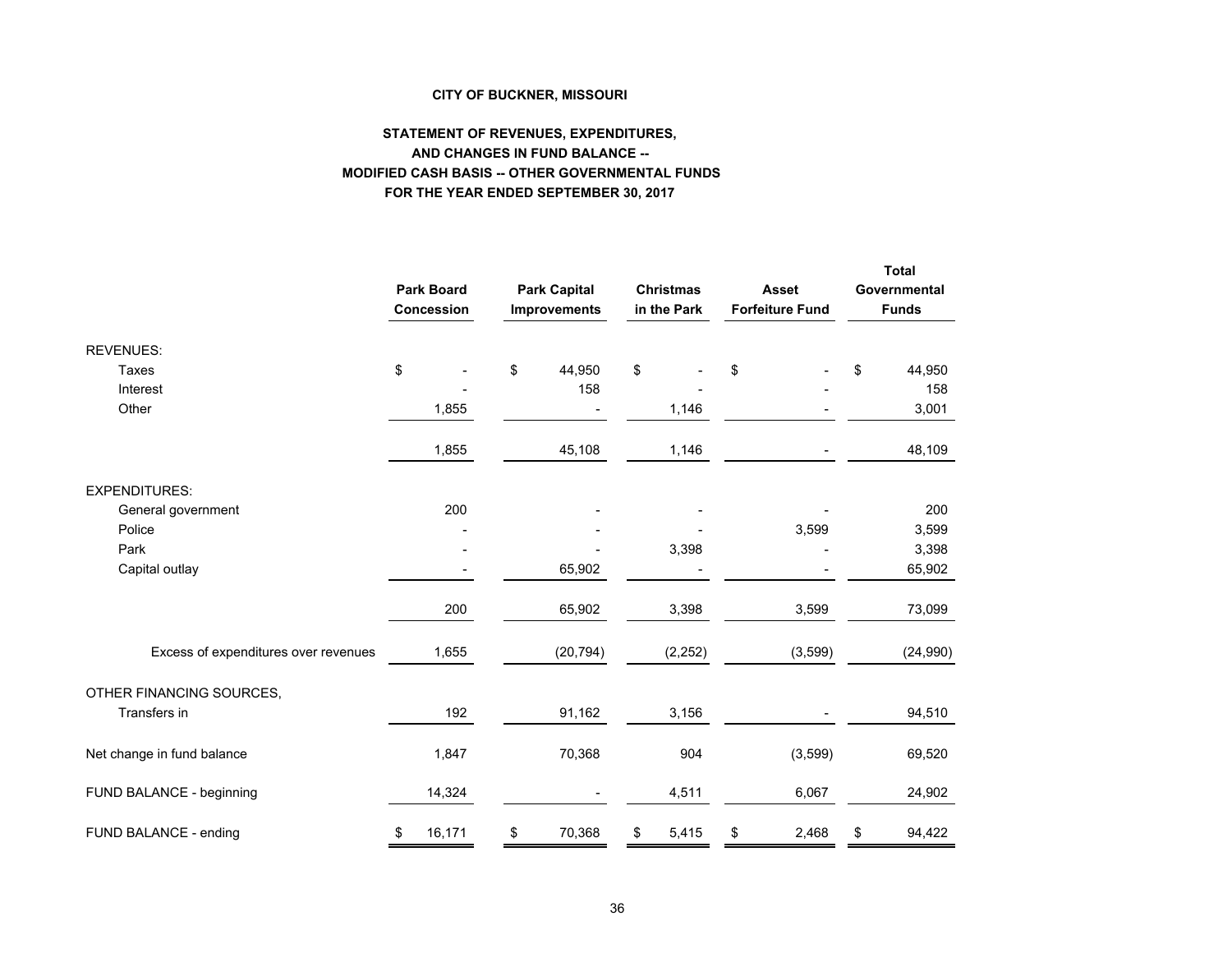#### **BUDGETARY COMPARISON SCHEDULE -- MODIFIED CASH BASIS -- GENERAL FUND FOR THE YEAR ENDED SEPTEMBER 30, 2017**

|                                          |               | Variance with<br><b>Final Budget</b><br>Positive |            |            |            |  |
|------------------------------------------|---------------|--------------------------------------------------|------------|------------|------------|--|
|                                          | Original      | <b>Budgeted Amounts</b><br>Final                 | Actual     | (Negative) |            |  |
| <b>REVENUES:</b>                         |               |                                                  |            |            |            |  |
| Taxes                                    | \$386,697     | \$412,172                                        | \$378,187  | \$         | (33,985)   |  |
| Intergovernmental                        |               |                                                  | 4,498      |            | 4,498      |  |
| Licenses, fees, and permits              | 48,828        | 32,065                                           | 32,065     |            |            |  |
| <b>Fines and Forfetures</b>              | 181,800       | 234,421                                          | 250,233    |            | 15,812     |  |
| <b>Franchise Fees</b>                    | 237,207       | 241,693                                          | 241,693    |            |            |  |
| Charges for services                     | 30,736        | 22,950                                           | 22,950     |            |            |  |
| Interest                                 | 1,509         | 916                                              | 825        |            | (91)       |  |
| Other                                    |               | 3,340                                            | 3,395      |            | 55         |  |
|                                          | 886,777       | 947,557                                          | 933,846    |            | (13, 711)  |  |
| <b>EXPENDITURES:</b>                     |               |                                                  |            |            |            |  |
| General government                       | 411,837       | 527,730                                          | 459,621    |            | 68,109     |  |
| Police                                   | 581,534       | 544,269                                          | 542,233    |            | 2,036      |  |
| Municipal court                          | 137,467       | 132,359                                          | 132,359    |            |            |  |
| Parks                                    | 37,649        | 32,658                                           | 32,659     |            | (1)        |  |
| Capital outlay<br>Debt service:          |               |                                                  | 6,675      |            | (6,675)    |  |
| Principal                                |               |                                                  | 25,360     |            | (25, 360)  |  |
| Interest and fiscal charges              |               |                                                  | 53,200     |            | (53, 200)  |  |
|                                          | 1,168,487     | 1,237,016                                        | 1,252,107  |            | (15,091)   |  |
| Deficiency of revenues over expenditures | (281, 710)    | (289, 459)                                       | (318, 261) |            | (28, 802)  |  |
| OTHER FINANCING SOURCES,                 |               |                                                  |            |            |            |  |
| Transfers in                             |               |                                                  | 382,229    |            | (382, 229) |  |
| Change in net assets                     | \$ (281, 710) | \$ (289, 459)                                    | 63,968     | \$         | (411, 031) |  |
| FUND BALANCE - beginning                 |               |                                                  | 102,187    |            |            |  |
| FUND BALANCE - ending                    |               |                                                  | \$166,155  |            |            |  |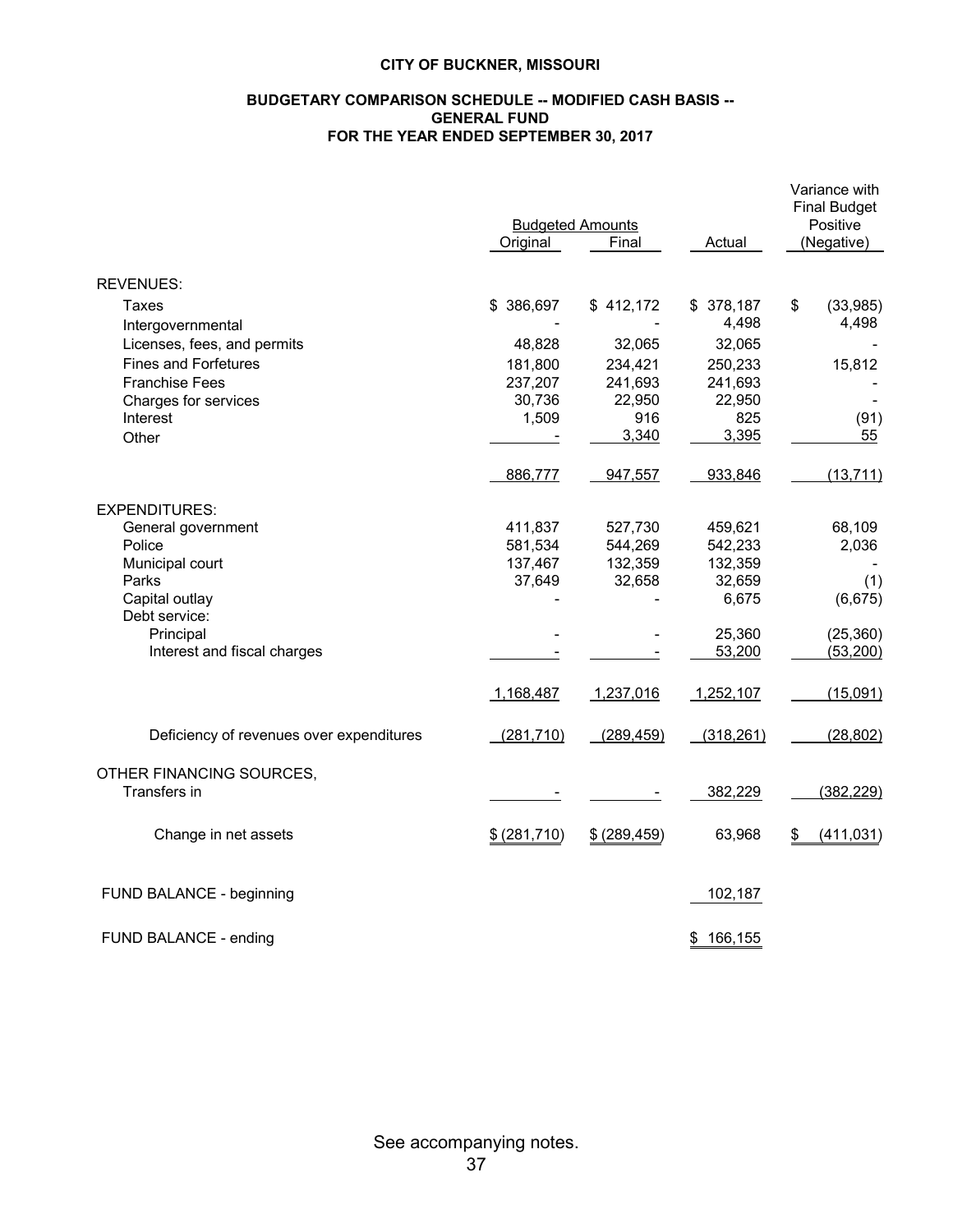#### **BUDGETARY COMPARISON SCHEDULE -- MODIFIED CASH BASIS -- TAXES FUND FOR THE YEAR ENDED SEPTEMBER 30, 2017**

|                                                              | <b>Budgeted Amounts</b> | Variance with<br><b>Final Budget</b><br>Positive |            |               |
|--------------------------------------------------------------|-------------------------|--------------------------------------------------|------------|---------------|
|                                                              | Original                | Final                                            | Actual     | (Negative)    |
| REVENUES,<br>Taxes                                           | \$100,000               | \$104,597                                        | \$104,596  | \$<br>(1)     |
| <b>EXPENDITURES</b><br>General government                    |                         |                                                  |            |               |
| Excess (deficiency) of revenues over expenditures __ 100,000 |                         | 104,597                                          | 104,596    | (1)           |
| OTHER FINANCING SOURCES USES,<br>Transfers out               |                         |                                                  | (104, 596) | 104,596       |
| Change in net assets                                         | \$100,000               | \$104,597                                        | \$         | 104,595<br>\$ |
| FUND BALANCE - beginning                                     |                         |                                                  |            |               |
| FUND BALANCE - ending                                        |                         |                                                  | \$         |               |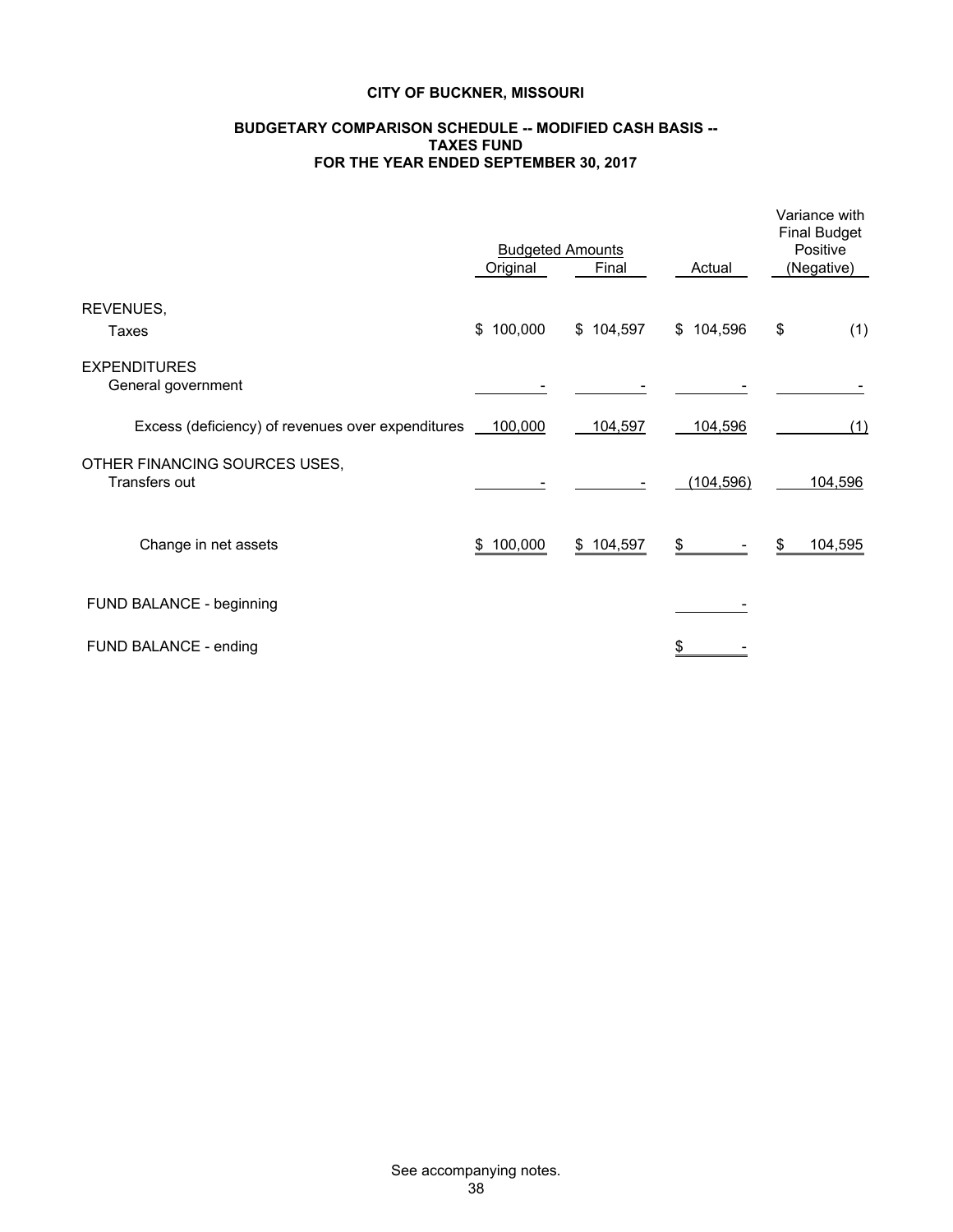#### **BUDGETARY COMPARISON SCHEDULE -- MODIFIED CASH BASIS -- STREET FUND FOR THE YEAR ENDED SEPTEMBER 30, 2017**

|                                                                                       | Original                | <b>Budgeted Amounts</b><br>Final | Actual                        | Variance with<br><b>Final Budget</b><br>Positive<br>(Negative) |
|---------------------------------------------------------------------------------------|-------------------------|----------------------------------|-------------------------------|----------------------------------------------------------------|
| <b>REVENUES:</b>                                                                      |                         |                                  |                               |                                                                |
| Taxes<br>Intergovernmental<br>Other                                                   | 81,579<br>\$<br>114,661 | 93,454<br>\$<br>124,121          | 93,454<br>\$<br>124,121<br>26 | \$<br>26                                                       |
|                                                                                       | 196,240                 | 217,575                          | 217,601                       | 26                                                             |
| <b>EXPENDITURES:</b><br><b>Street</b><br>Capital outlay<br>Debt service:<br>Principal | 170,000<br>26,000       | 187,246<br>23,547                | 132,714<br>54,806<br>21,069   | 54,532<br>(54, 806)<br>2,478                                   |
| Interest and fiscal charges                                                           |                         |                                  | 2,478                         | (2, 478)                                                       |
|                                                                                       | 196,000                 | 210,793                          | 211,067                       | (274)                                                          |
| Excess (deficiency) of revenues over expenditures                                     | 240                     | 6,782                            | 6,534                         | (248)                                                          |
| OTHER FINANCING SOURCES USES,<br>Transfers out                                        |                         |                                  | (115, 440)                    | 115,440                                                        |
| Change in net assets                                                                  | \$<br>240               | 6,782<br>\$                      | (108, 906)                    | \$<br>115,192                                                  |
| FUND BALANCE - beginning                                                              |                         |                                  | 136,083                       |                                                                |
| FUND BALANCE - ending                                                                 |                         |                                  | 27,177<br>\$                  |                                                                |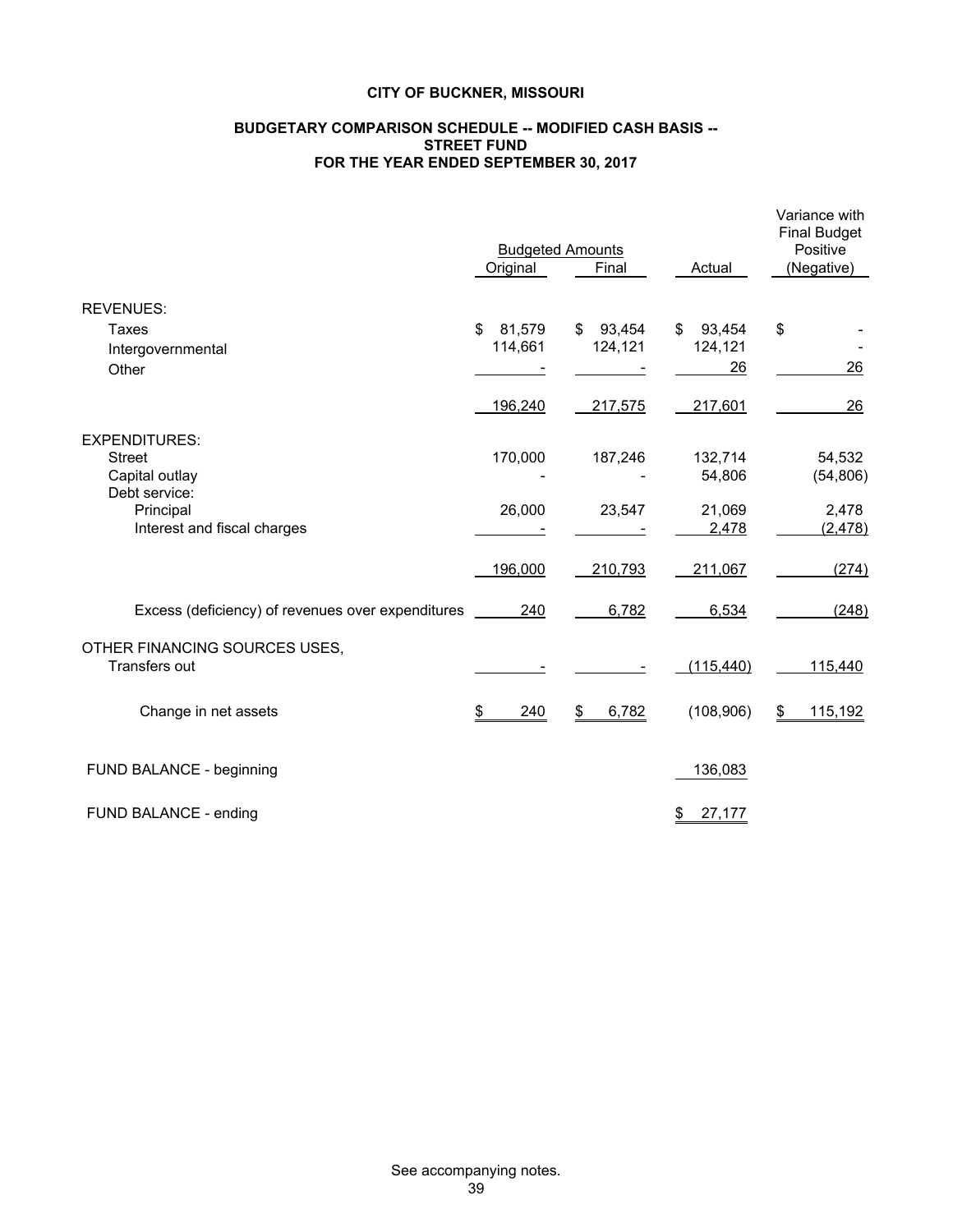#### **BUDGETARY COMPARISON SCHEDULE -- MODIFIED CASH BASIS -- PARK BOARD CONCESSION FUND FOR THE YEAR ENDED SEPTEMBER 30, 2017**

|                                                   | <b>Budgeted Amounts</b><br>Original |    | Final | Actual      | Variance with<br><b>Final Budget</b><br>Positive<br>(Negative) |       |
|---------------------------------------------------|-------------------------------------|----|-------|-------------|----------------------------------------------------------------|-------|
| REVENUES,<br>Other                                | \$<br>3,500                         | \$ | 1,855 | \$<br>1,855 | \$                                                             |       |
| <b>EXPENDITURES,</b><br>General government        | 1,850                               |    | 200   | 200         |                                                                |       |
| Excess (deficiency) of revenues over expenditures | 1,650                               |    | 1,655 | 1,655       |                                                                |       |
| Change in net assets                              | 1,650                               | S  | 1,655 | 1,847       | \$                                                             | (192) |
| FUND BALANCE - beginning                          |                                     |    |       | 14,324      |                                                                |       |
| FUND BALANCE - ending                             |                                     |    |       | 16,171      |                                                                |       |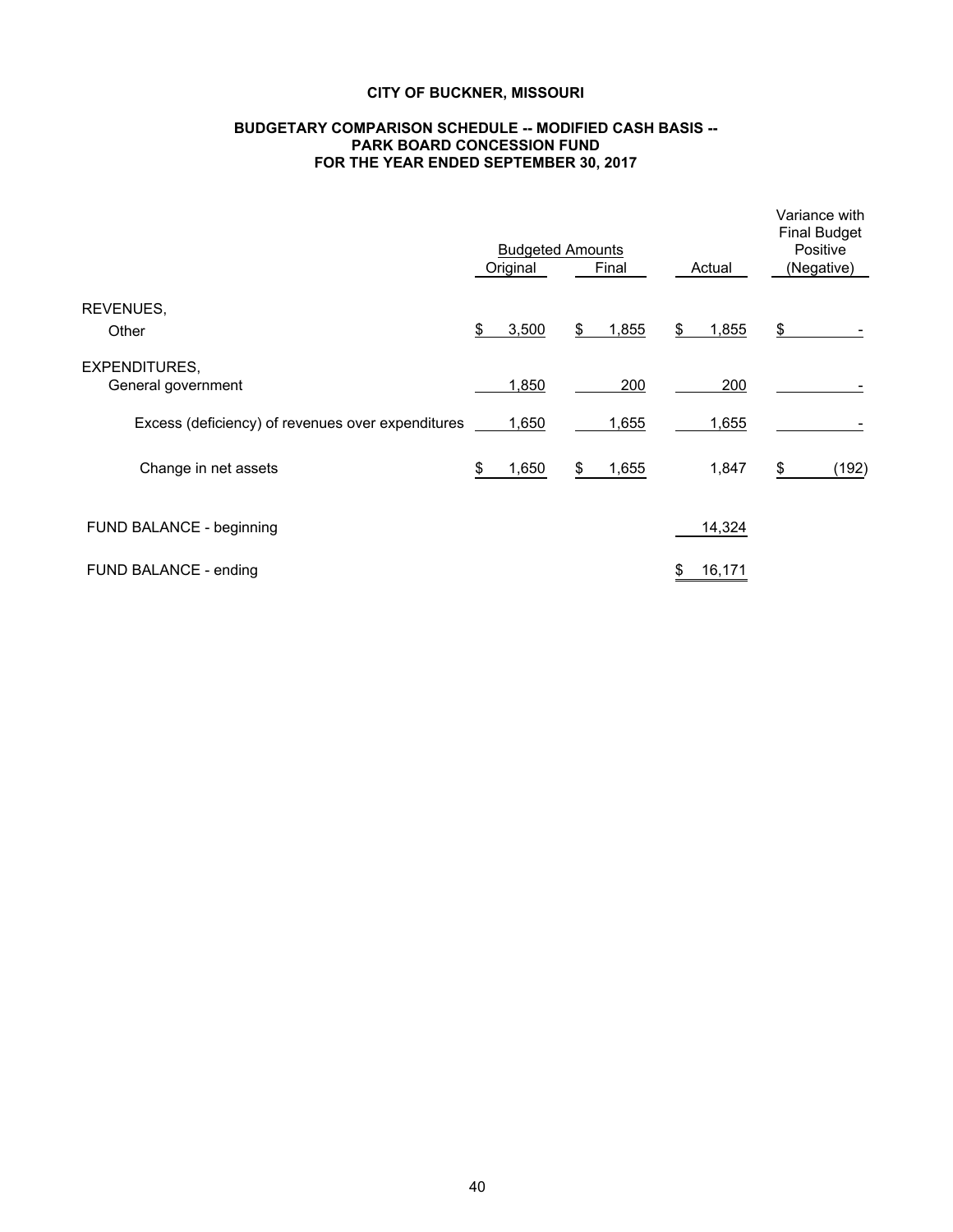#### **BUDGETARY COMPARISON SCHEDULE -- MODIFIED CASH BASIS -- PARK CAPITAL IMPROVEMENT FUND FOR THE YEAR ENDED SEPTEMBER 30, 2017**

|                                                   | <b>Budgeted Amounts</b> | Variance with<br><b>Final Budget</b><br>Positive |               |                 |
|---------------------------------------------------|-------------------------|--------------------------------------------------|---------------|-----------------|
|                                                   | Original                | Final                                            | Actual        | (Negative)      |
| <b>REVENUES:</b><br>Taxes                         | \$                      | 44,950<br>\$                                     | \$<br>44,950  | \$              |
| Interest                                          |                         | 158<br>45,108                                    | 158<br>45,108 |                 |
| <b>EXPENDITURES,</b><br>Capital outlay            |                         | 65,902                                           | 65,902        |                 |
| Excess (deficiency) of revenues over expenditures |                         | (20, 794)                                        | (20, 794)     |                 |
| OTHER FINANCING SOURCES,<br>Transfers in          |                         |                                                  | 91,162        | (91, 162)       |
| Change in net assets                              | \$                      | \$ (20,794)                                      | 70,368        | (91, 162)<br>\$ |
| FUND BALANCE - beginning                          |                         |                                                  |               |                 |
| FUND BALANCE - ending                             |                         |                                                  | 70,368<br>\$  |                 |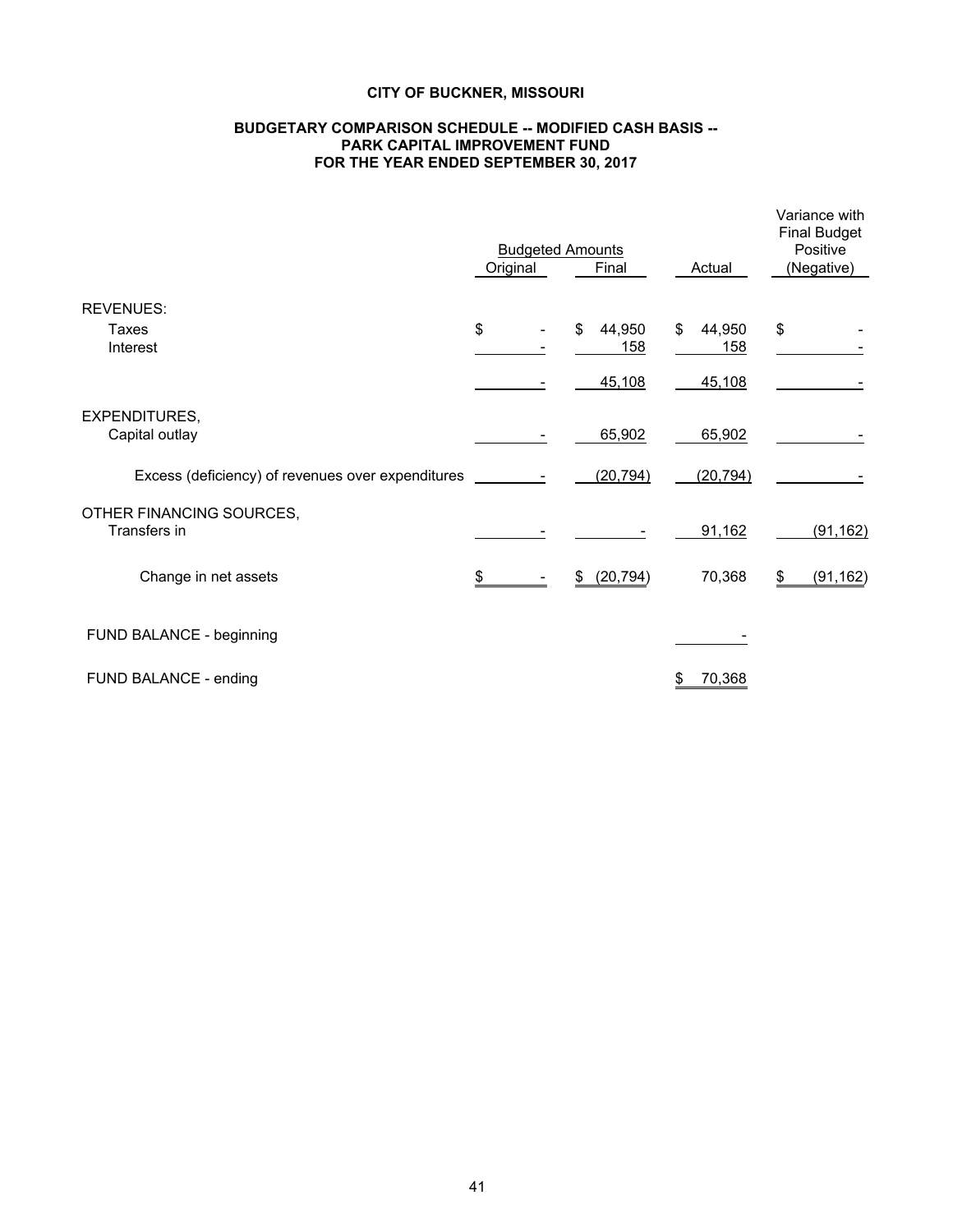#### **BUDGETARY COMPARISON SCHEDULE -- MODIFIED CASH BASIS -- CHRISTMAS IN THE PARK FUND FOR THE YEAR ENDED SEPTEMBER 30, 2017**

|                                                   | <b>Budgeted Amounts</b><br>Final<br>Original |       |    |          |    | Actual  | Variance with<br><b>Final Budget</b><br>Positive<br>(Negative) |          |  |
|---------------------------------------------------|----------------------------------------------|-------|----|----------|----|---------|----------------------------------------------------------------|----------|--|
| REVENUES,<br>Other                                | \$                                           | 5,965 | \$ | 1,146    | \$ | 1,146   | $\frac{1}{2}$                                                  |          |  |
| <b>EXPENDITURES,</b><br>Parks                     |                                              | 6,242 |    | 3,398    |    | 3,398   |                                                                |          |  |
| Excess (deficiency) of revenues over expenditures |                                              | (277) |    | (2, 252) |    | (2,252) |                                                                |          |  |
| OTHER FINANCING SOURCES (USES),<br>Transfers out  |                                              |       |    |          |    | 3,156   |                                                                | (3, 156) |  |
| Change in net assets                              | \$                                           | (277) | \$ | (2, 252) |    | 904     | \$                                                             | (3, 156) |  |
| FUND BALANCE - beginning                          |                                              |       |    |          |    | 4,511   |                                                                |          |  |
| FUND BALANCE - ending                             |                                              |       |    |          | \$ | 5,415   |                                                                |          |  |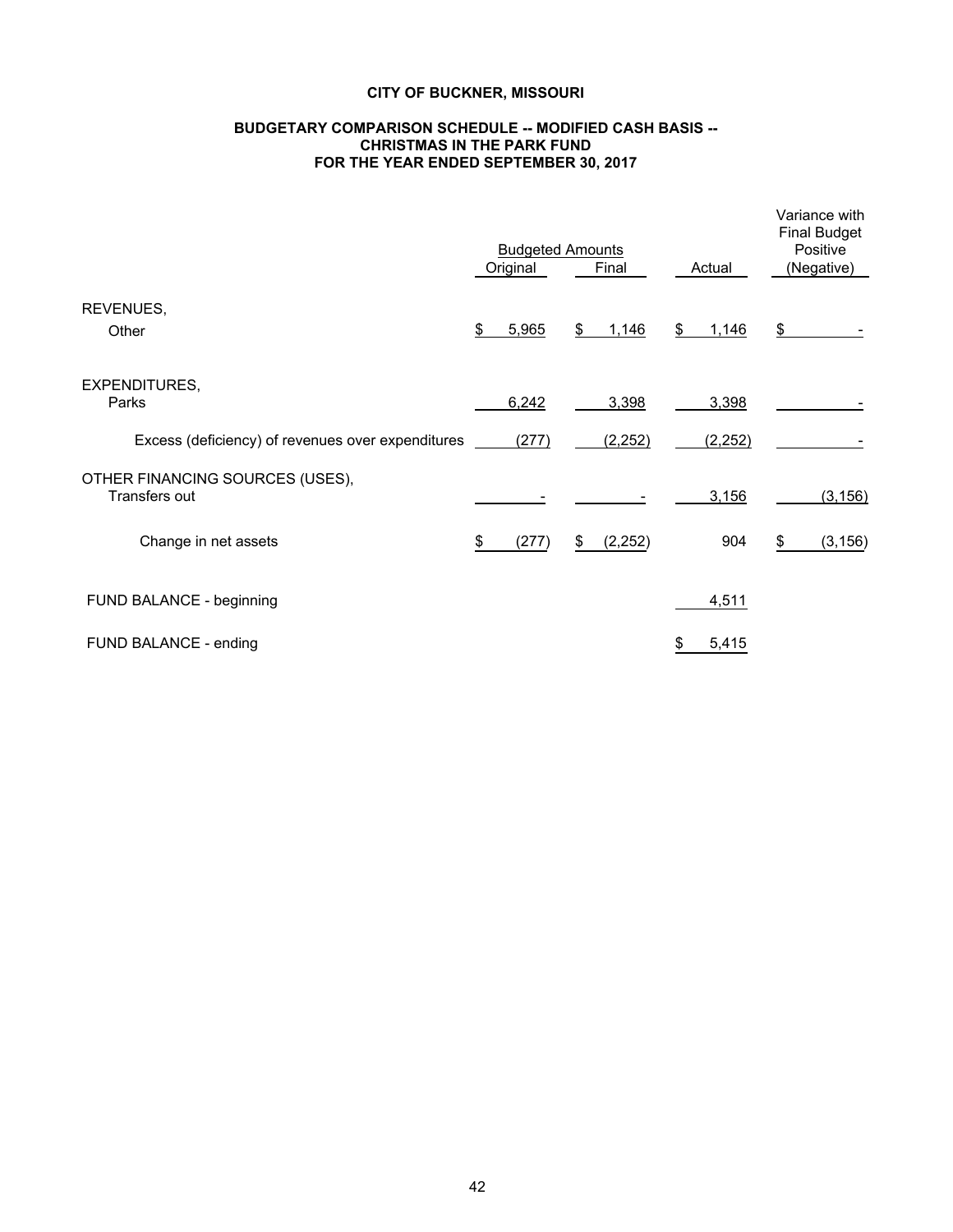#### **BUDGETARY COMPARISON SCHEDULE -- MODIFIED CASH BASIS -- ASSET FORFEITURE FUND FOR THE YEAR ENDED SEPTEMBER 30, 2017**

|                                                   | <b>Budgeted Amounts</b><br>Original<br>Final<br>Actual |  |    |         | Variance with<br><b>Final Budget</b><br>Positive<br>(Negative) |          |    |  |
|---------------------------------------------------|--------------------------------------------------------|--|----|---------|----------------------------------------------------------------|----------|----|--|
| <b>REVENUES</b>                                   | \$                                                     |  | \$ |         | \$                                                             |          | \$ |  |
| <b>EXPENDITURES,</b><br>Police                    |                                                        |  |    | 3,600   |                                                                | 3,599    |    |  |
| Excess (deficiency) of revenues over expenditures |                                                        |  |    | (3,600) |                                                                | (3,599)  |    |  |
| Change in net assets                              | \$                                                     |  | \$ | (3,600) |                                                                | (3, 599) | \$ |  |
| FUND BALANCE - beginning                          |                                                        |  |    |         |                                                                | 6,067    |    |  |
| FUND BALANCE - ending                             |                                                        |  |    |         | \$                                                             | 2,468    |    |  |